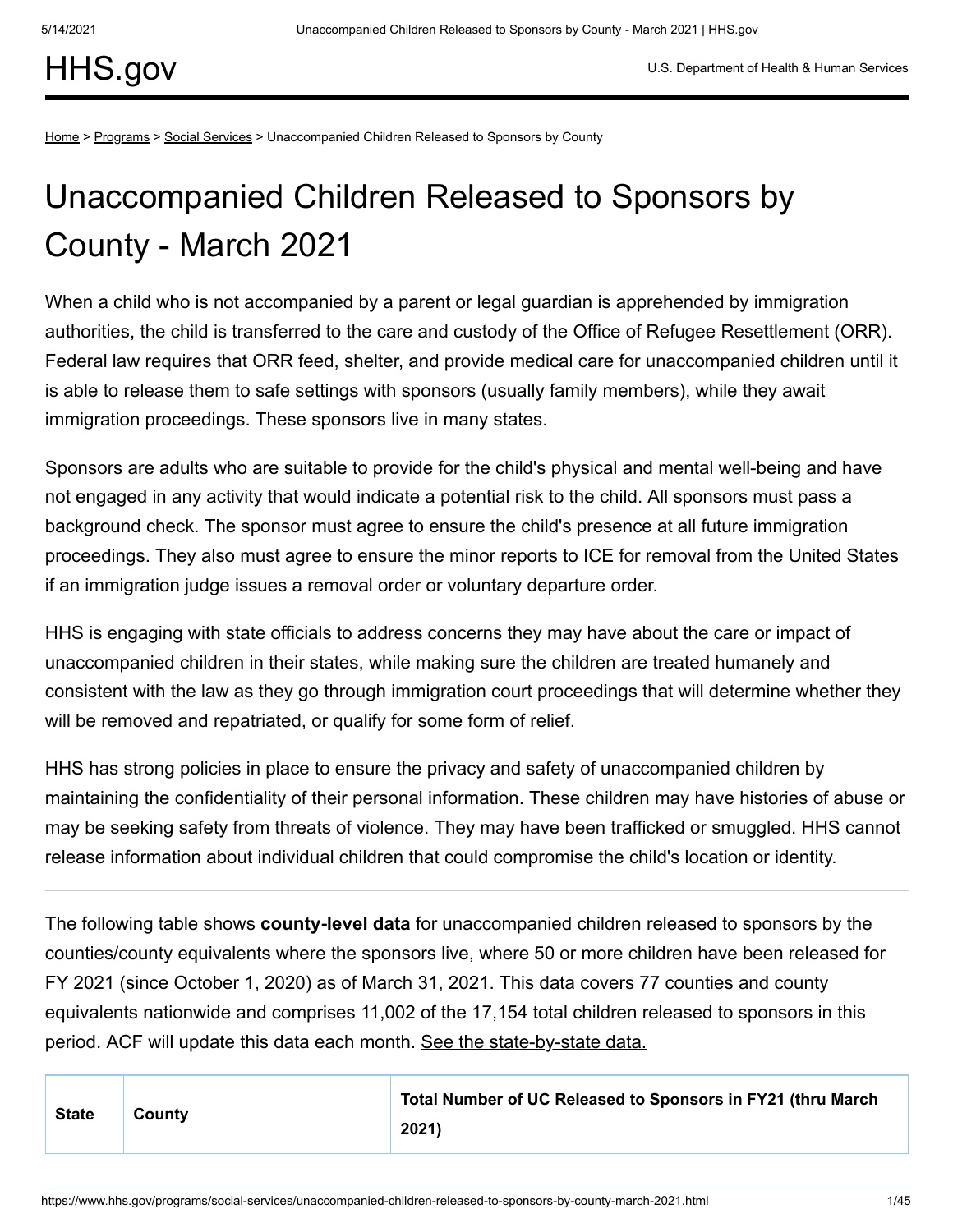| <b>State</b> | County                  | Total Number of UC Released to Sponsors in FY21 (thru March<br>2021) |
|--------------|-------------------------|----------------------------------------------------------------------|
| <b>AL</b>    | Jefferson County        | 61                                                                   |
| AZ           | Maricopa County         | 88                                                                   |
| CA           | Alameda County          | 120                                                                  |
| CA           | Contra Costa County     | 63                                                                   |
| CA           | <b>Fresno County</b>    | 75                                                                   |
| CA           | Los Angeles County      | 704                                                                  |
| CA           | <b>Marin County</b>     | 56                                                                   |
| CA           | <b>Orange County</b>    | 60                                                                   |
| CA           | <b>Riverside County</b> | 91                                                                   |
| CA           | San Bernardino County   | 50                                                                   |
| CA           | San Diego County        | 53                                                                   |
| CA           | San Mateo County        | 89                                                                   |
| <b>CT</b>    | <b>Fairfield County</b> | 145                                                                  |
| <b>CT</b>    | New Haven County        | 56                                                                   |
| DE           | <b>Sussex County</b>    | 75                                                                   |
| FL.          | <b>Broward County</b>   | 127                                                                  |
| FL.          | <b>Collier County</b>   | 117                                                                  |
| FL.          | <b>Duval County</b>     | 90                                                                   |
| FL.          | Hillsborough County     | 116                                                                  |
| FL.          | Lee County              | 126                                                                  |
| FL.          | Miami-Dade County       | 320                                                                  |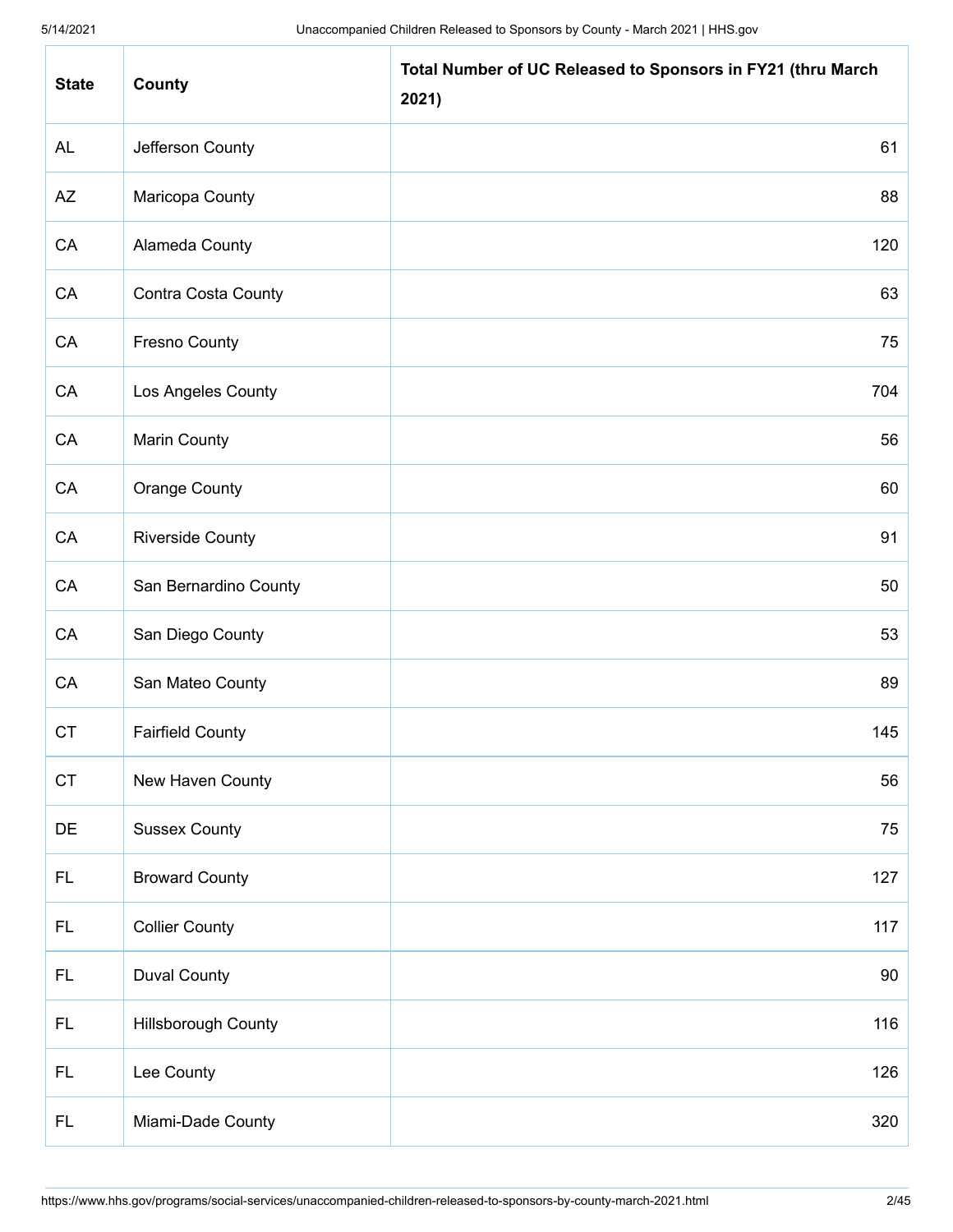| <b>State</b> | County                        | Total Number of UC Released to Sponsors in FY21 (thru March<br>2021) |
|--------------|-------------------------------|----------------------------------------------------------------------|
| FL.          | <b>Orange County</b>          | 165                                                                  |
| FL.          | Palm Beach County             | 295                                                                  |
| GA           | Cobb County                   | 60                                                                   |
| GA           | DeKalb County                 | 184                                                                  |
| GA           | <b>Gwinnett County</b>        | 160                                                                  |
| IL           | <b>Cook County</b>            | 145                                                                  |
| IN           | <b>Marion County</b>          | 131                                                                  |
| KY           | Jefferson County              | 53                                                                   |
| LA           | East Baton Rouge Parish       | 85                                                                   |
| LA           | Jefferson Parish              | 149                                                                  |
| LA           | Orleans Parish                | 58                                                                   |
| MA           | <b>Essex County</b>           | 123                                                                  |
| МA           | Middlesex County              | 82                                                                   |
| MA           | <b>Suffolk County</b>         | 74                                                                   |
| MD           | Anne Arundel County           | 58                                                                   |
| <b>MD</b>    | <b>Baltimore County</b>       | 74                                                                   |
| MD           | <b>Baltimore city</b>         | 119                                                                  |
| <b>MD</b>    | <b>Montgomery County</b>      | 178                                                                  |
| MD           | <b>Prince George's County</b> | 267                                                                  |
| <b>MN</b>    | Hennepin County               | 64                                                                   |
| NC           | Durham County                 | 68                                                                   |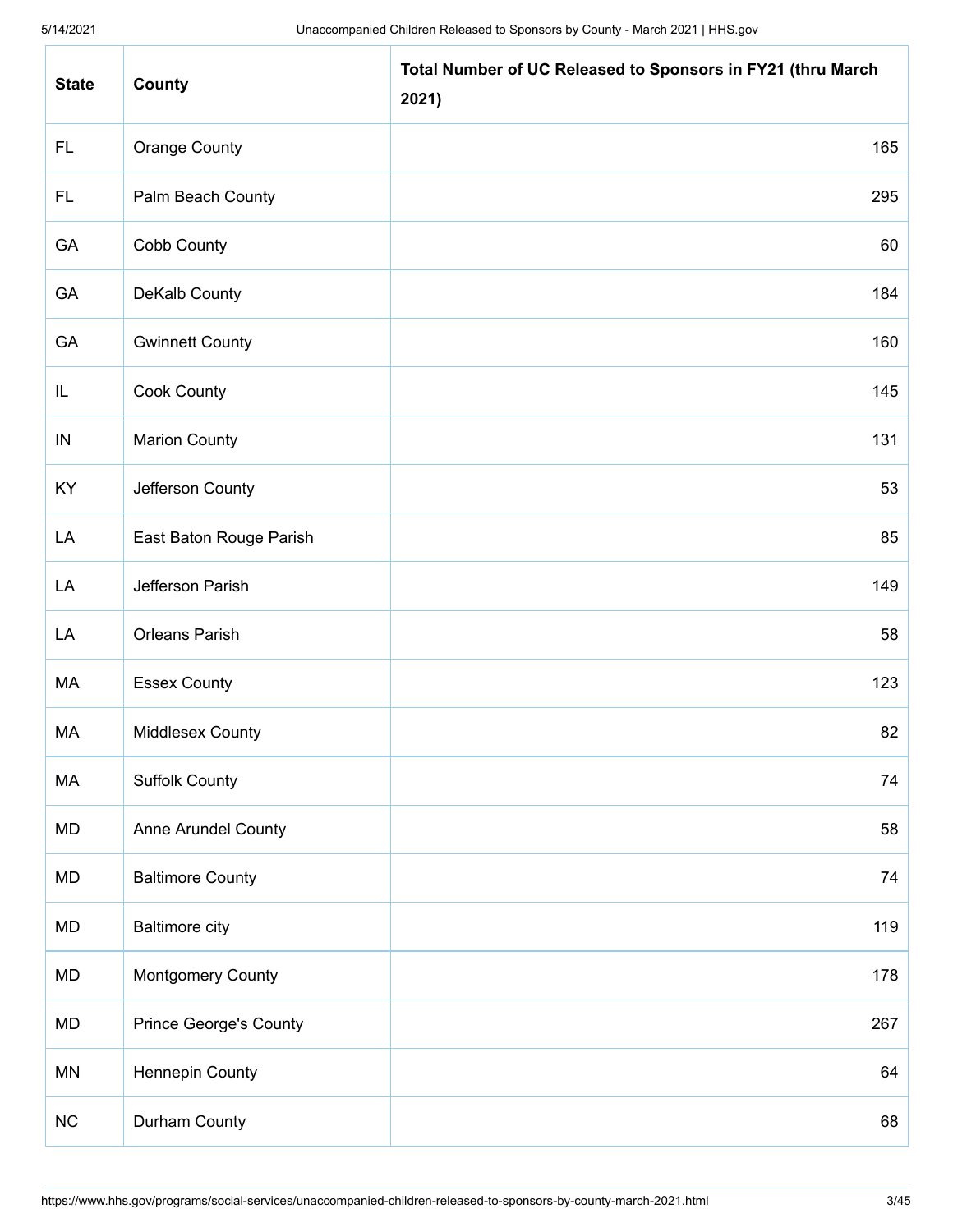| <b>State</b> | County                    | Total Number of UC Released to Sponsors in FY21 (thru March<br>2021) |
|--------------|---------------------------|----------------------------------------------------------------------|
| NC           | <b>Mecklenburg County</b> | 222                                                                  |
| NC           | <b>Wake County</b>        | 64                                                                   |
| <b>NE</b>    | Douglas County            | 66                                                                   |
| NJ           | <b>Bergen County</b>      | 77                                                                   |
| NJ           | <b>Essex County</b>       | 159                                                                  |
| NJ           | <b>Hudson County</b>      | 90                                                                   |
| NJ           | <b>Mercer County</b>      | 128                                                                  |
| NJ           | Morris County             | 60                                                                   |
| NJ           | Passaic County            | 51                                                                   |
| NJ           | <b>Union County</b>       | 162                                                                  |
| <b>NY</b>    | <b>Bronx County</b>       | 118                                                                  |
| <b>NY</b>    | <b>Kings County</b>       | 308                                                                  |
| <b>NY</b>    | Nassau County             | 174                                                                  |
| <b>NY</b>    | <b>Orange County</b>      | 59                                                                   |
| <b>NY</b>    | Queens County             | 290                                                                  |
| <b>NY</b>    | <b>Rockland County</b>    | 115                                                                  |
| <b>NY</b>    | <b>Suffolk County</b>     | 277                                                                  |
| <b>NY</b>    | <b>Westchester County</b> | 112                                                                  |
| OH           | <b>Hamilton County</b>    | 84                                                                   |
| OK           | Oklahoma County           | 70                                                                   |
| OK           | <b>Tulsa County</b>       | 54                                                                   |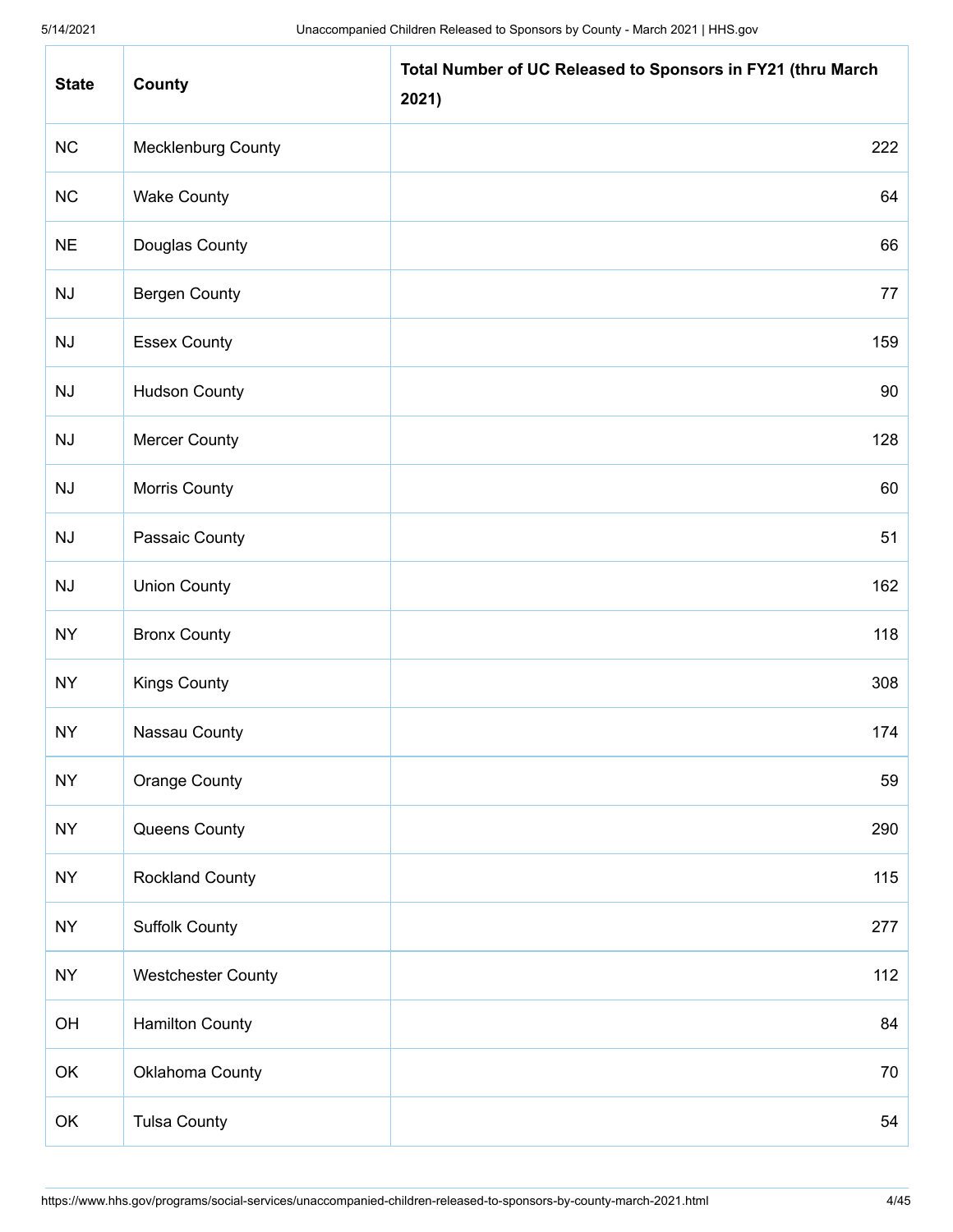| <b>State</b>   | County                       | Total Number of UC Released to Sponsors in FY21 (thru March<br>2021) |
|----------------|------------------------------|----------------------------------------------------------------------|
| PA             | Philadelphia County          | 96                                                                   |
| R <sub>l</sub> | <b>Providence County</b>     | 60                                                                   |
| <b>TN</b>      | Davidson County              | 290                                                                  |
| <b>TN</b>      | <b>Hamilton County</b>       | 66                                                                   |
| <b>TN</b>      | <b>Shelby County</b>         | 128                                                                  |
| <b>TX</b>      | <b>Bexar County</b>          | 107                                                                  |
| <b>TX</b>      | <b>Dallas County</b>         | 402                                                                  |
| <b>TX</b>      | <b>Harris County</b>         | 1108                                                                 |
| <b>TX</b>      | <b>Tarrant County</b>        | 85                                                                   |
| <b>TX</b>      | <b>Travis County</b>         | 229                                                                  |
| VA             | <b>Chesterfield County</b>   | 56                                                                   |
| <b>VA</b>      | <b>Fairfax County</b>        | 191                                                                  |
| <b>VA</b>      | <b>Prince William County</b> | 75                                                                   |
| <b>WA</b>      | <b>King County</b>           | 95                                                                   |

The following table shows **county-level data** for unaccompanied children released to sponsors by the counties/county equivalents where the sponsors live, where 50 or more children have been released for FY 2020 (since October 1, 2019) as of September 30, 2020. This data covers 73 counties and county equivalents nationwide and comprises 10,682 of the 16,837 total children released to sponsors in this period. ACF will update this data each month. [See the state-by-state data.](https://www.acf.hhs.gov/orr/resource/unaccompanied-alien-children-released-to-sponsors-by-state)

| <b>State</b> | County          | Total Number of UC Released to Sponsors in FY20 (thru<br>September 2020) |     |
|--------------|-----------------|--------------------------------------------------------------------------|-----|
| AZ           | Maricopa County |                                                                          | 147 |
| CA           | Alameda County  |                                                                          | 173 |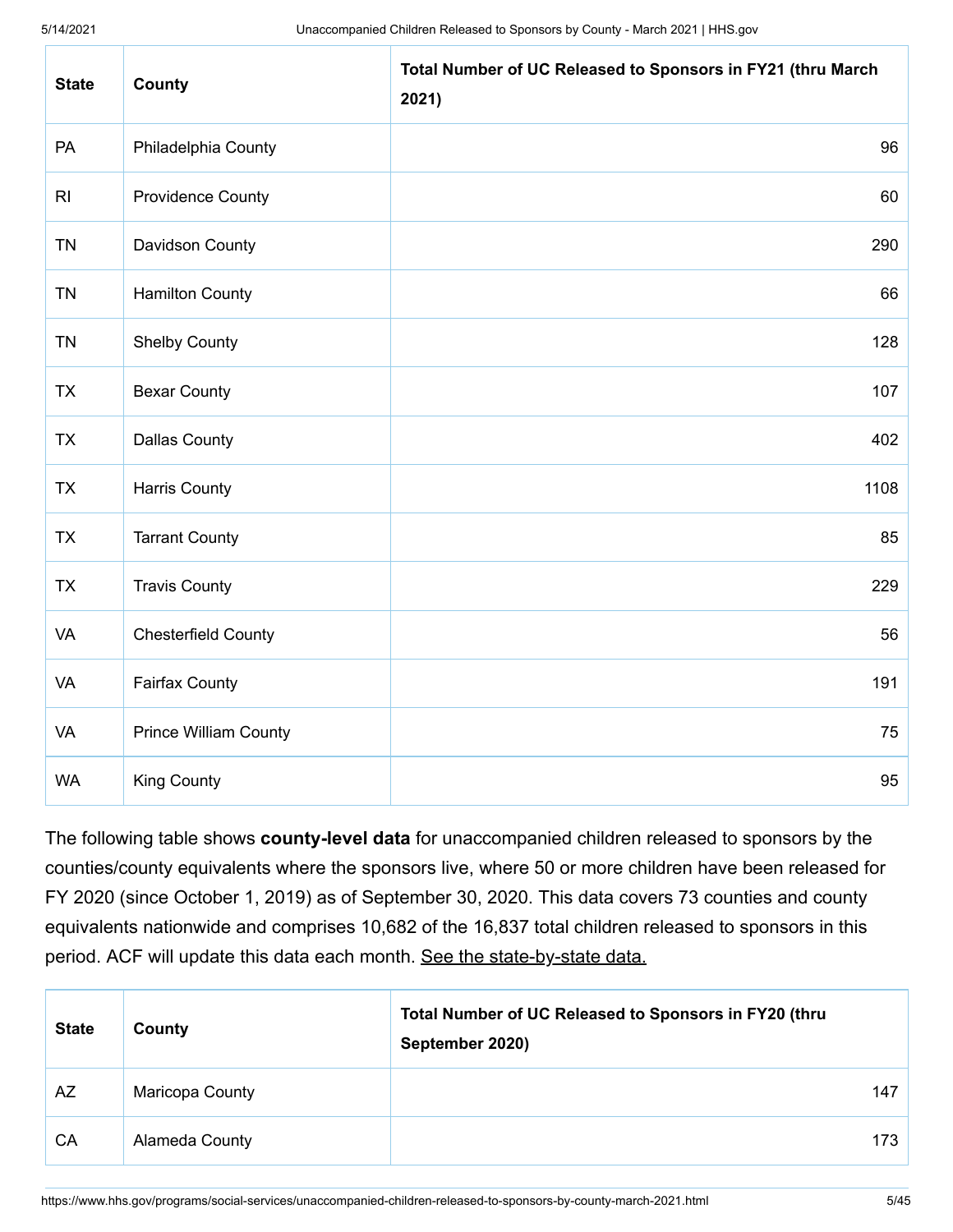| <b>State</b> | County                     | Total Number of UC Released to Sponsors in FY20 (thru<br>September 2020) |
|--------------|----------------------------|--------------------------------------------------------------------------|
| CA           | Contra Costa County        | 74                                                                       |
| CA           | <b>Fresno County</b>       | 60                                                                       |
| CA           | Los Angeles County         | 873                                                                      |
| CA           | Marin County               | 86                                                                       |
| CA           | <b>Monterey County</b>     | 59                                                                       |
| ${\sf CA}$   | <b>Orange County</b>       | 82                                                                       |
| CA           | <b>Riverside County</b>    | 94                                                                       |
| CA           | San Bernardino County      | 73                                                                       |
| ${\sf CA}$   | San Diego County           | 67                                                                       |
| CA           | San Francisco County       | 57                                                                       |
| CA           | San Mateo County           | 119                                                                      |
| CA           | Santa Clara County         | 77                                                                       |
| <b>CT</b>    | <b>Fairfield County</b>    | 139                                                                      |
| CT           | New Haven County           | 64                                                                       |
| DE           | <b>Sussex County</b>       | 99                                                                       |
| <b>FL</b>    | <b>Broward County</b>      | 127                                                                      |
| <b>FL</b>    | <b>Collier County</b>      | 74                                                                       |
| <b>FL</b>    | <b>Hillsborough County</b> | 119                                                                      |
| FL.          | Lee County                 | 122                                                                      |
| <b>FL</b>    | Miami-Dade County          | 293                                                                      |
| <b>FL</b>    | <b>Orange County</b>       | 104                                                                      |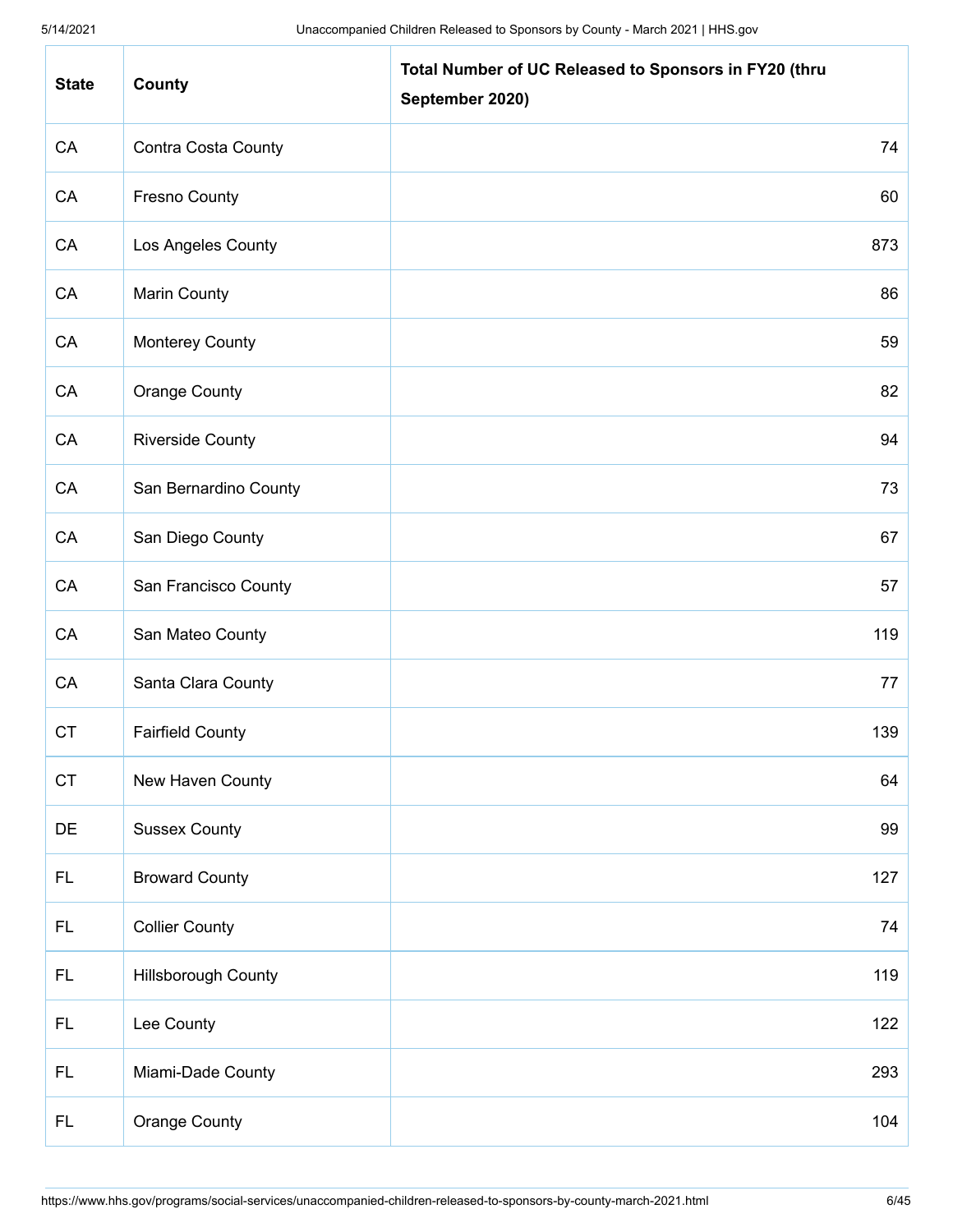| <b>State</b>           | County                        | Total Number of UC Released to Sponsors in FY20 (thru<br>September 2020) |
|------------------------|-------------------------------|--------------------------------------------------------------------------|
| <b>FL</b>              | Palm Beach County             | 267                                                                      |
| GA                     | Cobb County                   | 60                                                                       |
| GA                     | <b>DeKalb County</b>          | 133                                                                      |
| GA                     | <b>Gwinnett County</b>        | 114                                                                      |
| IL                     | <b>Cook County</b>            | 119                                                                      |
| $\sf IN$               | <b>Marion County</b>          | 87                                                                       |
| LA                     | East Baton Rouge Parish       | 63                                                                       |
| LA                     | Jefferson Parish              | 122                                                                      |
| МA                     | <b>Essex County</b>           | 124                                                                      |
| МA                     | <b>Middlesex County</b>       | 100                                                                      |
| МA                     | <b>Suffolk County</b>         | 96                                                                       |
| MD                     | <b>Baltimore County</b>       | 87                                                                       |
| <b>MD</b>              | <b>Baltimore city</b>         | 107                                                                      |
| MD                     | Montgomery County             | 214                                                                      |
| MD                     | <b>Prince George's County</b> | 263                                                                      |
| NC                     | Durham County                 | 53                                                                       |
| NC                     | <b>Mecklenburg County</b>     | 154                                                                      |
| NC                     | <b>Wake County</b>            | 70                                                                       |
| $NE$                   | Douglas County                | 55                                                                       |
| NJ                     | <b>Bergen County</b>          | 78                                                                       |
| $\mathsf{N}\mathsf{J}$ | <b>Essex County</b>           | 180                                                                      |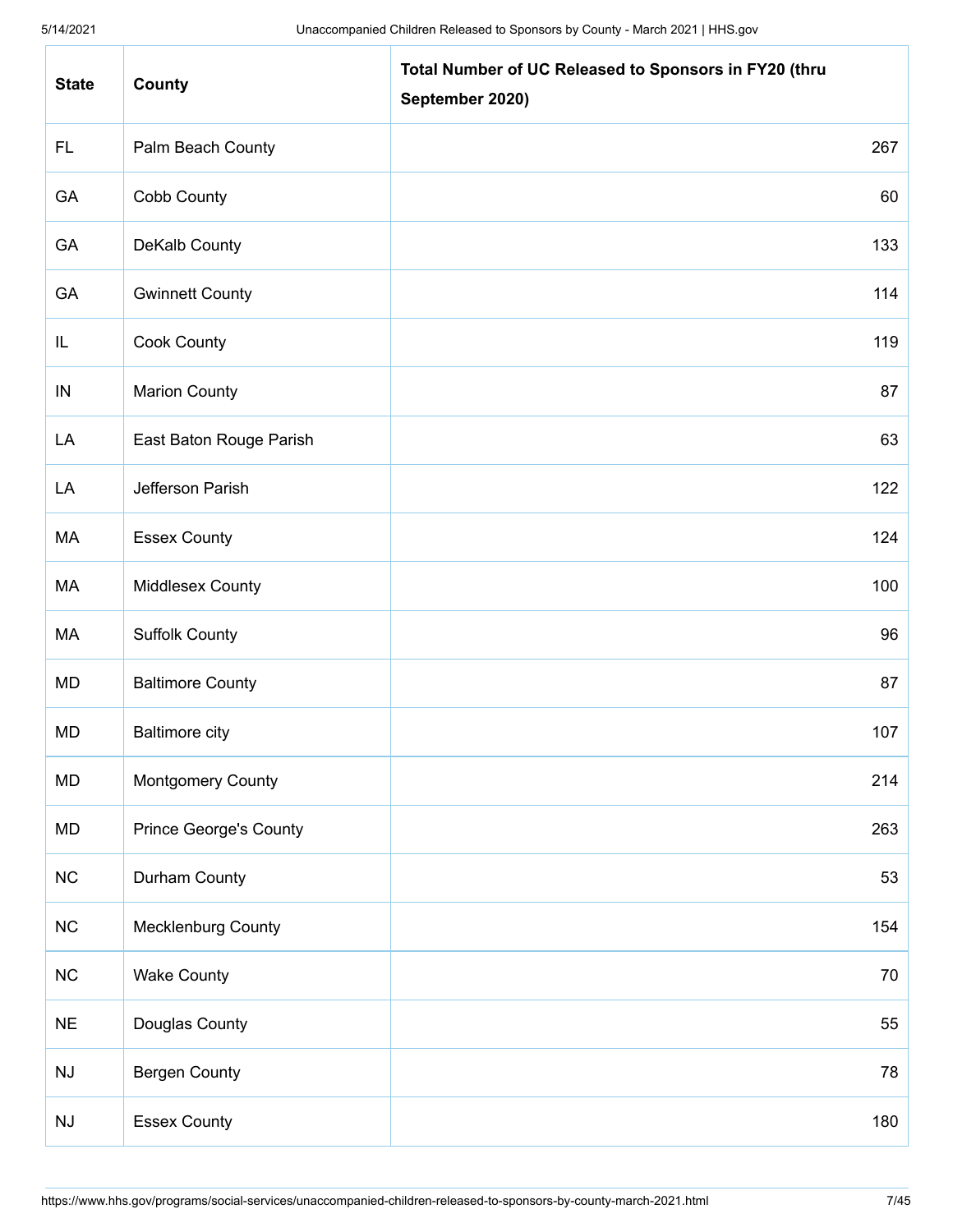| <b>State</b>                 | County                    | Total Number of UC Released to Sponsors in FY20 (thru<br>September 2020) |
|------------------------------|---------------------------|--------------------------------------------------------------------------|
| NJ                           | <b>Hudson County</b>      | 107                                                                      |
| NJ                           | <b>Mercer County</b>      | 87                                                                       |
| NJ                           | Morris County             | 60                                                                       |
| NJ                           | <b>Union County</b>       | 154                                                                      |
| <b>NV</b>                    | <b>Clark County</b>       | 58                                                                       |
| <b>NY</b>                    | <b>Bronx County</b>       | 139                                                                      |
| <b>NY</b>                    | <b>Kings County</b>       | 271                                                                      |
| <b>NY</b>                    | Nassau County             | 172                                                                      |
| <b>NY</b>                    | Queens County             | 459                                                                      |
| <b>NY</b>                    | <b>Rockland County</b>    | 95                                                                       |
| <b>NY</b>                    | <b>Suffolk County</b>     | 284                                                                      |
| <b>NY</b>                    | <b>Westchester County</b> | 100                                                                      |
| OH                           | <b>Hamilton County</b>    | 85                                                                       |
| PA                           | Philadelphia County       | 70                                                                       |
| R <sub>l</sub>               | <b>Providence County</b>  | 89                                                                       |
| $\operatorname{\textsf{SC}}$ | <b>Greenville County</b>  | 56                                                                       |
| <b>TN</b>                    | Davidson County           | 182                                                                      |
| <b>TN</b>                    | <b>Hamilton County</b>    | 53                                                                       |
| <b>TN</b>                    | <b>Shelby County</b>      | 93                                                                       |
| TX                           | <b>Bexar County</b>       | 88                                                                       |
| TX                           | <b>Dallas County</b>      | 317                                                                      |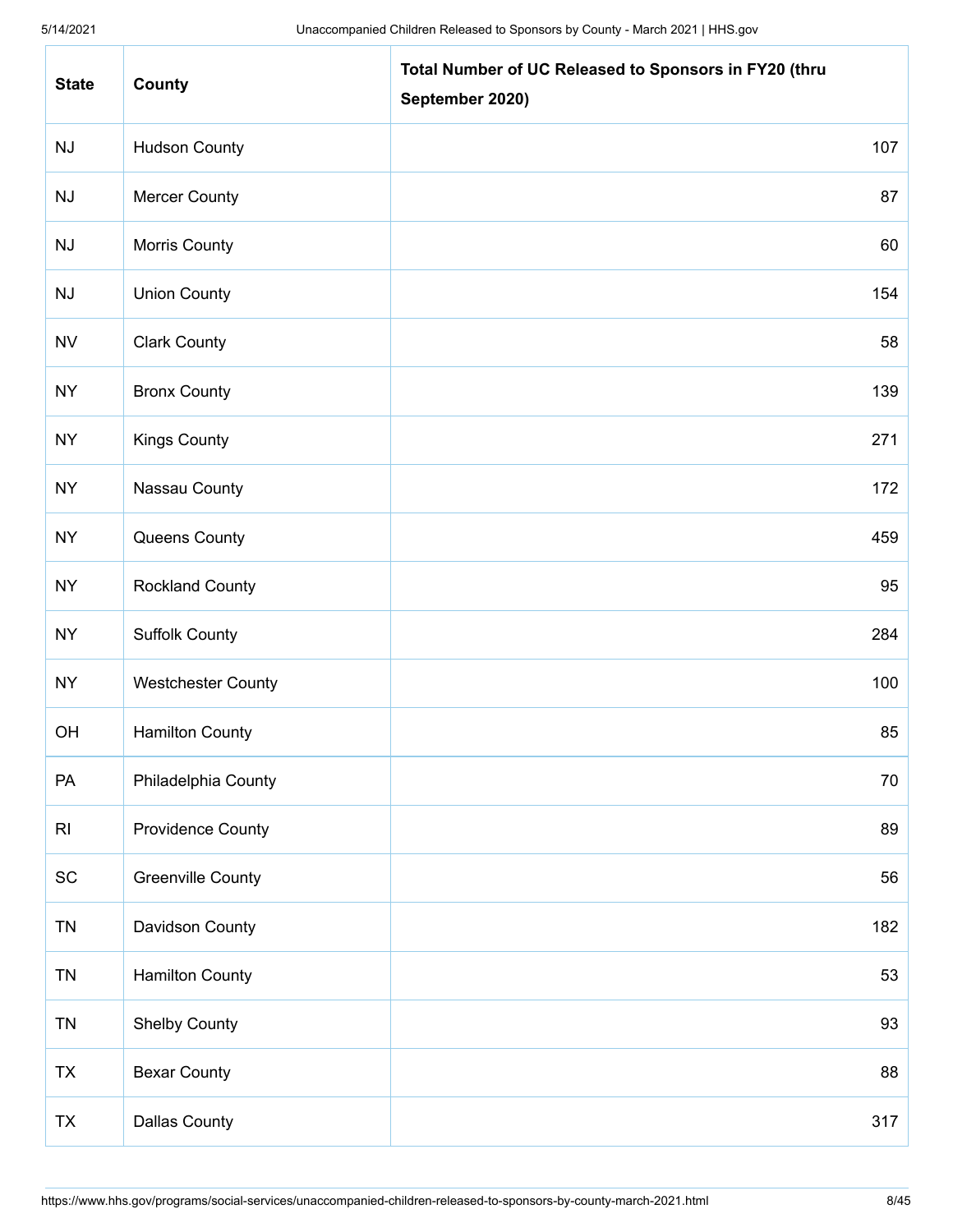| <b>State</b> | County                       | Total Number of UC Released to Sponsors in FY20 (thru<br>September 2020) |
|--------------|------------------------------|--------------------------------------------------------------------------|
| <b>TX</b>    | Harris County                | 1,095                                                                    |
| <b>TX</b>    | <b>Montgomery County</b>     | 67                                                                       |
| <b>TX</b>    | <b>Tarrant County</b>        | 90                                                                       |
| <b>TX</b>    | <b>Travis County</b>         | 231                                                                      |
| VA           | <b>Chesterfield County</b>   | 52                                                                       |
| VA           | <b>Fairfax County</b>        | 226                                                                      |
| VA           | <b>Prince William County</b> | 76                                                                       |
| <b>WA</b>    | <b>King County</b>           | 98                                                                       |

The following table shows **county-level data** for unaccompanied children released to sponsors by the counties/county equivalents where the sponsors live, where 50 or more children have been released for FY 2019 (since October 1, 2018) as of September 30, 2019. This data covers 226 counties and county equivalents nationwide and comprises 62,108 of the 72,837 total children released to sponsors in this period. ACF will update this data each month. [See the state-by-state data.](https://www.acf.hhs.gov/orr/resource/unaccompanied-alien-children-released-to-sponsors-by-state) These data were updated in December 2019.

| <b>State</b> | County                   | Total Number of UC Released to Sponsors in FY19 (thru Sep 19) |
|--------------|--------------------------|---------------------------------------------------------------|
| AL           | <b>Baldwin County</b>    | 56                                                            |
| <b>AL</b>    | <b>Franklin County</b>   | 57                                                            |
| <b>AL</b>    | Jefferson County         | 180                                                           |
| <b>AL</b>    | Lee County               | 55                                                            |
| <b>AL</b>    | <b>Madison County</b>    | 50                                                            |
| <b>AL</b>    | <b>Marshall County</b>   | 135                                                           |
| <b>AL</b>    | <b>Mobile County</b>     | 63                                                            |
| <b>AL</b>    | <b>Montgomery County</b> | 63                                                            |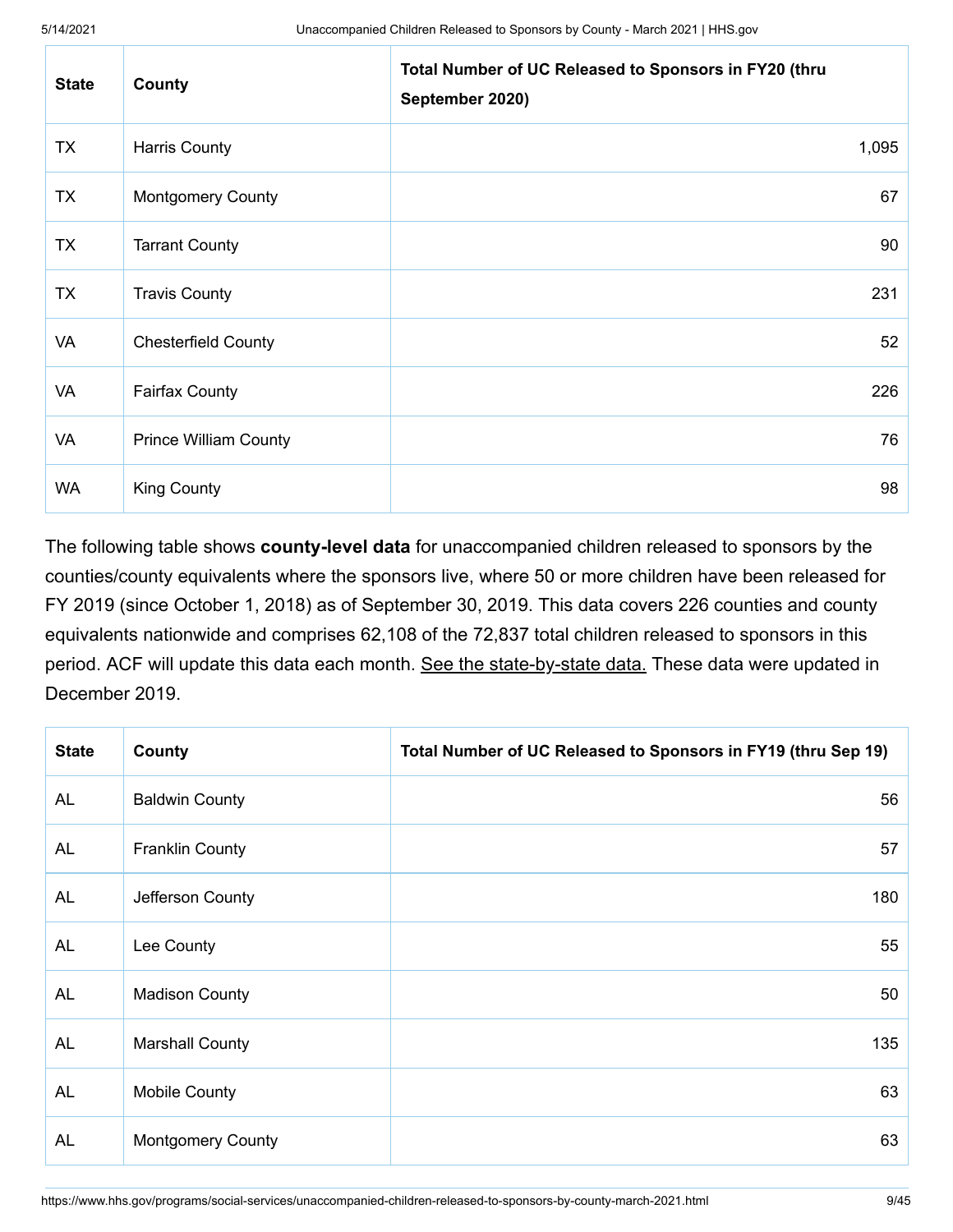| <b>State</b> | County                   | Total Number of UC Released to Sponsors in FY19 (thru Sep 19) |
|--------------|--------------------------|---------------------------------------------------------------|
| <b>AL</b>    | Morgan County            | 68                                                            |
| <b>AL</b>    | <b>Tuscaloosa County</b> | 62                                                            |
| <b>AR</b>    | <b>Benton County</b>     | 50                                                            |
| AR           | Pulaski County           | 124                                                           |
| AZ           | Maricopa County          | 469                                                           |
| ${\sf CA}$   | Alameda County           | 670                                                           |
| ${\sf CA}$   | Contra Costa County      | 284                                                           |
| CA           | <b>Fresno County</b>     | 268                                                           |
| ${\sf CA}$   | Kern County              | 127                                                           |
| ${\sf CA}$   | Los Angeles County       | 3,513                                                         |
| CA           | <b>Marin County</b>      | 229                                                           |
| ${\sf CA}$   | <b>Monterey County</b>   | 147                                                           |
| CA           | <b>Orange County</b>     | 347                                                           |
| ${\sf CA}$   | <b>Riverside County</b>  | 393                                                           |
| CA           | Sacramento County        | 156                                                           |
| CA           | San Bernardino County    | 231                                                           |
| CA           | San Diego County         | 244                                                           |
| ${\sf CA}$   | San Francisco County     | 331                                                           |
| ${\sf CA}$   | San Joaquin County       | 131                                                           |
| CA           | San Mateo County         | 438                                                           |
| ${\sf CA}$   | Santa Barbara County     | 95                                                            |
| CA           | Santa Clara County       | 312                                                           |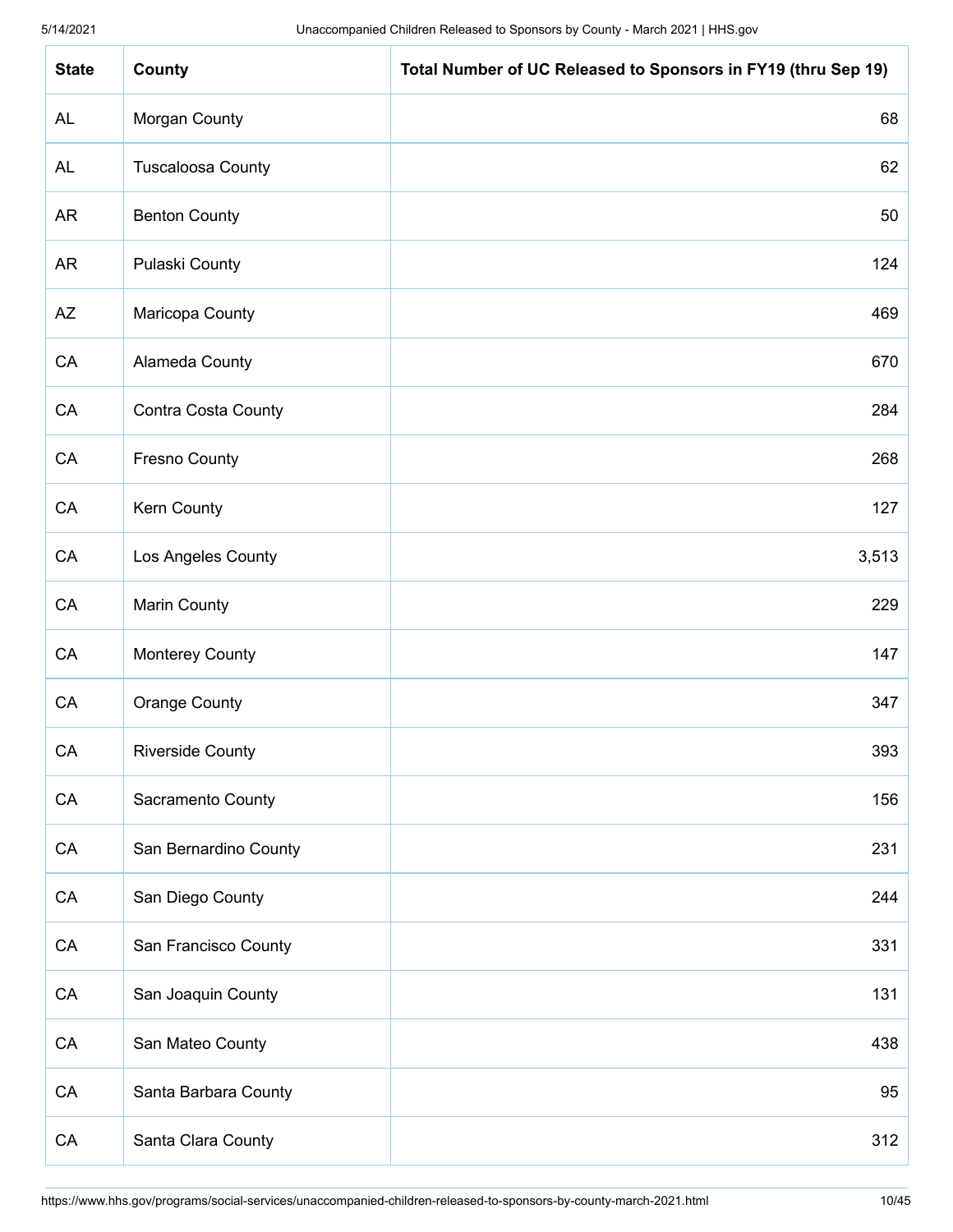| <b>State</b> | County                     | Total Number of UC Released to Sponsors in FY19 (thru Sep 19) |
|--------------|----------------------------|---------------------------------------------------------------|
| CA           | Solano County              | 65                                                            |
| CA           | <b>Stanislaus County</b>   | 55                                                            |
| CA           | Ventura County             | 138                                                           |
| CO           | <b>Adams County</b>        | 58                                                            |
| CO           | Arapahoe County            | 183                                                           |
| CO           | <b>Denver County</b>       | 100                                                           |
| CO           | El Paso County             | 75                                                            |
| CO           | <b>Weld County</b>         | 79                                                            |
| <b>CT</b>    | <b>Fairfield County</b>    | 672                                                           |
| CT           | <b>Hartford County</b>     | 70                                                            |
| <b>CT</b>    | New Haven County           | 125                                                           |
| DE           | New Castle County          | 70                                                            |
| DE           | <b>Sussex County</b>       | 292                                                           |
| FL           | <b>Broward County</b>      | 618                                                           |
| FL.          | <b>Collier County</b>      | 342                                                           |
| FL.          | <b>Duval County</b>        | 303                                                           |
| FL.          | <b>Hillsborough County</b> | 346                                                           |
| FL.          | Lee County                 | 636                                                           |
| FL.          | Manatee County             | 149                                                           |
| FL.          | <b>Martin County</b>       | 186                                                           |
| FL.          | Miami-Dade County          | 1,702                                                         |
| FL.          | Okaloosa County            | 68                                                            |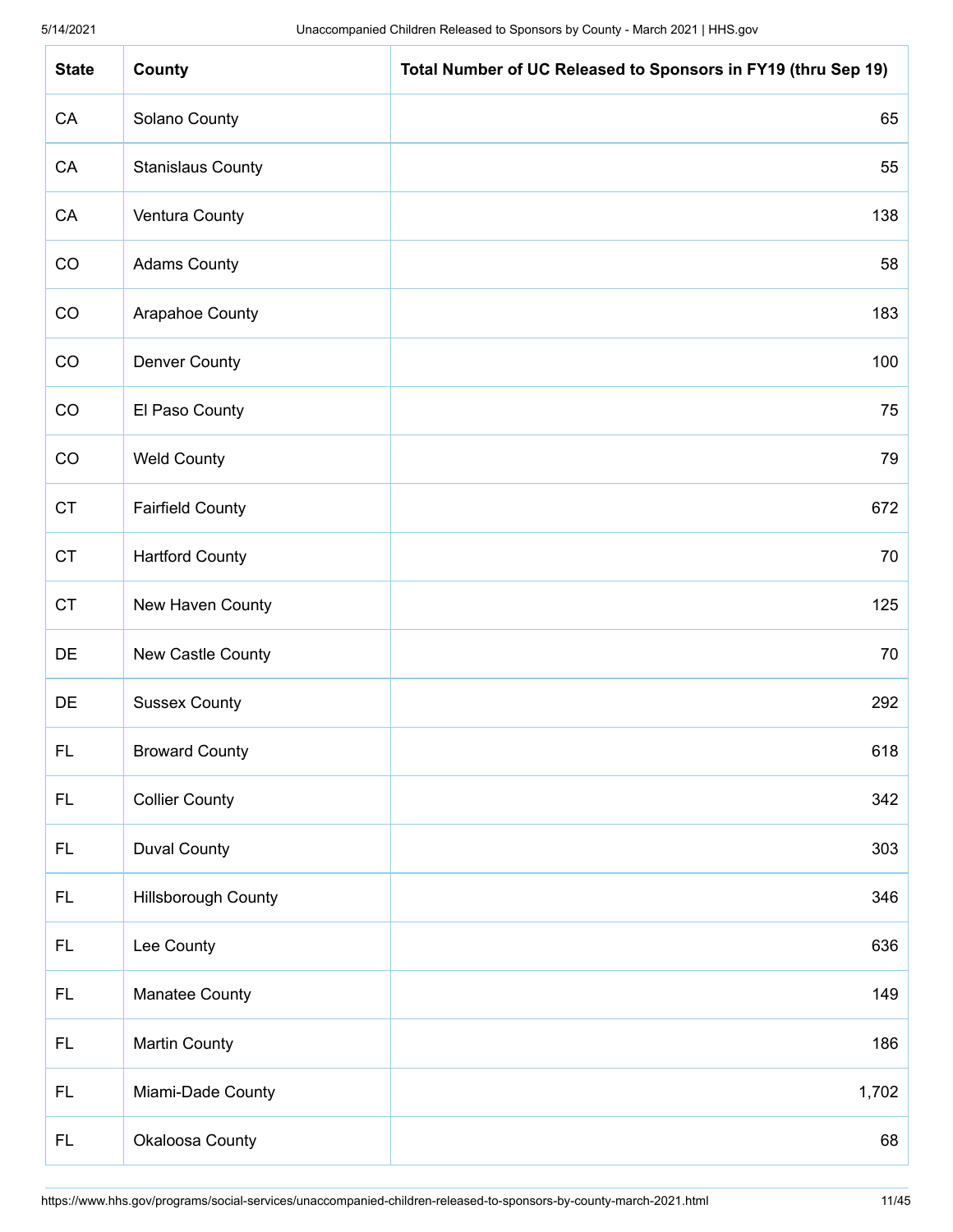| <b>State</b> | County                  | Total Number of UC Released to Sponsors in FY19 (thru Sep 19) |
|--------------|-------------------------|---------------------------------------------------------------|
| <b>FL</b>    | Orange County           | 484                                                           |
| FL.          | Osceola County          | 58                                                            |
| FL.          | Palm Beach County       | 1,528                                                         |
| <b>FL</b>    | Polk County             | 82                                                            |
| FL.          | Sarasota County         | 55                                                            |
| FL.          | Seminole County         | 60                                                            |
| <b>FL</b>    | St. Lucie County        | 98                                                            |
| GA           | <b>Chatham County</b>   | 63                                                            |
| GA           | <b>Cherokee County</b>  | 134                                                           |
| GA           | <b>Clayton County</b>   | 59                                                            |
| GA           | Cobb County             | 233                                                           |
| GA           | DeKalb County           | 543                                                           |
| GA           | <b>Floyd County</b>     | 51                                                            |
| GA           | <b>Fulton County</b>    | 98                                                            |
| GA           | <b>Gwinnett County</b>  | 466                                                           |
| GA           | <b>Hall County</b>      | 142                                                           |
| GA           | <b>Whitfield County</b> | 59                                                            |
| IA           | Polk County             | 73                                                            |
| IA           | Sioux County            | 62                                                            |
| IA           | <b>Woodbury County</b>  | 75                                                            |
| IL           | Champaign County        | 53                                                            |
| IL           | Cook County             | 397                                                           |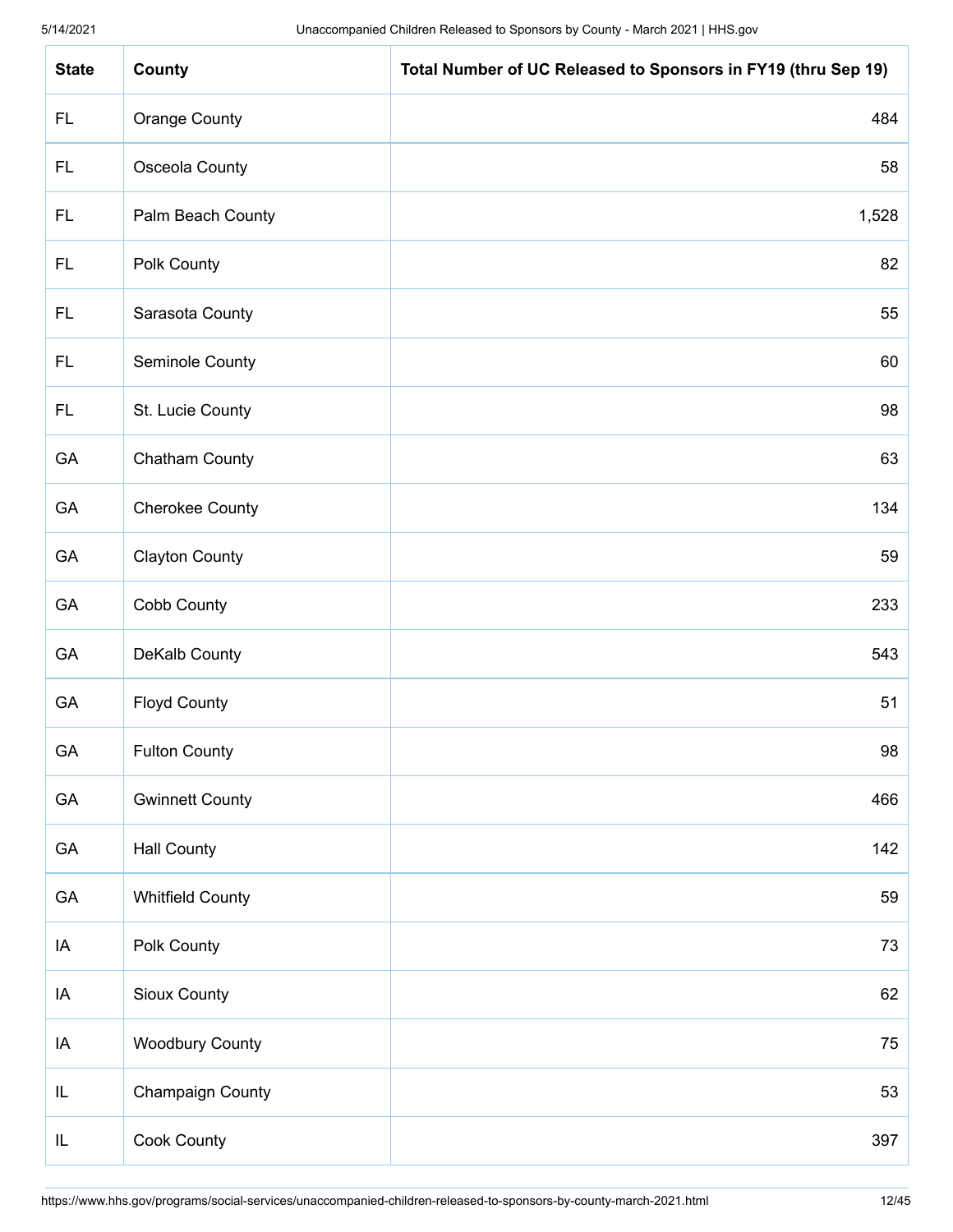| <b>State</b> | County                  | Total Number of UC Released to Sponsors in FY19 (thru Sep 19) |
|--------------|-------------------------|---------------------------------------------------------------|
| IL           | DuPage County           | 130                                                           |
| IL           | Lake County             | 106                                                           |
| IN           | <b>Allen County</b>     | 55                                                            |
| ${\sf IN}$   | Jackson County          | 70                                                            |
| ${\sf IN}$   | <b>Marion County</b>    | 354                                                           |
| KS           | Ford County             | 69                                                            |
| KS           | Johnson County          | 88                                                            |
| KS           | <b>Wyandotte County</b> | 137                                                           |
| KY           | <b>Fayette County</b>   | 82                                                            |
| KY           | Jefferson County        | 188                                                           |
| KY           | Kenton County           | 78                                                            |
| KY           | <b>Warren County</b>    | 64                                                            |
| LA           | <b>Ascension Parish</b> | 51                                                            |
| LA           | East Baton Rouge Parish | 337                                                           |
| LA           | Jefferson Parish        | 652                                                           |
| LA           | Lafayette Parish        | 112                                                           |
| LA           | <b>Orleans Parish</b>   | 268                                                           |
| LA           | St. Tammany Parish      | 92                                                            |
| MA           | <b>Bristol County</b>   | 219                                                           |
| MA           | <b>Essex County</b>     | 413                                                           |
| MA           | Hampden County          | 72                                                            |
| MA           | Middlesex County        | 393                                                           |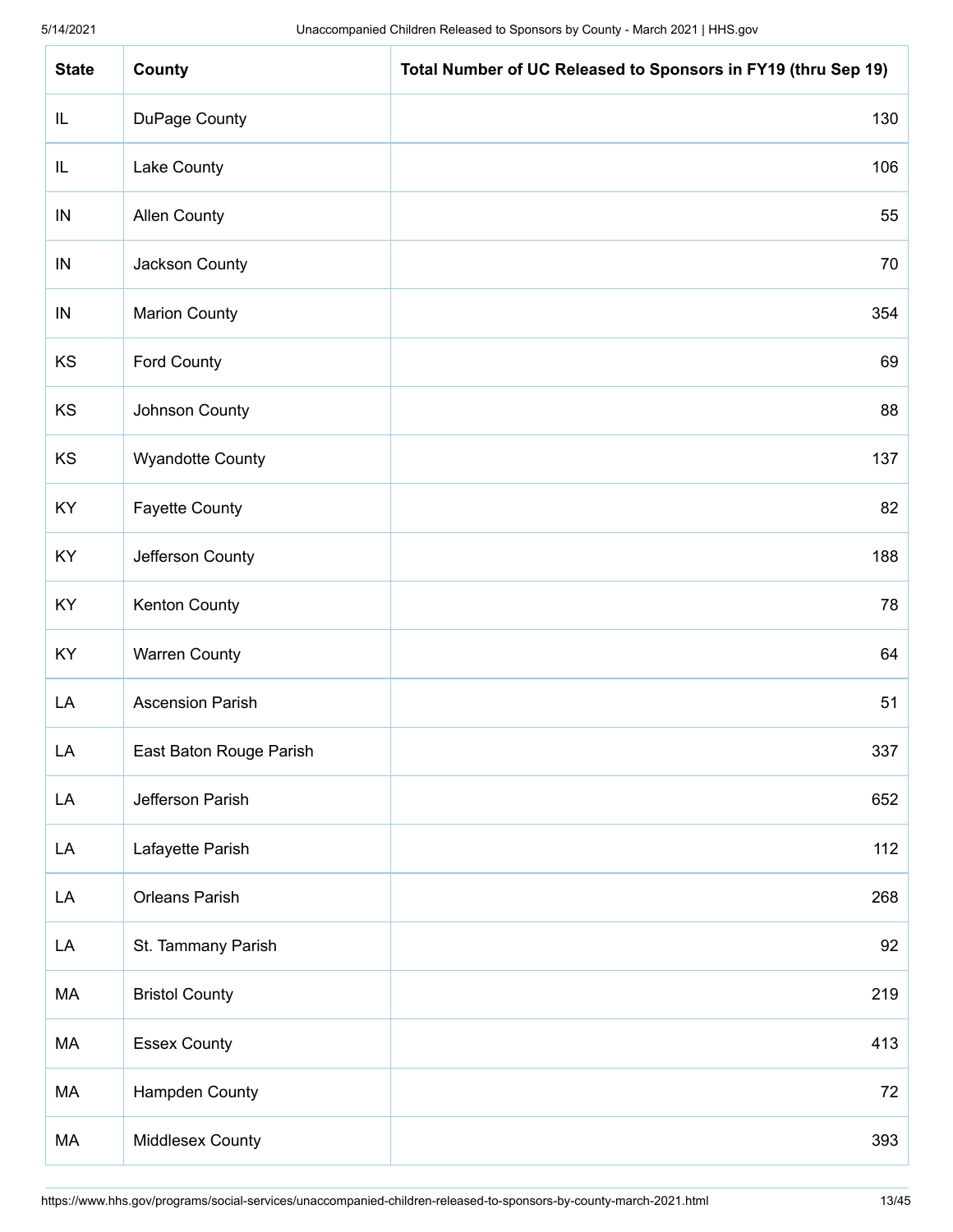| <b>State</b>  | County                        | Total Number of UC Released to Sponsors in FY19 (thru Sep 19) |
|---------------|-------------------------------|---------------------------------------------------------------|
| МA            | <b>Suffolk County</b>         | 438                                                           |
| МA            | <b>Worcester County</b>       | 124                                                           |
| MD            | <b>Anne Arundel County</b>    | 259                                                           |
| MD            | <b>Baltimore city</b>         | 608                                                           |
| MD            | <b>Baltimore County</b>       | 487                                                           |
| MD            | <b>Charles County</b>         | 58                                                            |
| MD            | <b>Frederick County</b>       | 143                                                           |
| <b>MD</b>     | <b>Howard County</b>          | 128                                                           |
| <b>MD</b>     | <b>Montgomery County</b>      | 1,168                                                         |
| MD            | <b>Prince George's County</b> | 1,557                                                         |
| MI            | Kent County                   | 102                                                           |
| MI            | <b>Wayne County</b>           | 59                                                            |
| MN            | Dakota County                 | 65                                                            |
| $\mathsf{MN}$ | Hennepin County               | 132                                                           |
| MN            | <b>Nobles County</b>          | 129                                                           |
| MN            | <b>Ramsey County</b>          | 66                                                            |
| <b>MO</b>     | Jackson County                | 136                                                           |
| <b>MO</b>     | Jasper County                 | 73                                                            |
| <b>MO</b>     | St. Louis County              | 55                                                            |
| MS            | <b>Harrison County</b>        | 70                                                            |
| <b>MS</b>     | <b>Madison County</b>         | 50                                                            |
| MS            | Scott County                  | 89                                                            |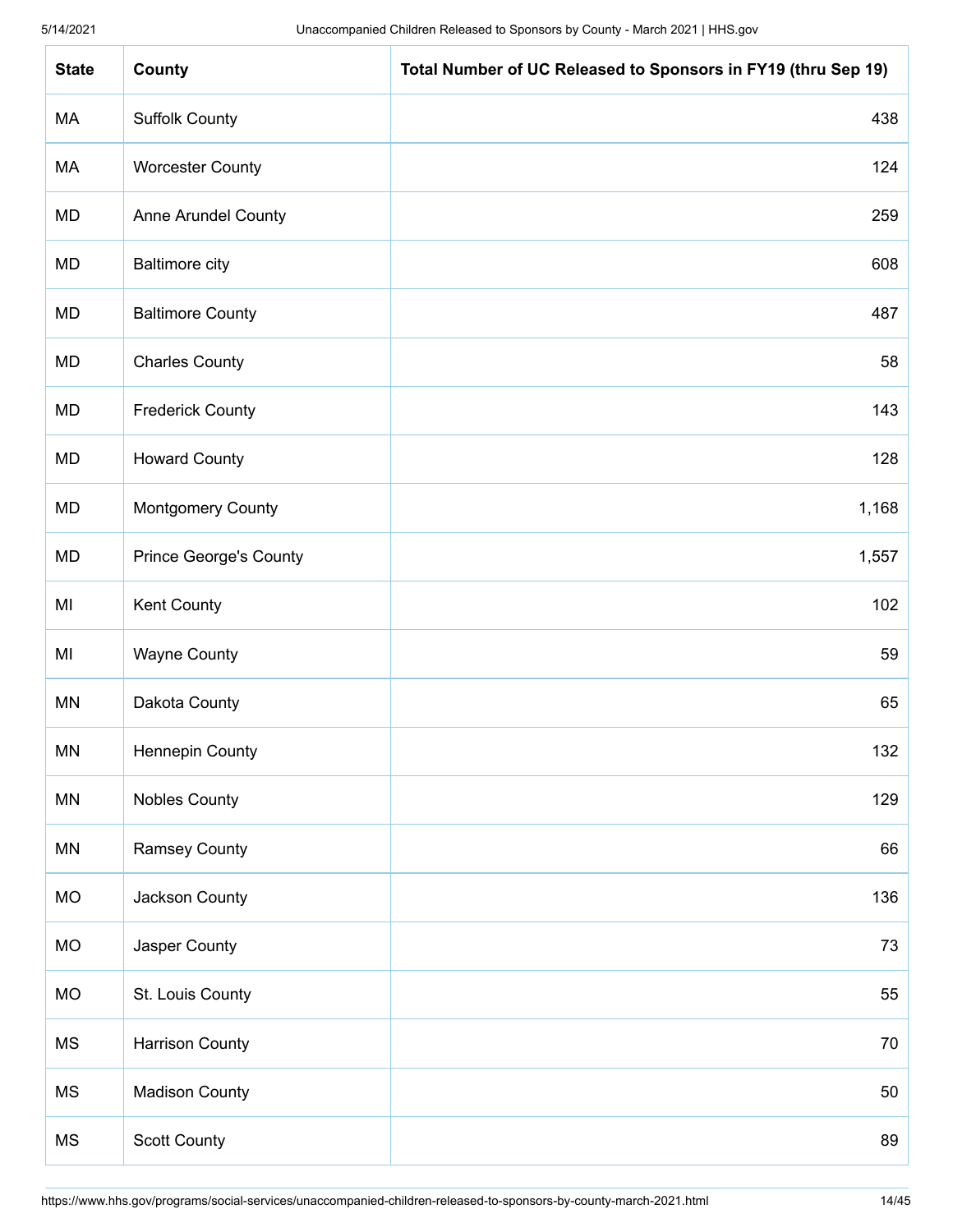| <b>State</b>           | County                   | Total Number of UC Released to Sponsors in FY19 (thru Sep 19) |
|------------------------|--------------------------|---------------------------------------------------------------|
| NC                     | <b>Buncombe County</b>   | 51                                                            |
| NC                     | <b>Burke County</b>      | 69                                                            |
| NC                     | <b>Duplin County</b>     | 56                                                            |
| NC                     | Durham County            | 228                                                           |
| NC                     | Forsyth County           | 69                                                            |
| NC                     | <b>Guilford County</b>   | 72                                                            |
| NC                     | Mecklenburg County       | 816                                                           |
| NC                     | New Hanover County       | 67                                                            |
| NC                     | Robeson County           | 56                                                            |
| NC                     | <b>Wake County</b>       | 304                                                           |
| NC                     | <b>Wayne County</b>      | 75                                                            |
| <b>NE</b>              | Douglas County           | 229                                                           |
| $NE$                   | <b>Hall County</b>       | 71                                                            |
| $\mathsf{N}\mathsf{J}$ | <b>Atlantic County</b>   | 68                                                            |
| $\mathsf{N}\mathsf{J}$ | <b>Bergen County</b>     | 390                                                           |
| $\mathsf{N}\mathsf{J}$ | <b>Camden County</b>     | 138                                                           |
| $\mathsf{N}\mathsf{J}$ | <b>Cumberland County</b> | 75                                                            |
| $\mathsf{N}\mathsf{J}$ | <b>Essex County</b>      | 549                                                           |
| $\mathsf{N}\mathsf{J}$ | <b>Hudson County</b>     | 460                                                           |
| $\mathsf{N}\mathsf{J}$ | <b>Mercer County</b>     | 562                                                           |
| $\mathsf{N}\mathsf{J}$ | Middlesex County         | 232                                                           |
| $\mathsf{N}\mathsf{J}$ | Monmouth County          | 127                                                           |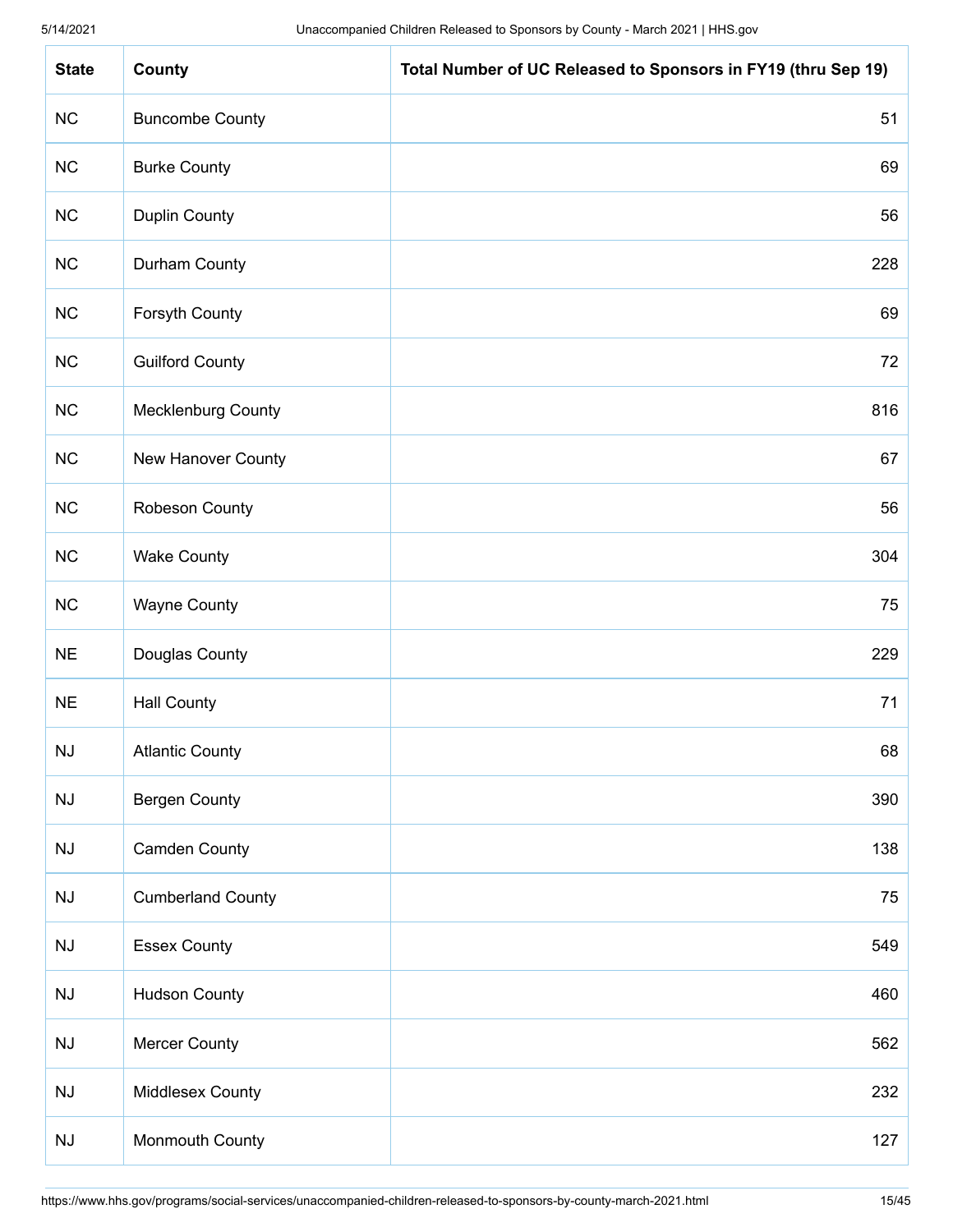| <b>State</b>           | County                    | Total Number of UC Released to Sponsors in FY19 (thru Sep 19) |
|------------------------|---------------------------|---------------------------------------------------------------|
| NJ                     | Morris County             | 337                                                           |
| $\mathsf{N}\mathsf{J}$ | Ocean County              | 84                                                            |
| NJ                     | Passaic County            | 182                                                           |
| NJ                     | Somerset County           | 87                                                            |
| NJ                     | <b>Union County</b>       | 790                                                           |
| <b>NV</b>              | <b>Clark County</b>       | 263                                                           |
| ${\sf NV}$             | <b>Washoe County</b>      | 53                                                            |
| <b>NY</b>              | <b>Bronx County</b>       | 442                                                           |
| <b>NY</b>              | <b>Dutchess County</b>    | 76                                                            |
| <b>NY</b>              | <b>Kings County</b>       | 847                                                           |
| <b>NY</b>              | Nassau County             | 1,117                                                         |
| <b>NY</b>              | New York County           | 78                                                            |
| <b>NY</b>              | <b>Orange County</b>      | 159                                                           |
| NY                     | <b>Putnam County</b>      | 67                                                            |
| <b>NY</b>              | Queens County             | 1,101                                                         |
| <b>NY</b>              | <b>Richmond County</b>    | 54                                                            |
| <b>NY</b>              | <b>Rockland County</b>    | 363                                                           |
| <b>NY</b>              | <b>Suffolk County</b>     | 1,478                                                         |
| <b>NY</b>              | <b>Westchester County</b> | 415                                                           |
| OH                     | <b>Butler County</b>      | 82                                                            |
| OH                     | <b>Franklin County</b>    | 237                                                           |
| OH                     | <b>Hamilton County</b>    | 369                                                           |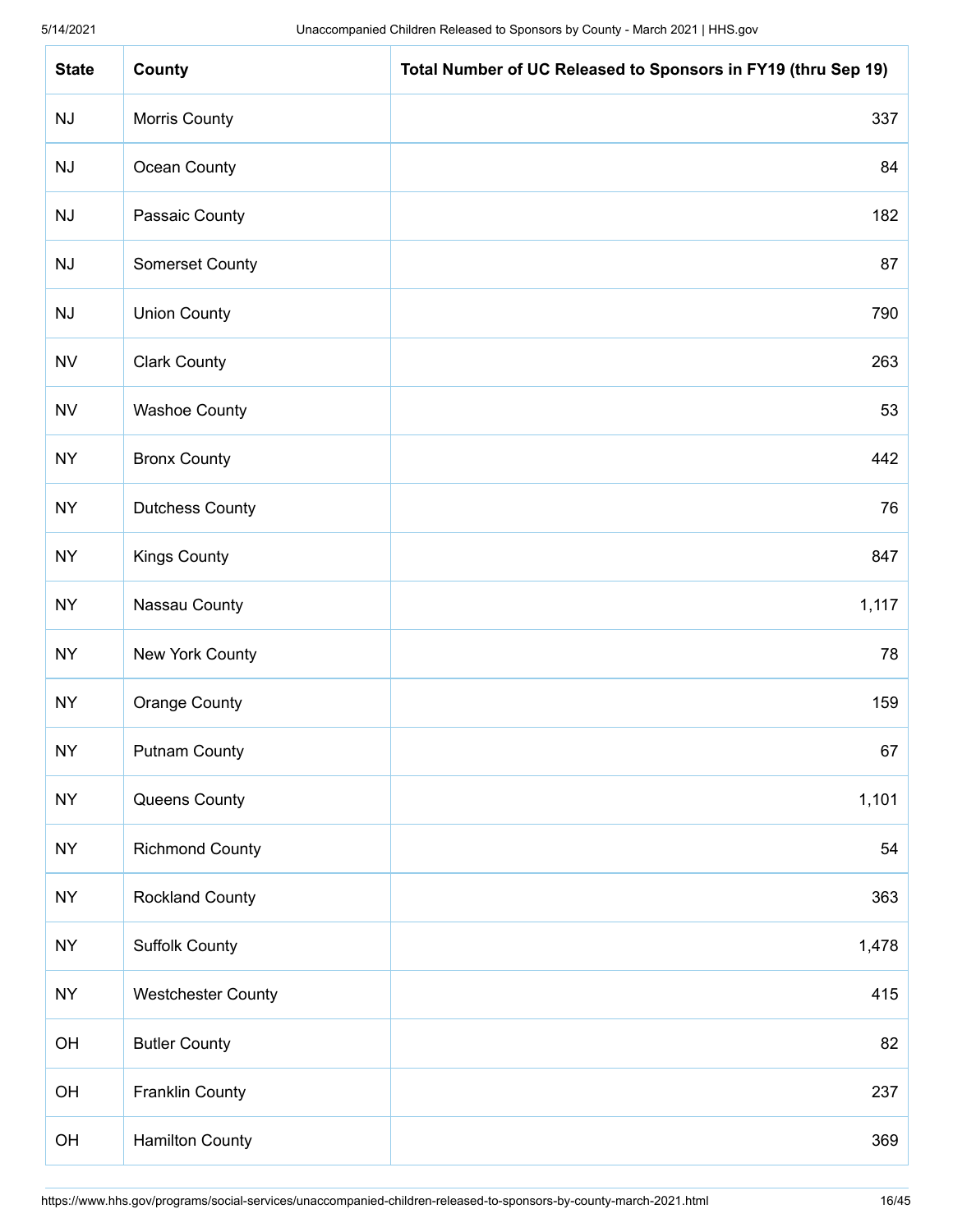| <b>State</b>                 | County                   | Total Number of UC Released to Sponsors in FY19 (thru Sep 19) |
|------------------------------|--------------------------|---------------------------------------------------------------|
| OH                           | <b>Montgomery County</b> | 53                                                            |
| OH                           | <b>Stark County</b>      | 68                                                            |
| OH                           | <b>Tuscarawas County</b> | 98                                                            |
| OK                           | Oklahoma County          | 233                                                           |
| OK                           | <b>Tulsa County</b>      | 219                                                           |
| <b>OR</b>                    | <b>Marion County</b>     | 56                                                            |
| <b>OR</b>                    | Multnomah County         | 77                                                            |
| <b>OR</b>                    | <b>Washington County</b> | 78                                                            |
| PA                           | <b>Allegheny County</b>  | 62                                                            |
| PA                           | <b>Bucks County</b>      | 79                                                            |
| PA                           | <b>Chester County</b>    | 115                                                           |
| PA                           | <b>Delaware County</b>   | 112                                                           |
| PA                           | <b>Montgomery County</b> | 100                                                           |
| PA                           | Philadelphia County      | 454                                                           |
| R <sub>l</sub>               | <b>Providence County</b> | 412                                                           |
| $\operatorname{\textsf{SC}}$ | <b>Beaufort County</b>   | 65                                                            |
| $\operatorname{\textsf{SC}}$ | <b>Berkeley County</b>   | 68                                                            |
| $\operatorname{\textsf{SC}}$ | <b>Charleston County</b> | 104                                                           |
| $\operatorname{\textsf{SC}}$ | <b>Greenville County</b> | 227                                                           |
| $\operatorname{\textsf{SC}}$ | Horry County             | 97                                                            |
| $\operatorname{\textsf{SC}}$ | <b>Lexington County</b>  | 89                                                            |
| SC                           | <b>Richland County</b>   | 75                                                            |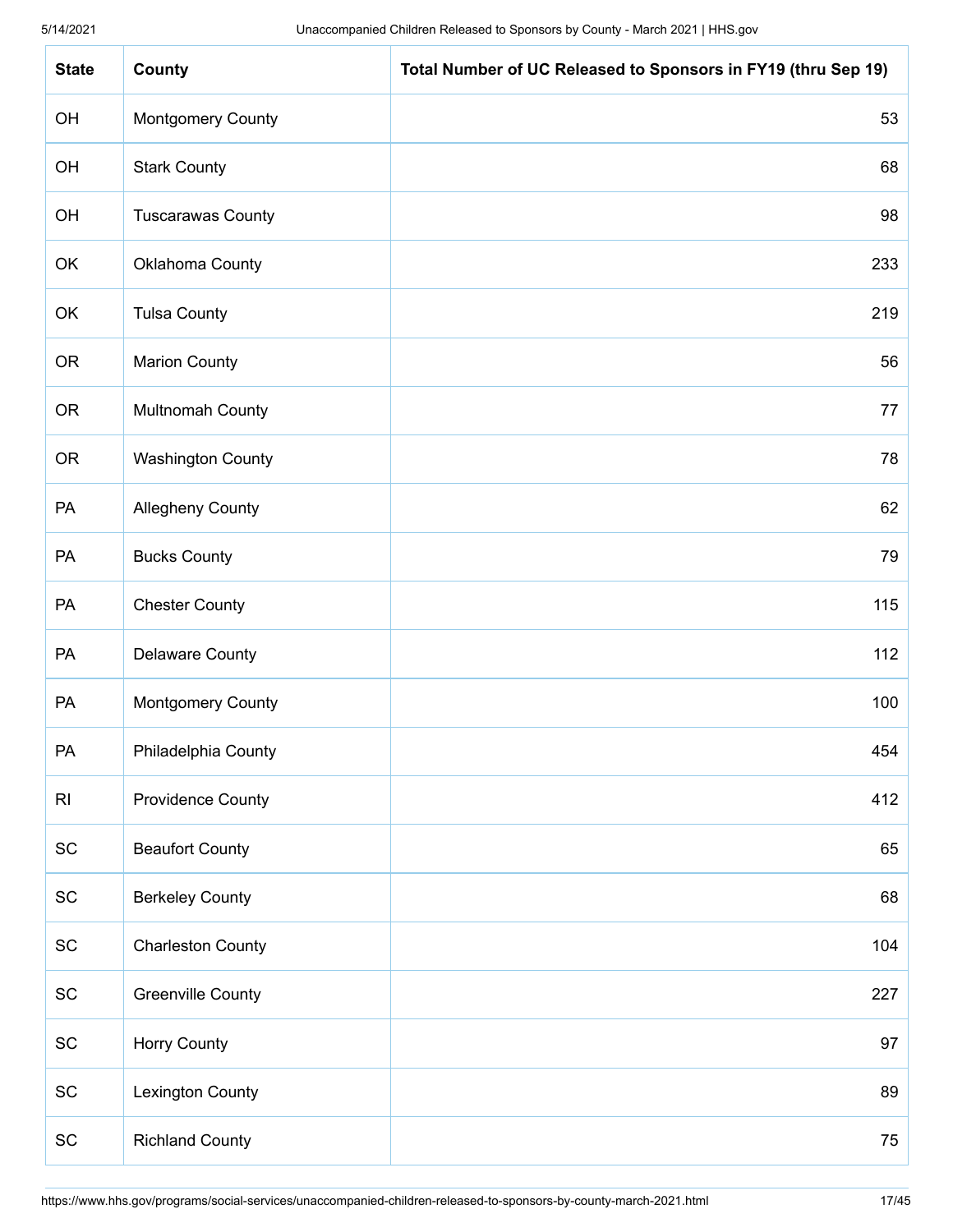| <b>State</b> | County                   | Total Number of UC Released to Sponsors in FY19 (thru Sep 19) |
|--------------|--------------------------|---------------------------------------------------------------|
| SD           | Minnehaha County         | 53                                                            |
| <b>TN</b>    | Davidson County          | 764                                                           |
| <b>TN</b>    | <b>Hamblen County</b>    | 58                                                            |
| <b>TN</b>    | <b>Hamilton County</b>   | 234                                                           |
| <b>TN</b>    | <b>Knox County</b>       | 165                                                           |
| <b>TN</b>    | <b>Putnam County</b>     | 64                                                            |
| <b>TN</b>    | <b>Rutherford County</b> | 105                                                           |
| <b>TN</b>    | <b>Sevier County</b>     | 92                                                            |
| <b>TN</b>    | <b>Shelby County</b>     | 345                                                           |
| <b>TX</b>    | <b>Bexar County</b>      | 324                                                           |
| <b>TX</b>    | <b>Brazos County</b>     | 90                                                            |
| <b>TX</b>    | <b>Collin County</b>     | 163                                                           |
| <b>TX</b>    | <b>Dallas County</b>     | 1,556                                                         |
| TX           | Denton County            | 137                                                           |
| <b>TX</b>    | Fort Bend County         | 110                                                           |
| <b>TX</b>    | <b>Galveston County</b>  | 127                                                           |
| <b>TX</b>    | <b>Harris County</b>     | 4,993                                                         |
| <b>TX</b>    | <b>Hidalgo County</b>    | 62                                                            |
| <b>TX</b>    | Jefferson County         | 85                                                            |
| <b>TX</b>    | <b>Montgomery County</b> | 199                                                           |
| TX           | <b>Tarrant County</b>    | 362                                                           |
| <b>TX</b>    | <b>Travis County</b>     | 769                                                           |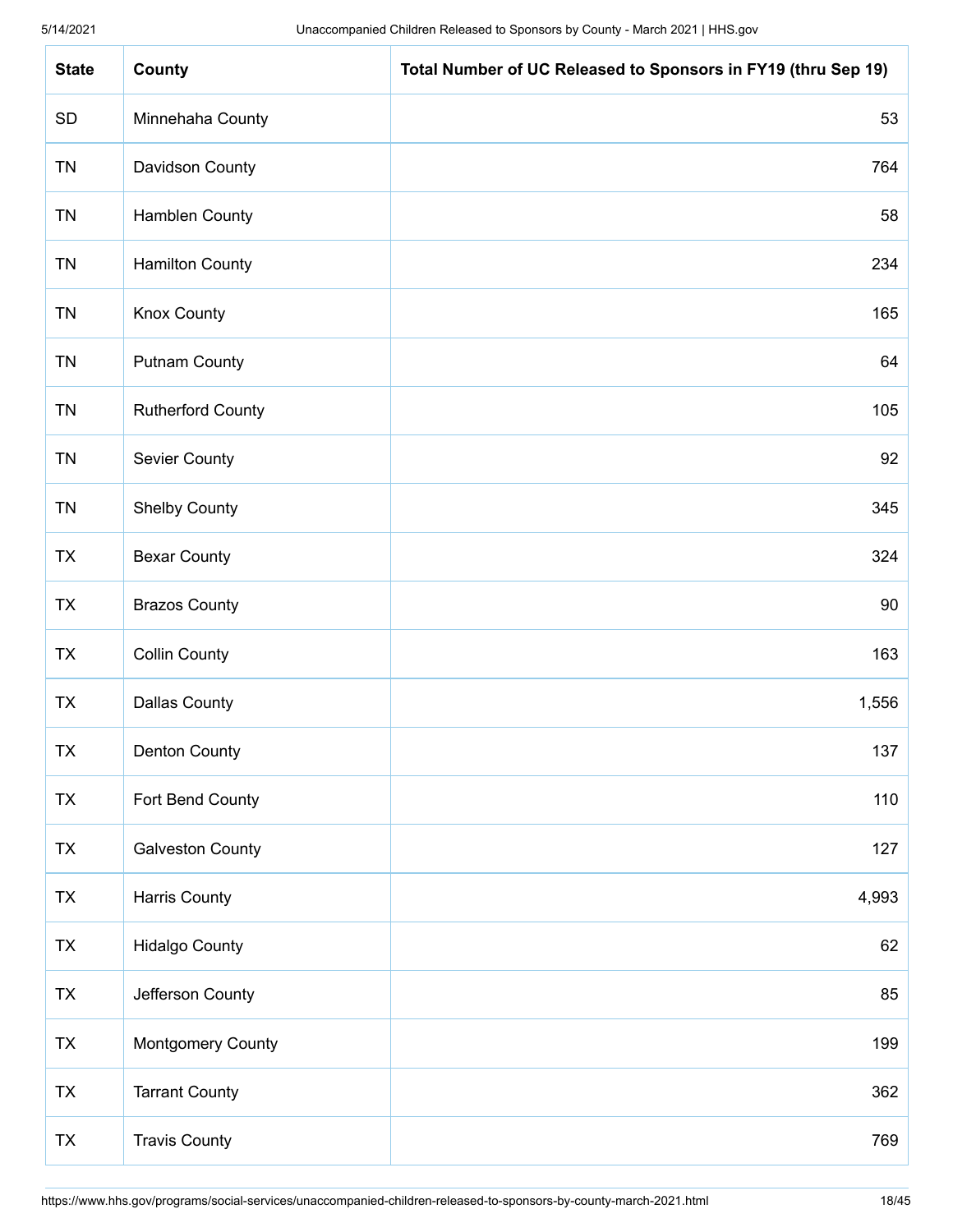| <b>State</b> | County                       | Total Number of UC Released to Sponsors in FY19 (thru Sep 19) |
|--------------|------------------------------|---------------------------------------------------------------|
| UT           | Salt Lake County             | 86                                                            |
| <b>VA</b>    | Alexandria city              | 214                                                           |
| VA           | <b>Arlington County</b>      | 175                                                           |
| <b>VA</b>    | Chesapeake city              | 53                                                            |
| <b>VA</b>    | <b>Chesterfield County</b>   | 228                                                           |
| <b>VA</b>    | <b>Culpeper County</b>       | 92                                                            |
| <b>VA</b>    | <b>Fairfax County</b>        | 1,318                                                         |
| VA           | Harrisonburg city            | 77                                                            |
| <b>VA</b>    | <b>Henrico County</b>        | 161                                                           |
| VA           | Loudoun County               | 248                                                           |
| VA           | Manassas city                | 104                                                           |
| <b>VA</b>    | Newport News city            | 66                                                            |
| <b>VA</b>    | Norfolk city                 | 100                                                           |
| VA           | <b>Prince William County</b> | 484                                                           |
| VA           | Richmond city                | 267                                                           |
| VA           | Roanoke city                 | 83                                                            |
| VA           | Spotsylvania County          | 59                                                            |
| VA           | Virginia Beach city          | 58                                                            |
| <b>WA</b>    | <b>King County</b>           | 326                                                           |
| <b>WA</b>    | Snohomish County             | 87                                                            |

The following table shows **county-level data** for unaccompanied children released to sponsors by the counties/county equivalents where the sponsors live, where 50 or more children have been released for FY 2018 (since October 1, 2017) as of September 30, 2018. This data covers 124 counties and county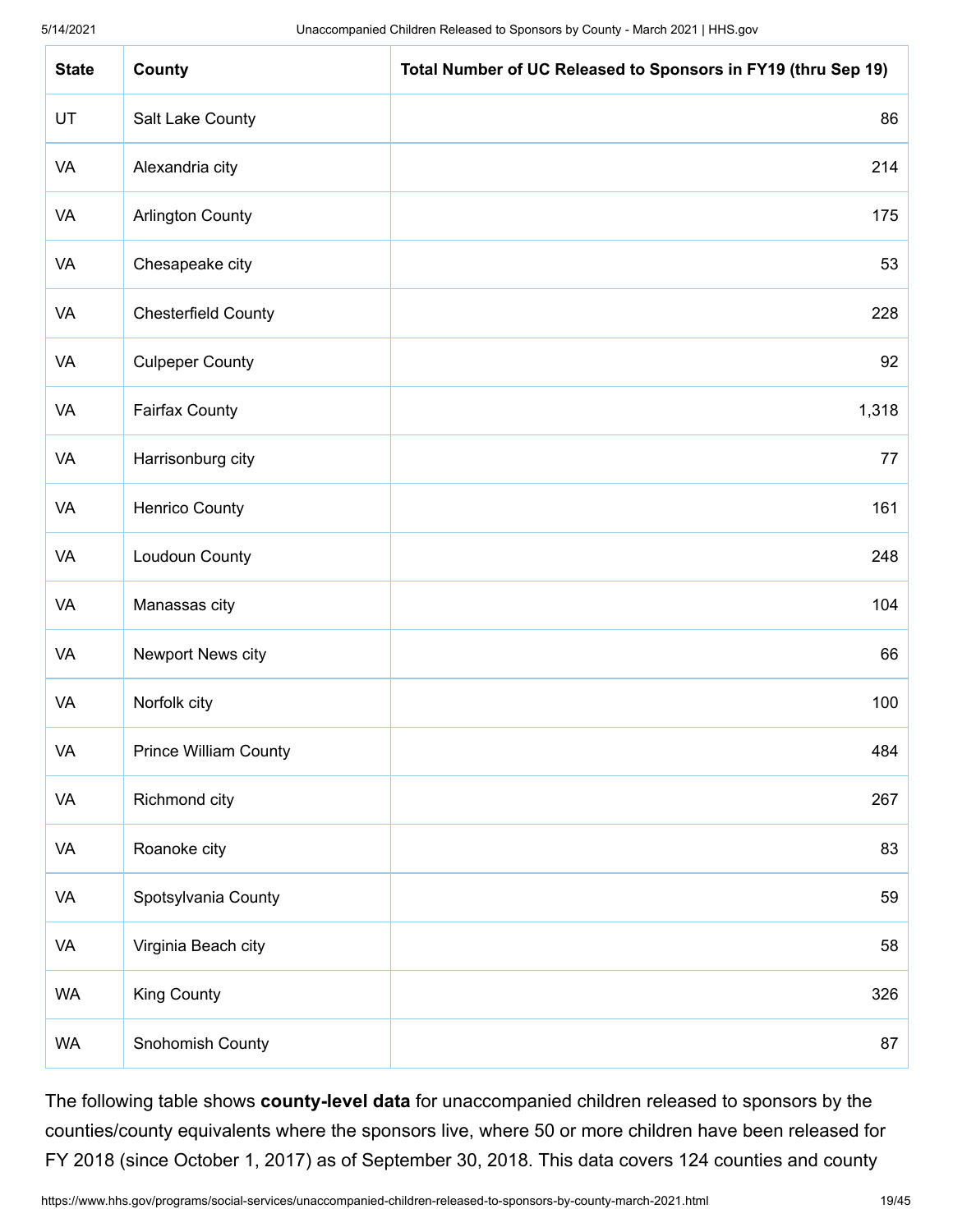equivalents nationwide and comprises 25,591 of the 34,953 total children released to sponsors in this period. ACF will update this data each month. [See the state-by-state data.](https://www.acf.hhs.gov/orr/resource/unaccompanied-alien-children-released-to-sponsors-by-state) These data were updated in December 2019.

| <b>State</b> | County                     | Total Number of UC Released to Sponsors in FY18 (thru Sept 18) |
|--------------|----------------------------|----------------------------------------------------------------|
| AL           | <b>Franklin County</b>     | 55                                                             |
| AL           | Jefferson County           | 99                                                             |
| AL           | <b>Marshall County</b>     | 85                                                             |
| <b>AL</b>    | <b>Tuscaloosa County</b>   | 53                                                             |
| <b>AR</b>    | Pulaski County             | 60                                                             |
| AZ           | Maricopa County            | 237                                                            |
| CA           | Alameda County             | 501                                                            |
| CA           | <b>Contra Costa County</b> | 133                                                            |
| CA           | <b>Fresno County</b>       | 131                                                            |
| CA           | Kern County                | 65                                                             |
| CA           | Los Angeles County         | 1,825                                                          |
| CA           | <b>Marin County</b>        | 106                                                            |
| CA           | <b>Monterey County</b>     | 94                                                             |
| CA           | <b>Orange County</b>       | 147                                                            |
| ${\sf CA}$   | <b>Riverside County</b>    | 235                                                            |
| ${\sf CA}$   | Sacramento County          | 70                                                             |
| CA           | San Bernardino County      | 102                                                            |
| CA           | San Diego County           | 222                                                            |
| CA           | San Francisco County       | 179                                                            |
| CA           | San Joaquin County         | 88                                                             |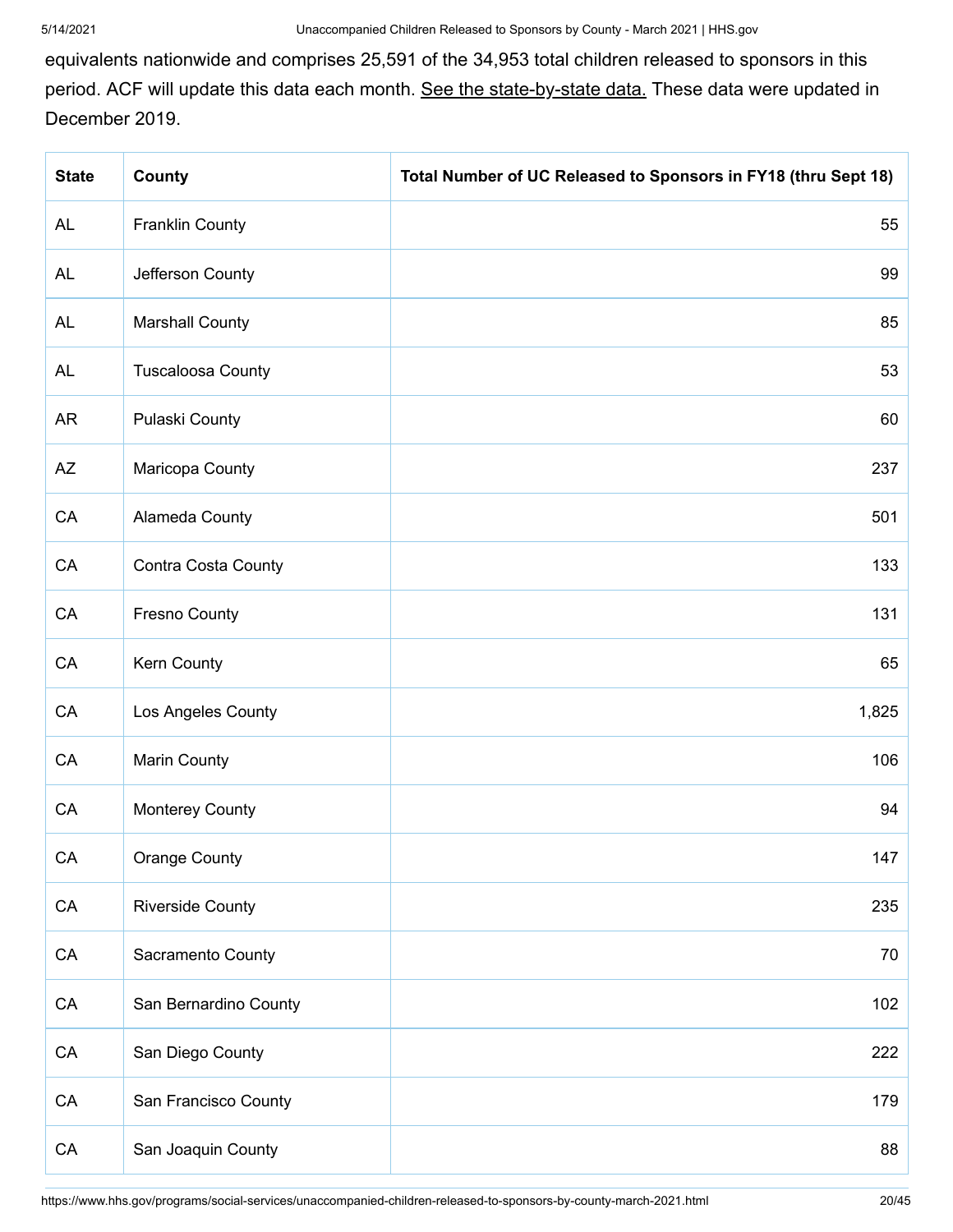| <b>State</b> | County                     | Total Number of UC Released to Sponsors in FY18 (thru Sept 18) |
|--------------|----------------------------|----------------------------------------------------------------|
| CA           | San Mateo County           | 250                                                            |
| CA           | Santa Barbara County       | 69                                                             |
| CA           | Santa Clara County         | 165                                                            |
| CA           | Ventura County             | 76                                                             |
| CO           | Arapahoe County            | 64                                                             |
| <b>CT</b>    | <b>Fairfield County</b>    | 209                                                            |
| DE           | <b>Sussex County</b>       | 186                                                            |
| <b>FL</b>    | <b>Broward County</b>      | 308                                                            |
| <b>FL</b>    | <b>Collier County</b>      | 233                                                            |
| FL.          | <b>Duval County</b>        | 142                                                            |
| FL.          | <b>Hillsborough County</b> | 187                                                            |
| <b>FL</b>    | Lee County                 | 492                                                            |
| FL.          | Manatee County             | 80                                                             |
| FL           | <b>Martin County</b>       | 120                                                            |
| <b>FL</b>    | Miami-Dade County          | 834                                                            |
| <b>FL</b>    | Orange County              | 256                                                            |
| <b>FL</b>    | Palm Beach County          | 910                                                            |
| <b>FL</b>    | Polk County                | 50                                                             |
| <b>FL</b>    | Seminole County            | 59                                                             |
| GA           | <b>Cherokee County</b>     | 106                                                            |
| GA           | Cobb County                | 129                                                            |
| GA           | DeKalb County              | 257                                                            |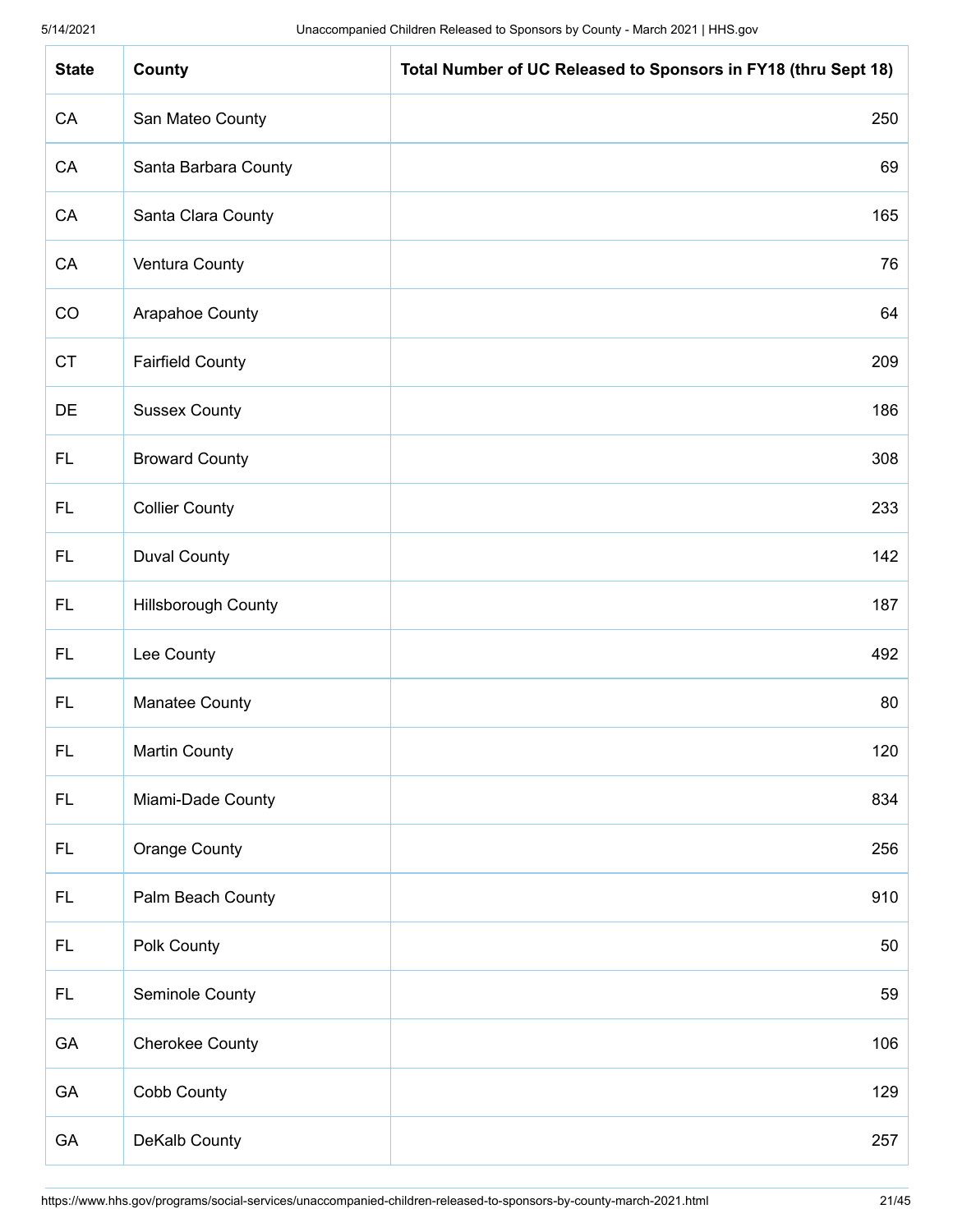| <b>State</b> | County                        | Total Number of UC Released to Sponsors in FY18 (thru Sept 18) |
|--------------|-------------------------------|----------------------------------------------------------------|
| GA           | <b>Gwinnett County</b>        | 175                                                            |
| GA           | <b>Hall County</b>            | 72                                                             |
| IL           | Cook County                   | 200                                                            |
| IL           | DuPage County                 | 94                                                             |
| IN           | <b>Marion County</b>          | 136                                                            |
| KS           | <b>Ford County</b>            | 59                                                             |
| KS           | <b>Wyandotte County</b>       | 81                                                             |
| KY           | Jefferson County              | 95                                                             |
| LA           | East Baton Rouge Parish       | 184                                                            |
| LA           | Jefferson Parish              | 262                                                            |
| LA           | <b>Orleans Parish</b>         | 166                                                            |
| МA           | <b>Bristol County</b>         | 118                                                            |
| МA           | <b>Essex County</b>           | 246                                                            |
| MA           | Middlesex                     | 159                                                            |
| МA           | <b>Suffolk County</b>         | 183                                                            |
| MD           | Anne Arundel County           | 86                                                             |
| MD           | <b>Baltimore city</b>         | 223                                                            |
| MD           | <b>Baltimore County</b>       | 178                                                            |
| MD           | <b>Frederick County</b>       | 53                                                             |
| MD           | <b>Howard County</b>          | 69                                                             |
| MD           | <b>Montgomery County</b>      | 355                                                            |
| MD           | <b>Prince George's County</b> | 571                                                            |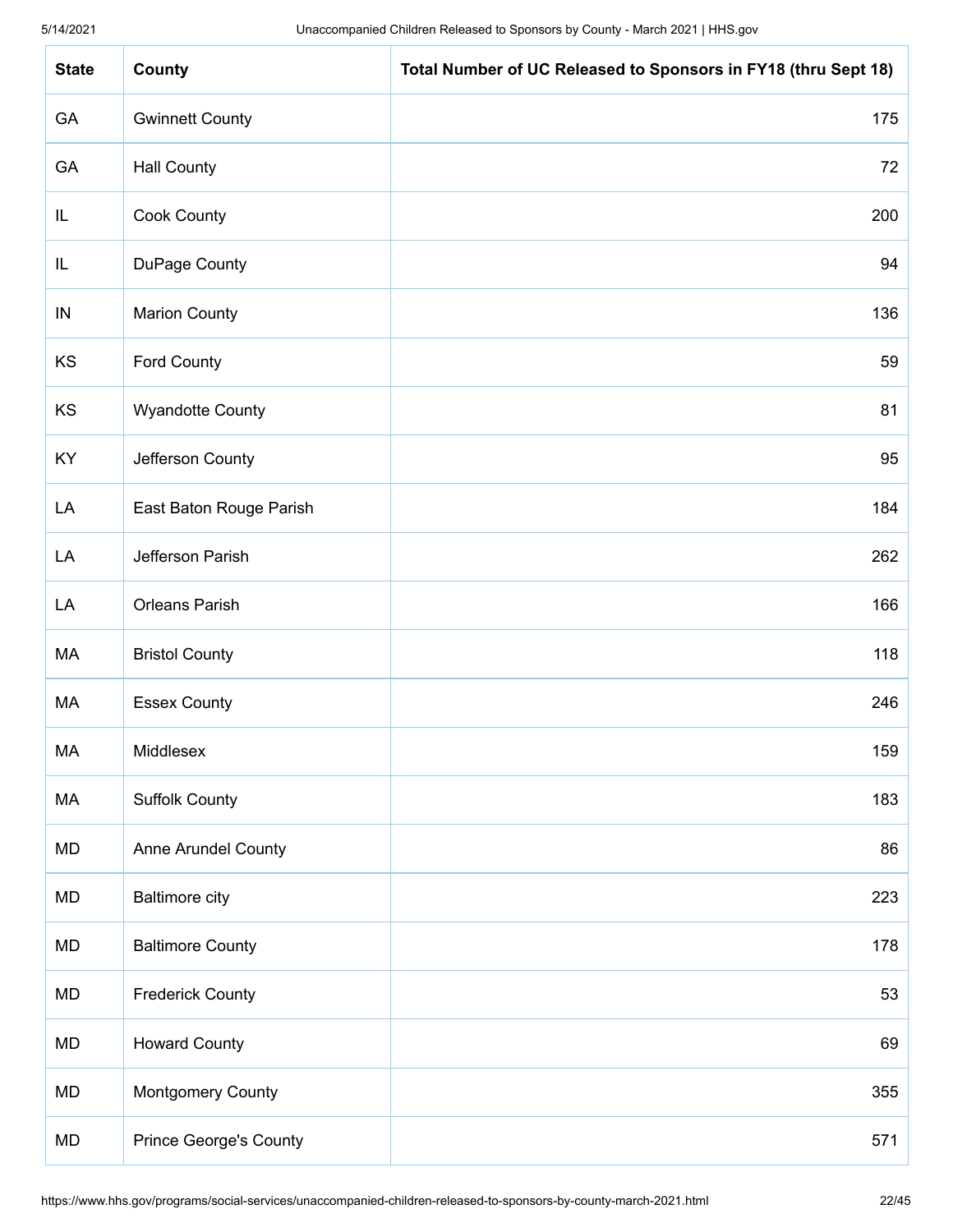| <b>State</b>           | County                    | Total Number of UC Released to Sponsors in FY18 (thru Sept 18) |
|------------------------|---------------------------|----------------------------------------------------------------|
| MN                     | <b>Nobles County</b>      | 56                                                             |
| <b>MO</b>              | Jackson County            | 60                                                             |
| <b>MS</b>              | <b>Scott County</b>       | 77                                                             |
| NC                     | Durham County             | 96                                                             |
| NC                     | <b>Mecklenburg County</b> | 322                                                            |
| NC                     | <b>Wake County</b>        | 148                                                            |
| $NE$                   | Douglas County            | 154                                                            |
| $\mathsf{N}\mathsf{J}$ | <b>Bergen County</b>      | 230                                                            |
| NJ                     | <b>Essex County</b>       | 180                                                            |
| $\mathsf{N}\mathsf{J}$ | <b>Hudson County</b>      | 211                                                            |
| NJ                     | <b>Mercer County</b>      | 196                                                            |
| NJ                     | <b>Middlesex County</b>   | 116                                                            |
| NJ                     | Morris County             | 140                                                            |
| NJ                     | Passaic County            | 82                                                             |
| $\mathsf{N}\mathsf{J}$ | <b>Union County</b>       | 420                                                            |
| ${\sf NV}$             | <b>Clark County</b>       | 117                                                            |
| <b>NY</b>              | <b>Bronx County</b>       | 186                                                            |
| <b>NY</b>              | <b>Kings County</b>       | 465                                                            |
| <b>NY</b>              | Nassau County             | 386                                                            |
| <b>NY</b>              | <b>Orange County</b>      | 75                                                             |
| <b>NY</b>              | Queens County             | 662                                                            |
| <b>NY</b>              | Rockland County           | 107                                                            |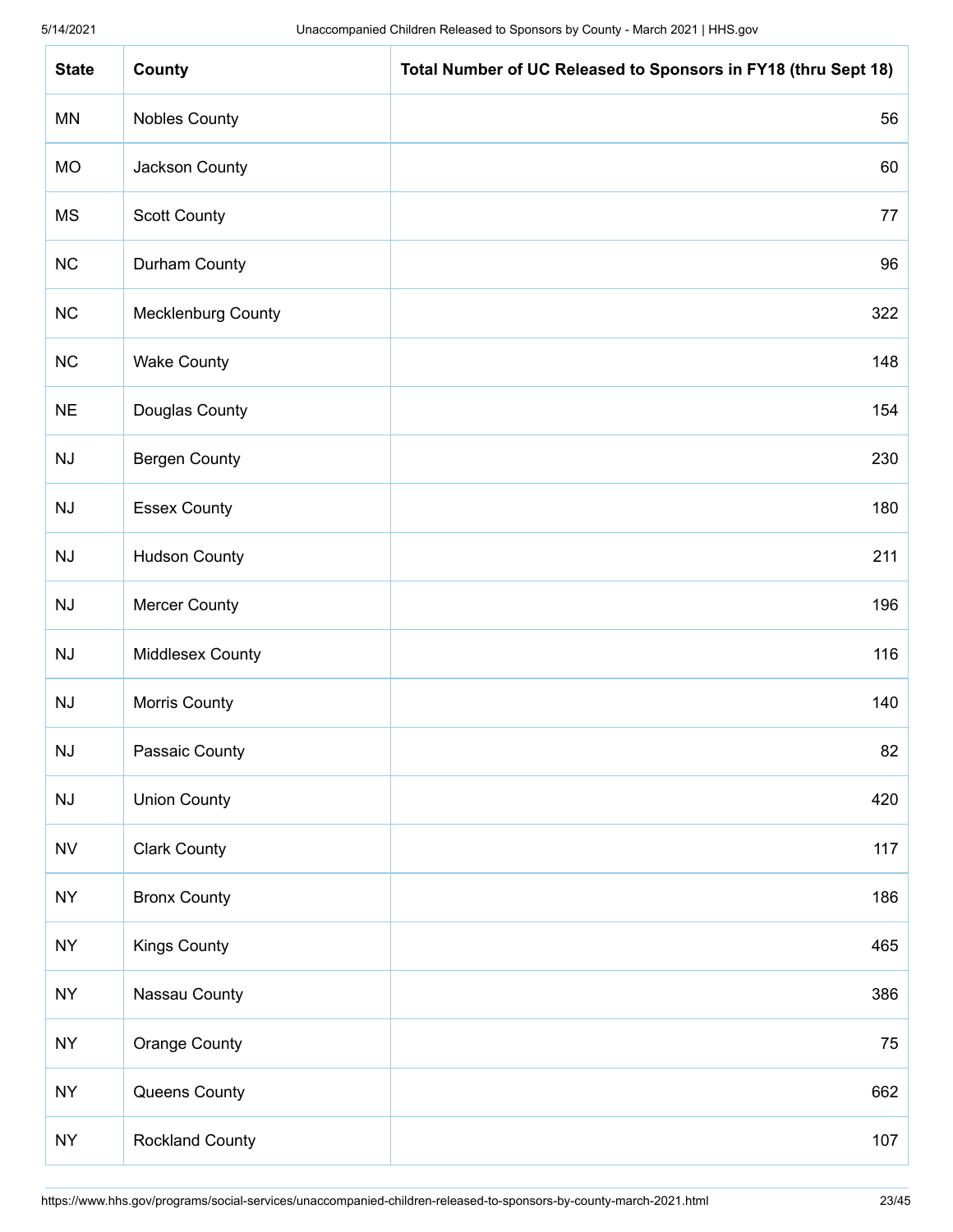| <b>State</b>                 | County                    | Total Number of UC Released to Sponsors in FY18 (thru Sept 18) |
|------------------------------|---------------------------|----------------------------------------------------------------|
| <b>NY</b>                    | <b>Suffolk County</b>     | 451                                                            |
| <b>NY</b>                    | <b>Westchester County</b> | 212                                                            |
| OH                           | <b>Franklin County</b>    | 81                                                             |
| OH                           | <b>Hamilton County</b>    | 211                                                            |
| OH                           | <b>Tuscarawas County</b>  | 69                                                             |
| OK                           | Oklahoma County           | 95                                                             |
| OK                           | <b>Tulsa County</b>       | 103                                                            |
| PA                           | <b>Chester County</b>     | 53                                                             |
| PA                           | <b>Montgomery County</b>  | 67                                                             |
| PA                           | Philadelphia County       | 205                                                            |
| R <sub>l</sub>               | <b>Providence County</b>  | 209                                                            |
| SC                           | <b>Charleston County</b>  | 50                                                             |
| <b>SC</b>                    | <b>Greenville County</b>  | 121                                                            |
| <b>SC</b>                    | Horry County              | 72                                                             |
| $\operatorname{\textsf{SC}}$ | <b>Lexington County</b>   | 51                                                             |
| <b>TN</b>                    | Davidson County           | 373                                                            |
| <b>TN</b>                    | <b>Hamilton County</b>    | 141                                                            |
| <b>TN</b>                    | <b>Knox County</b>        | 79                                                             |
| <b>TN</b>                    | <b>Rutherford County</b>  | 59                                                             |
| <b>TN</b>                    | <b>Shelby County</b>      | 214                                                            |
| TX                           | <b>Bexar County</b>       | 127                                                            |
| <b>TX</b>                    | <b>Dallas County</b>      | 601                                                            |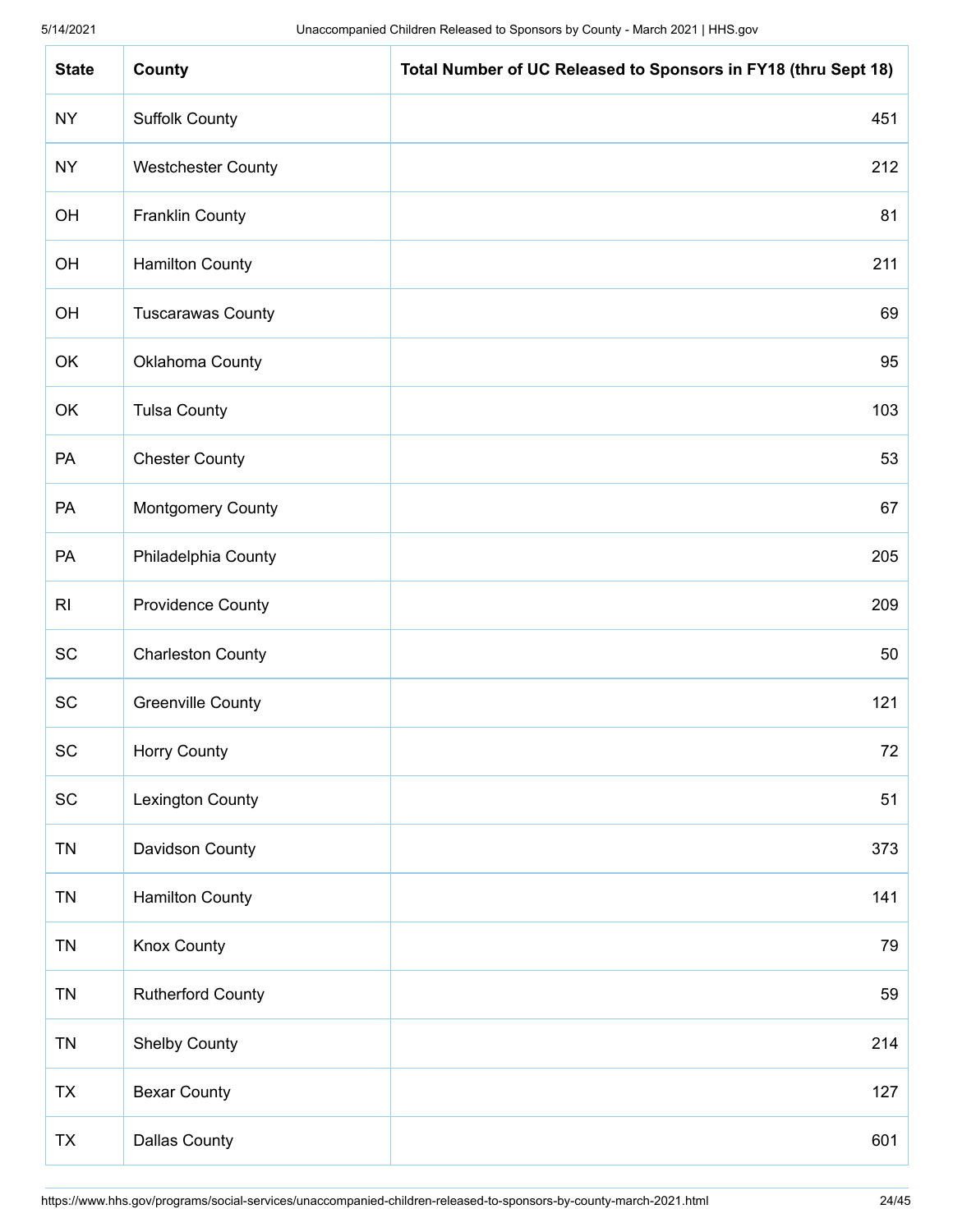| <b>State</b> | County                       | Total Number of UC Released to Sponsors in FY18 (thru Sept 18) |
|--------------|------------------------------|----------------------------------------------------------------|
| <b>TX</b>    | <b>Galveston County</b>      | 51                                                             |
| <b>TX</b>    | <b>Harris County</b>         | 2,088                                                          |
| <b>TX</b>    | Jefferson County             | 55                                                             |
| <b>TX</b>    | <b>Montgomery County</b>     | 98                                                             |
| <b>TX</b>    | <b>Tarrant County</b>        | 127                                                            |
| <b>TX</b>    | <b>Travis County</b>         | 263                                                            |
| VA           | Alexandria city              | 76                                                             |
| VA           | <b>Arlington County</b>      | 53                                                             |
| VA           | <b>Chesterfield County</b>   | 121                                                            |
| VA           | <b>Fairfax County</b>        | 470                                                            |
| VA           | Henrico County               | 63                                                             |
| <b>VA</b>    | Loudoun County               | 82                                                             |
| VA           | <b>Prince William County</b> | 151                                                            |
| VA           | Richmond city                | 120                                                            |
| <b>WA</b>    | <b>King County</b>           | 139                                                            |
| <b>WA</b>    | <b>Mason County</b>          | $70\,$                                                         |

The following table shows **county-level data** for unaccompanied children released to sponsors by the counties/county equivalents where the sponsors live, where 50 or more children have been released for FY 2017 (since October 1, 2016) as of September 30, 2017. This data covers 138 counties and county equivalents nationwide and comprises 33,713 of the 42,497 total children released to sponsors in this period. ACF will update this data each month. [See the state-by-state data.](https://www.acf.hhs.gov/orr/resource/unaccompanied-alien-children-released-to-sponsors-by-state) These data were updated in May 2018.

| <b>State</b> | County | Total Number of UC Released to Sponsors in FY17 (thru |
|--------------|--------|-------------------------------------------------------|
|              |        | September 17)                                         |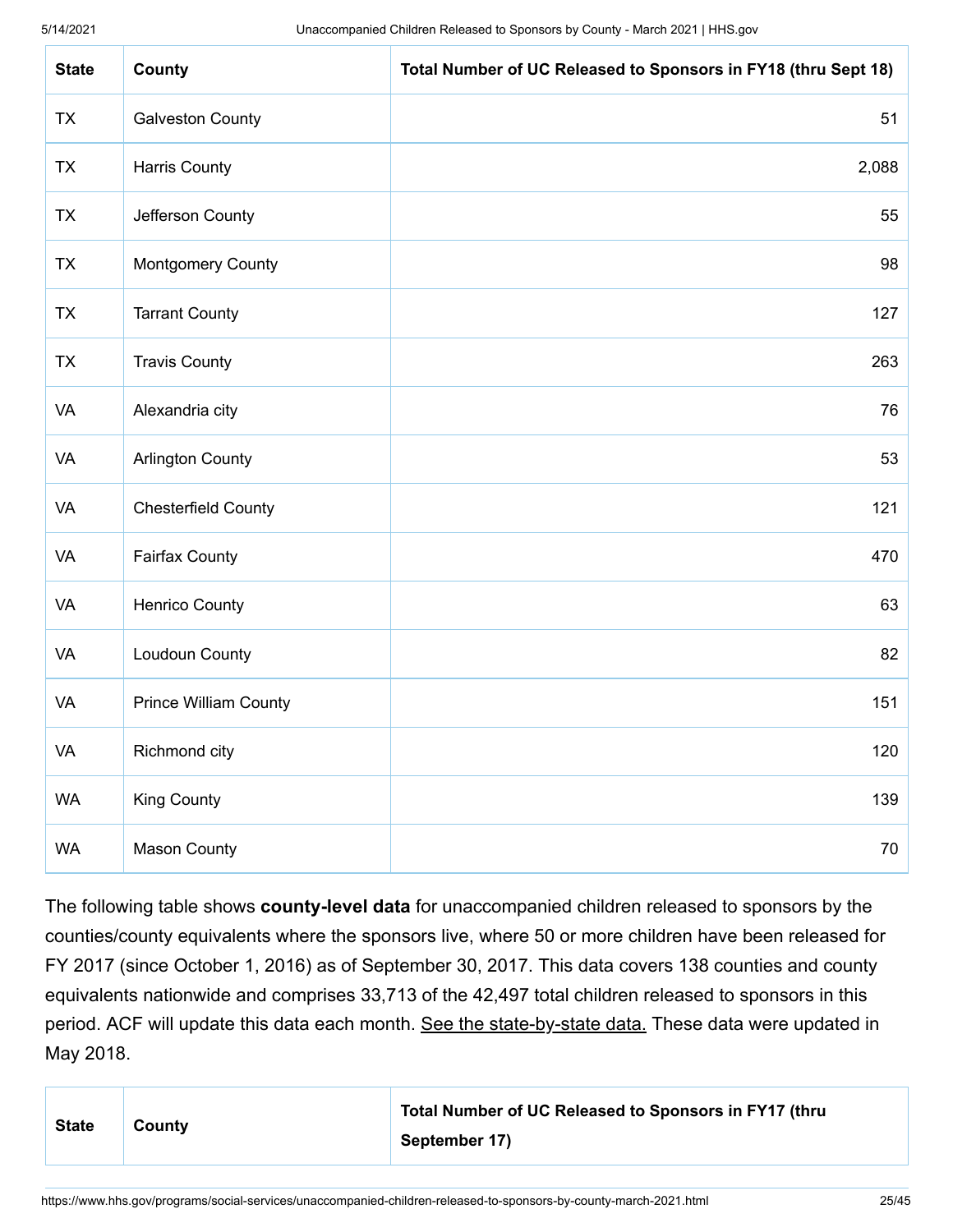| <b>State</b> | County                   | Total Number of UC Released to Sponsors in FY17 (thru<br>September 17) |
|--------------|--------------------------|------------------------------------------------------------------------|
| <b>AL</b>    | Jefferson County         | 90                                                                     |
| <b>AL</b>    | <b>Marshall County</b>   | 91                                                                     |
| <b>AR</b>    | <b>Pulaski County</b>    | 70                                                                     |
| <b>AR</b>    | <b>Washington County</b> | 50                                                                     |
| AZ           | Maricopa County          | 289                                                                    |
| CA           | Alameda County           | 515                                                                    |
| CA           | Contra Costa County      | 197                                                                    |
| CA           | <b>Fresno County</b>     | 138                                                                    |
| CA           | Kern County              | 77                                                                     |
| CA           | Los Angeles County       | 2,906                                                                  |
| CA           | <b>Marin County</b>      | 174                                                                    |
| CA           | <b>Monterey County</b>   | 137                                                                    |
| CA           | Orange County            | 250                                                                    |
| ${\sf CA}$   | <b>Riverside County</b>  | 249                                                                    |
| CA           | Sacramento County        | 96                                                                     |
| ${\sf CA}$   | San Bernardino County    | 148                                                                    |
| CA           | San Diego County         | 178                                                                    |
| CA           | San Francisco County     | 230                                                                    |
| ${\sf CA}$   | San Joaquin County       | 62                                                                     |
| CA           | San Mateo County         | 288                                                                    |
| CA           | Santa Barbara County     | 56                                                                     |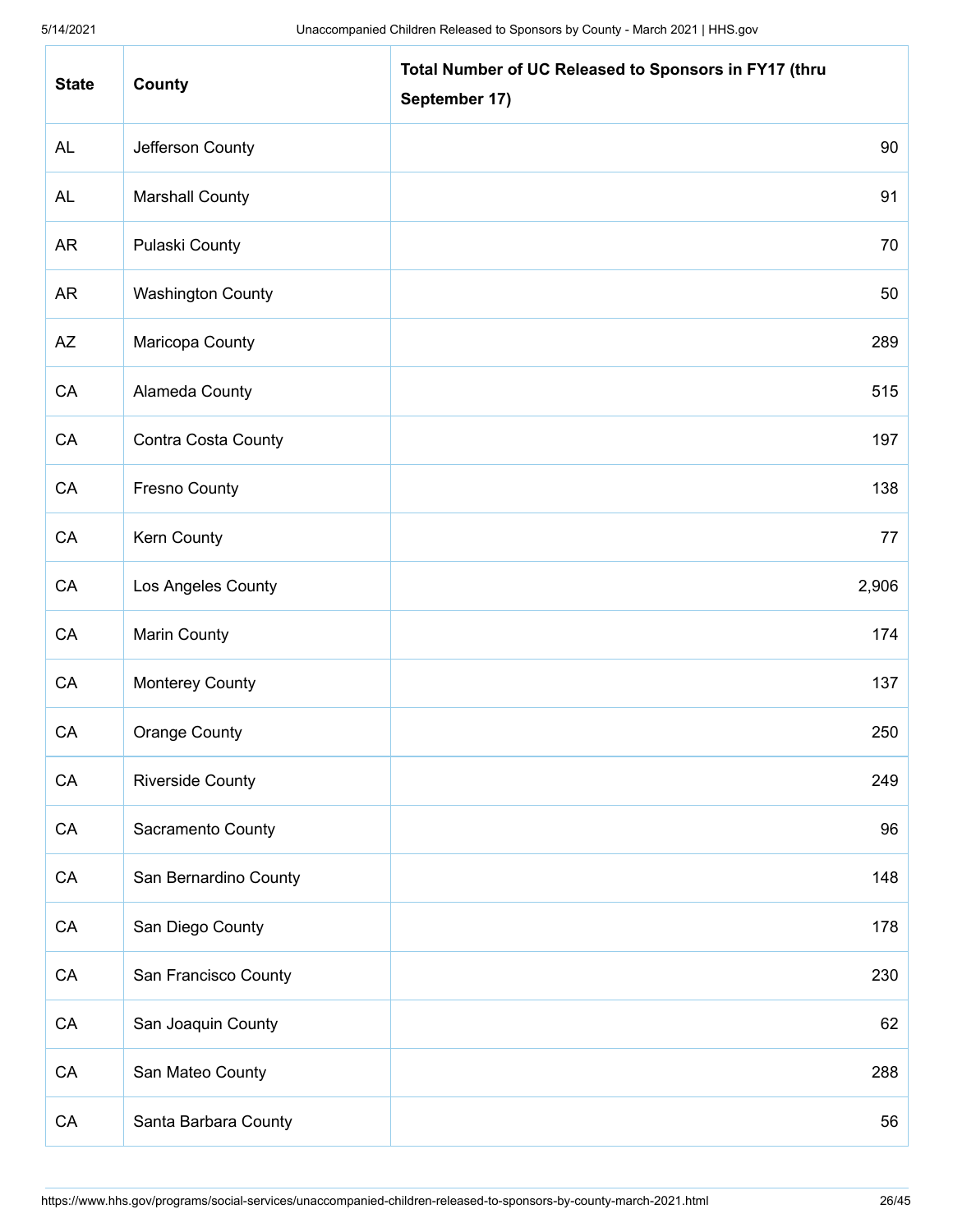| <b>State</b>  | County                     | Total Number of UC Released to Sponsors in FY17 (thru<br>September 17) |
|---------------|----------------------------|------------------------------------------------------------------------|
| CA            | Santa Clara County         | 208                                                                    |
| CA            | Solano County              | 58                                                                     |
| CA            | Ventura County             | 99                                                                     |
| CO            | Arapahoe County            | 114                                                                    |
| CO            | Denver County              | 55                                                                     |
| CT            | <b>Fairfield County</b>    | 264                                                                    |
| <b>CT</b>     | New Haven County           | 78                                                                     |
| DE            | <b>Sussex County</b>       | 143                                                                    |
| <b>FL</b>     | <b>Broward County</b>      | 315                                                                    |
| FL.           | <b>Collier County</b>      | 203                                                                    |
| <b>FL</b>     | <b>Duval County</b>        | 136                                                                    |
| <b>FL</b>     | <b>Hillsborough County</b> | 161                                                                    |
| FL.           | Lee County                 | 374                                                                    |
| $\mathsf{FL}$ | Manatee County             | 64                                                                     |
| <b>FL</b>     | <b>Martin County</b>       | 104                                                                    |
| <b>FL</b>     | Miami-Dade County          | 1,034                                                                  |
| $\mathsf{FL}$ | <b>Orange County</b>       | 214                                                                    |
| <b>FL</b>     | Palm Beach County          | 927                                                                    |
| $\mathsf{FL}$ | Polk County                | 56                                                                     |
| GA            | <b>Cherokee County</b>     | 55                                                                     |
| GA            | Cobb County                | 135                                                                    |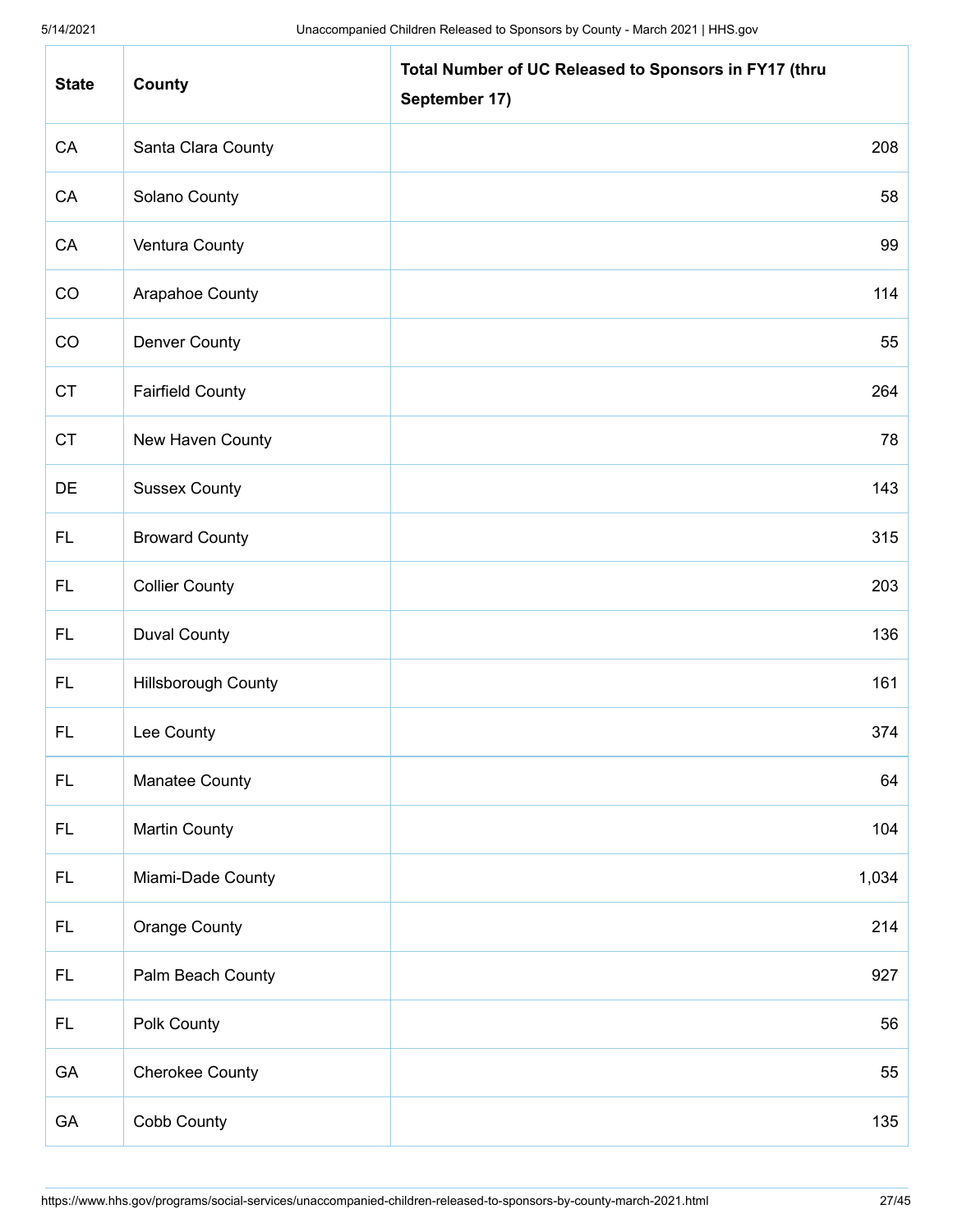| <b>State</b> | County                  | Total Number of UC Released to Sponsors in FY17 (thru<br>September 17) |
|--------------|-------------------------|------------------------------------------------------------------------|
| GA           | DeKalb County           | 286                                                                    |
| GA           | <b>Gwinnett County</b>  | 260                                                                    |
| GA           | <b>Hall County</b>      | 75                                                                     |
| IA           | Polk County             | 65                                                                     |
| IL           | <b>Cook County</b>      | 211                                                                    |
| IL           | DuPage County           | 78                                                                     |
| IN           | <b>Marion County</b>    | 174                                                                    |
| KS           | <b>Ford County</b>      | 52                                                                     |
| KS           | Johnson County          | 55                                                                     |
| KS           | <b>Wyandotte County</b> | 69                                                                     |
| KY           | Jefferson County        | 104                                                                    |
| LA           | East Baton Rouge Parish | 208                                                                    |
| LA           | Jefferson Parish        | 360                                                                    |
| LA           | Orleans Parish          | 203                                                                    |
| MA           | <b>Bristol County</b>   | 122                                                                    |
| МA           | <b>Essex County</b>     | 260                                                                    |
| MA           | Middlesex County        | 259                                                                    |
| МA           | <b>Suffolk County</b>   | 312                                                                    |
| МA           | <b>Worcester County</b> | 53                                                                     |
| <b>MD</b>    | Anne Arundel County     | 152                                                                    |
| MD           | <b>Baltimore city</b>   | 300                                                                    |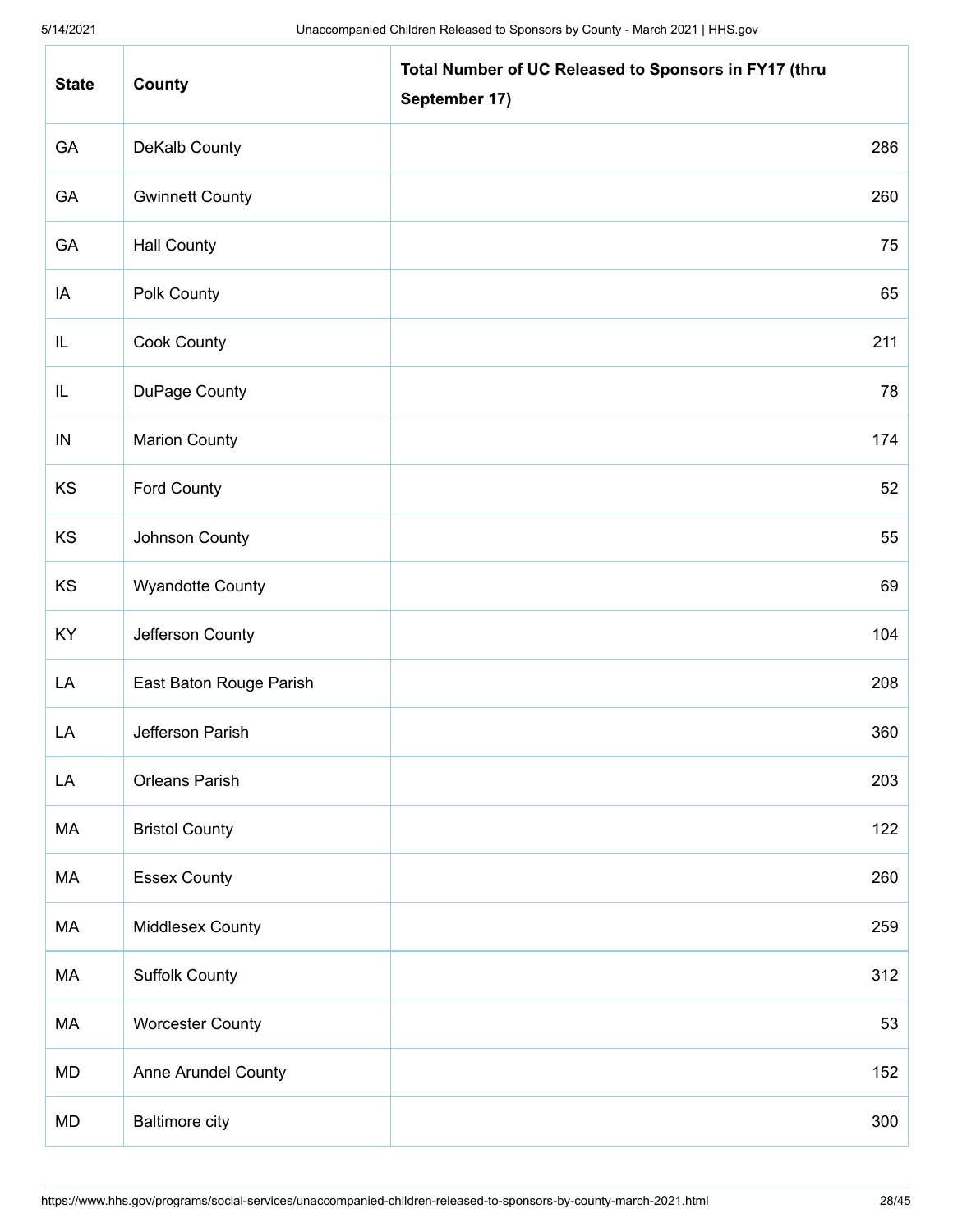| <b>State</b> | County                        | Total Number of UC Released to Sponsors in FY17 (thru<br>September 17) |
|--------------|-------------------------------|------------------------------------------------------------------------|
| MD           | <b>Baltimore County</b>       | 264                                                                    |
| MD           | <b>Frederick County</b>       | 127                                                                    |
| MD           | <b>Howard County</b>          | 83                                                                     |
| MD           | <b>Montgomery County</b>      | 782                                                                    |
| MD           | <b>Prince George's County</b> | 1,056                                                                  |
| MI           | Kent County                   | 56                                                                     |
| MN           | <b>Hennepin County</b>        | 65                                                                     |
| <b>MN</b>    | <b>Nobles County</b>          | 53                                                                     |
| MN           | <b>Ramsey County</b>          | 55                                                                     |
| <b>MO</b>    | Jackson County                | 81                                                                     |
| <b>MS</b>    | <b>Scott County</b>           | 54                                                                     |
| NC           | Durham County                 | 140                                                                    |
| NC           | Mecklenburg County            | 416                                                                    |
| NC           | <b>Wake County</b>            | 156                                                                    |
| $NE$         | Douglas County                | 145                                                                    |
| NJ           | <b>Bergen County</b>          | 250                                                                    |
| NJ           | <b>Camden County</b>          | 74                                                                     |
| NJ           | <b>Essex County</b>           | 228                                                                    |
| NJ           | <b>Hudson County</b>          | 314                                                                    |
| NJ           | <b>Mercer County</b>          | 243                                                                    |
| NJ           | Middlesex County              | 130                                                                    |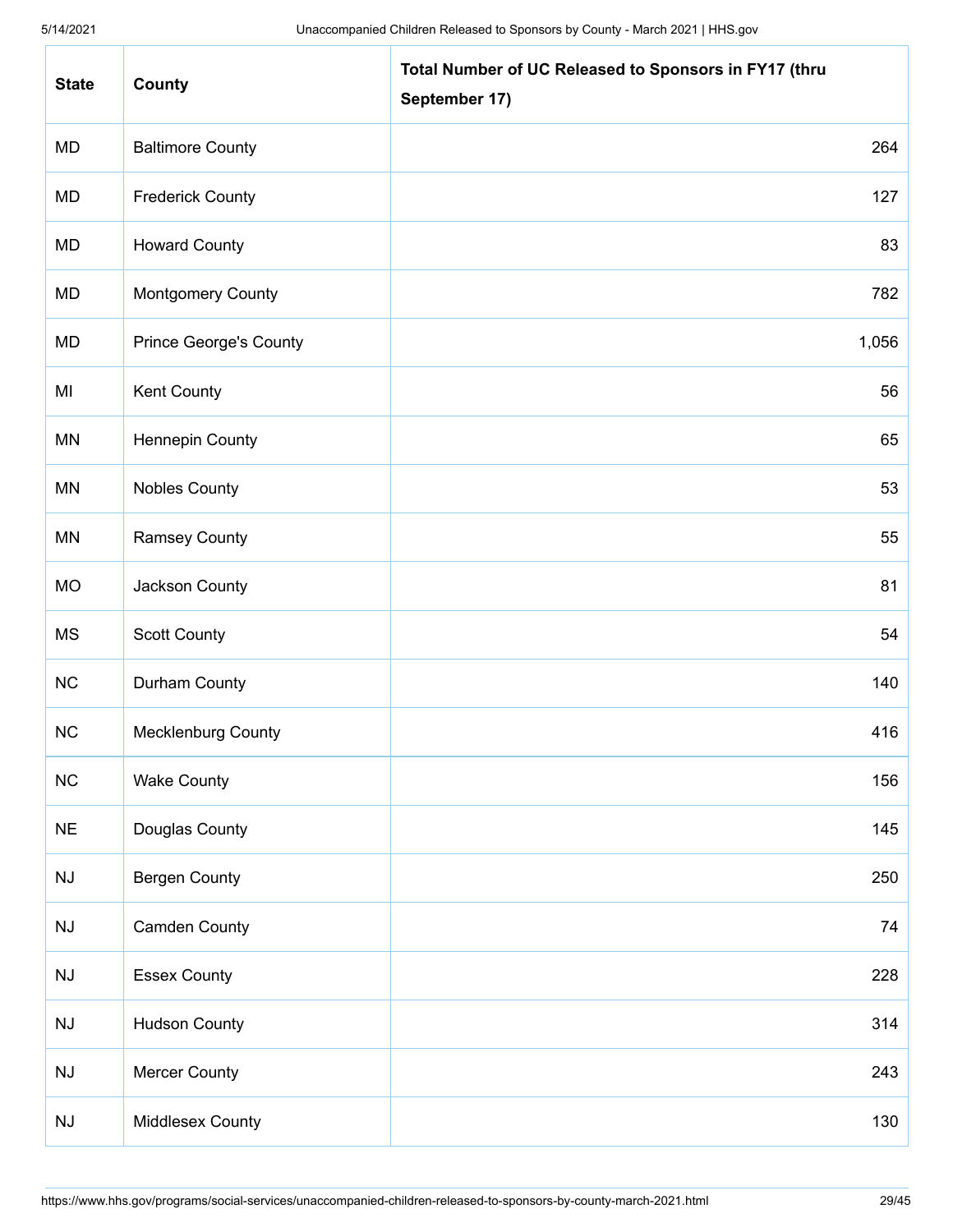| <b>State</b>   | County                    | Total Number of UC Released to Sponsors in FY17 (thru<br>September 17) |
|----------------|---------------------------|------------------------------------------------------------------------|
| NJ             | <b>Monmouth County</b>    | 65                                                                     |
| NJ             | <b>Morris County</b>      | 144                                                                    |
| NJ             | Ocean County              | 52                                                                     |
| NJ             | Passaic County            | 68                                                                     |
| NJ             | <b>Union County</b>       | 489                                                                    |
| <b>NV</b>      | <b>Clark County</b>       | 190                                                                    |
| <b>NY</b>      | <b>Bronx County</b>       | 230                                                                    |
| <b>NY</b>      | Kings County              | 461                                                                    |
| <b>NY</b>      | Nassau County             | 757                                                                    |
| <b>NY</b>      | <b>Orange County</b>      | 59                                                                     |
| <b>NY</b>      | Queens County             | 709                                                                    |
| <b>NY</b>      | <b>Rockland County</b>    | 196                                                                    |
| <b>NY</b>      | <b>Suffolk County</b>     | 1,047                                                                  |
| <b>NY</b>      | <b>Westchester County</b> | 225                                                                    |
| OH             | <b>Franklin County</b>    | 113                                                                    |
| OH             | <b>Hamilton County</b>    | 189                                                                    |
| OH             | <b>Tuscarawas County</b>  | 86                                                                     |
| OK             | Oklahoma County           | 105                                                                    |
| OK             | <b>Tulsa County</b>       | 89                                                                     |
| PA             | Philadelphia County       | 160                                                                    |
| R <sub>l</sub> | <b>Providence County</b>  | 207                                                                    |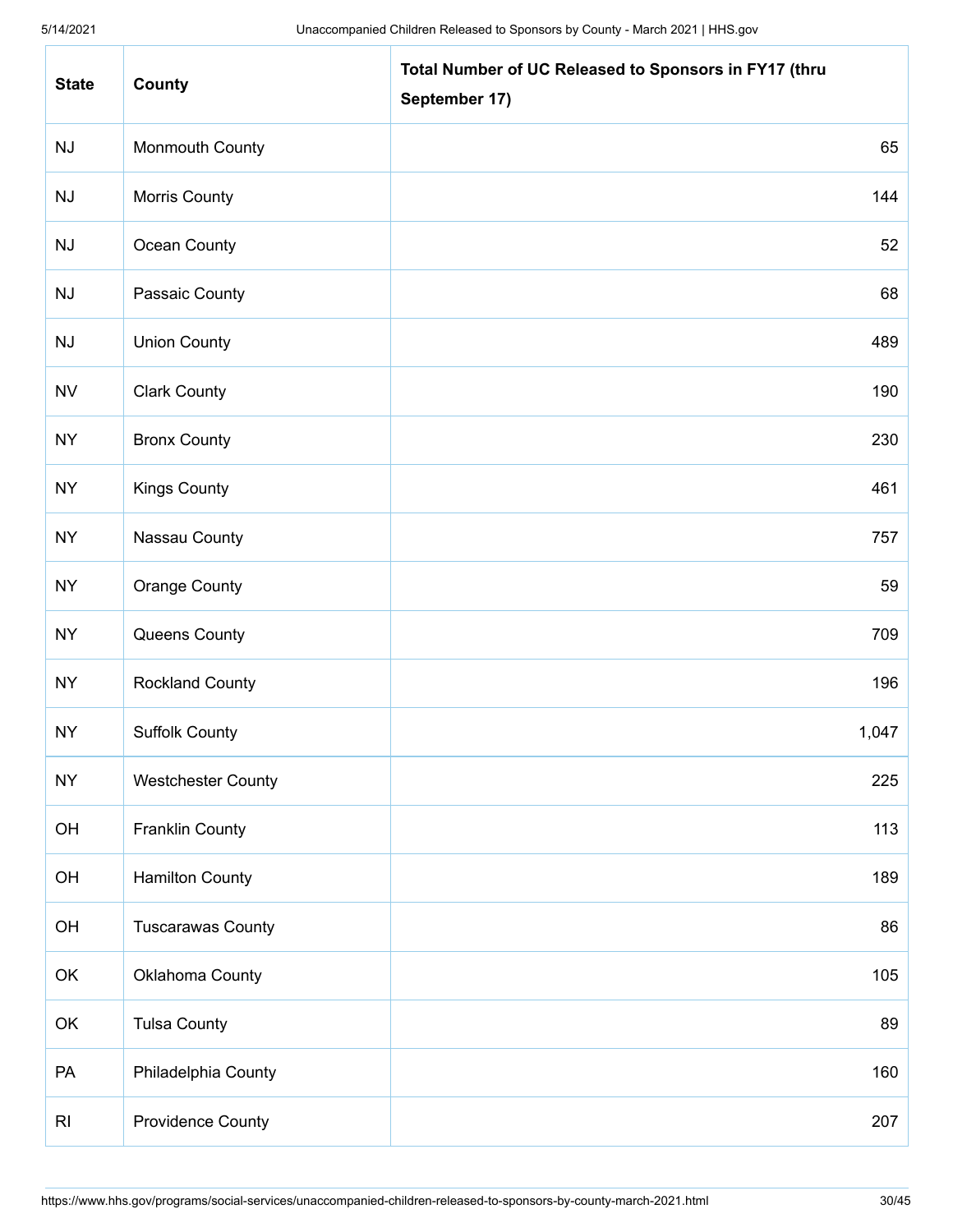| <b>State</b> | County                   | Total Number of UC Released to Sponsors in FY17 (thru<br>September 17) |
|--------------|--------------------------|------------------------------------------------------------------------|
| SC           | <b>Charleston County</b> | 66                                                                     |
| SC           | <b>Greenville County</b> | 97                                                                     |
| SC           | Horry County             | 57                                                                     |
| <b>TN</b>    | Davidson County          | 349                                                                    |
| <b>TN</b>    | <b>Hamilton County</b>   | 102                                                                    |
| <b>TN</b>    | <b>Knox County</b>       | 85                                                                     |
| <b>TN</b>    | <b>Rutherford County</b> | 59                                                                     |
| <b>TN</b>    | <b>Sevier County</b>     | 53                                                                     |
| <b>TN</b>    | <b>Shelby County</b>     | 190                                                                    |
| <b>TX</b>    | <b>Bexar County</b>      | 157                                                                    |
| <b>TX</b>    | <b>Collin County</b>     | 77                                                                     |
| <b>TX</b>    | <b>Dallas County</b>     | 861                                                                    |
| <b>TX</b>    | <b>Denton County</b>     | 66                                                                     |
| <b>TX</b>    | Fort Bend County         | 69                                                                     |
| <b>TX</b>    | <b>Galveston County</b>  | 62                                                                     |
| TX           | Harris County            | 2,736                                                                  |
| <b>TX</b>    | <b>Hidalgo County</b>    | 52                                                                     |
| TX           | <b>Montgomery County</b> | 128                                                                    |
| <b>TX</b>    | <b>Tarrant County</b>    | 218                                                                    |
| <b>TX</b>    | <b>Travis County</b>     | 386                                                                    |
| UT           | Salt Lake County         | 52                                                                     |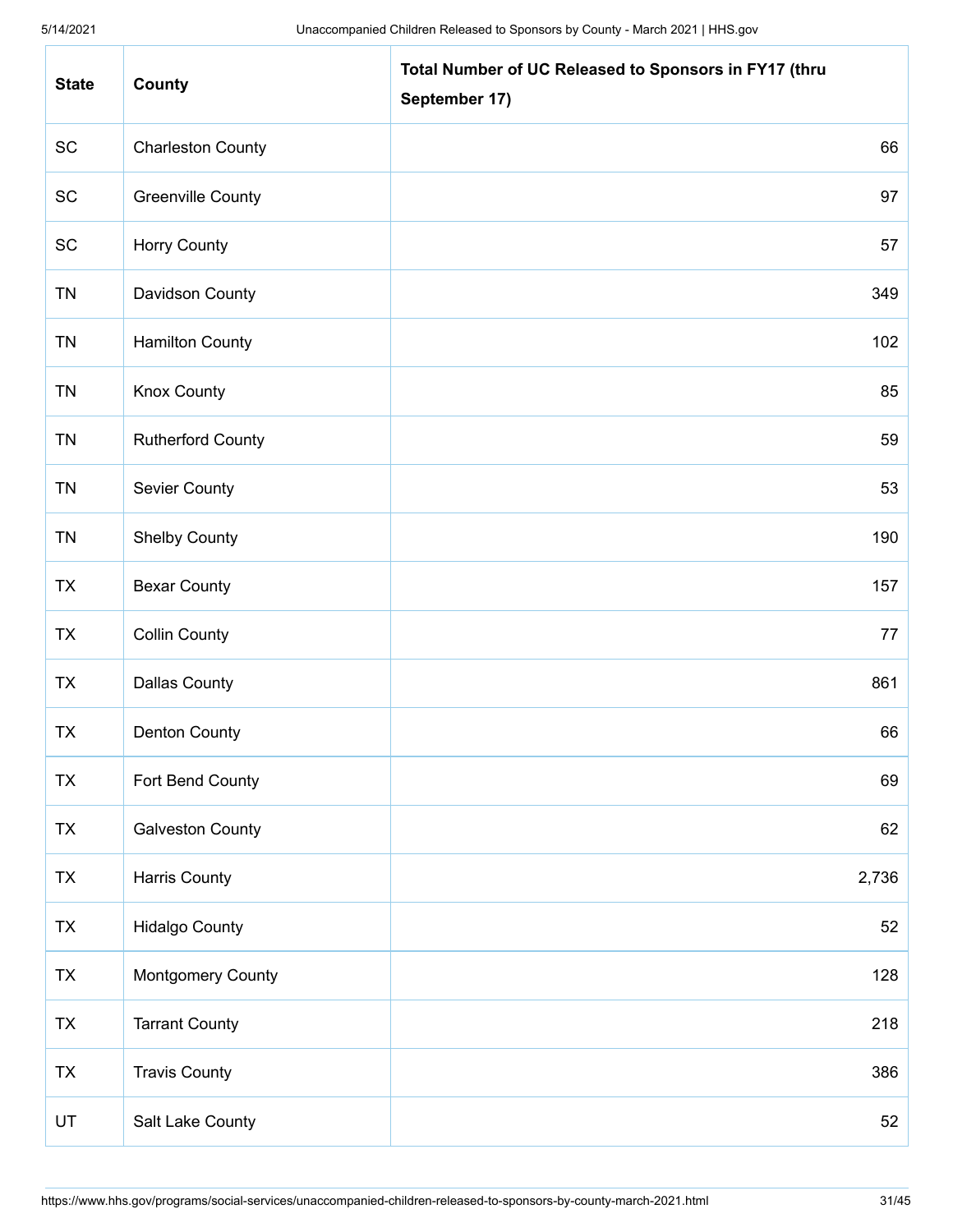| <b>State</b> | County                       | Total Number of UC Released to Sponsors in FY17 (thru<br>September 17) |
|--------------|------------------------------|------------------------------------------------------------------------|
| VA           | Alexandria city              | 179                                                                    |
| VA           | <b>Arlington County</b>      | 145                                                                    |
| VA           | <b>Chesterfield County</b>   | 166                                                                    |
| VA           | <b>Fairfax County</b>        | 971                                                                    |
| VA           | <b>Henrico County</b>        | 77                                                                     |
| VA           | Loudoun County               | 158                                                                    |
| VA           | Manassas city                | 83                                                                     |
| VA           | Norfolk city                 | 56                                                                     |
| VA           | <b>Prince William County</b> | 382                                                                    |
| VA           | Richmond city                | 181                                                                    |
| <b>WA</b>    | <b>King County</b>           | 174                                                                    |
| <b>WA</b>    | <b>Mason County</b>          | 60                                                                     |

The following table shows **county-level data** for unaccompanied children released to sponsors by the counties/county equivalents where the sponsors live, where 50 or more children have been released for FY 2016 (since October 1, 2015) as of September 30, 2016. This data covers 156 counties and county equivalents nationwide and comprises 42,664 of the 52,147 total children released to sponsors in this period.

| <b>State</b> | County                   | Total Number of UC Released to Sponsors in FY16 (Oct 15 - Sep<br>16) |
|--------------|--------------------------|----------------------------------------------------------------------|
| AL           | Jefferson County         | 86                                                                   |
| <b>AL</b>    | <b>Marshall County</b>   | 133                                                                  |
| <b>AL</b>    | Morgan County            | 77                                                                   |
| <b>AL</b>    | <b>Tuscaloosa County</b> | 69                                                                   |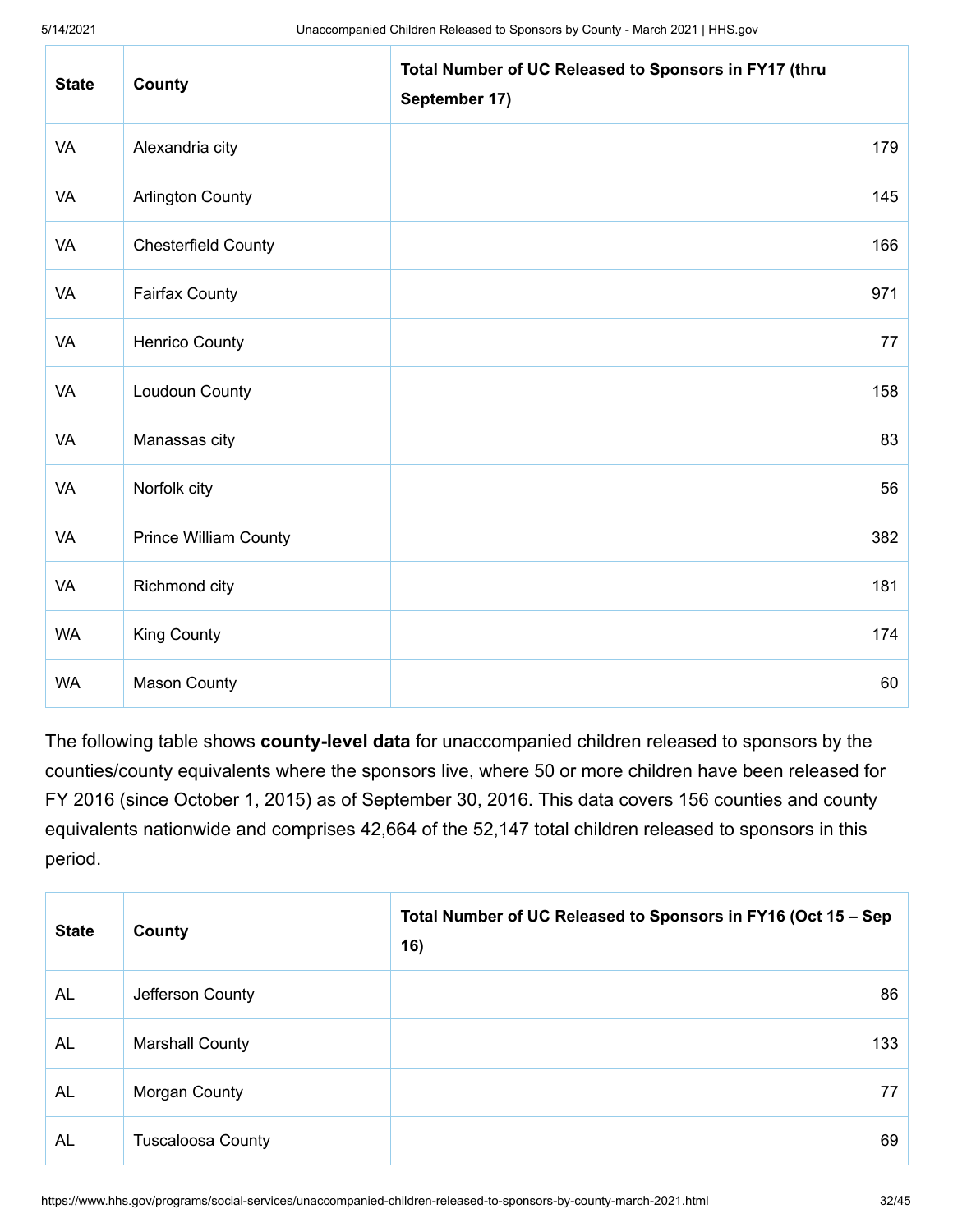| <b>State</b> | County                  | Total Number of UC Released to Sponsors in FY16 (Oct 15 - Sep<br>16) |
|--------------|-------------------------|----------------------------------------------------------------------|
| AZ           | Maricopa County         | 308                                                                  |
| AR           | <b>Benton County</b>    | 57                                                                   |
| <b>AR</b>    | Pulaski County          | 72                                                                   |
| CA           | Alameda County          | 566                                                                  |
| CA           | Contra Costa County     | 269                                                                  |
| ${\sf CA}$   | <b>Fresno County</b>    | 165                                                                  |
| CA           | Kern County             | 90                                                                   |
| CA           | Los Angeles County      | 3,517                                                                |
| ${\sf CA}$   | <b>Marin County</b>     | 171                                                                  |
| CA           | <b>Monterey County</b>  | 140                                                                  |
| CA           | Orange County           | 338                                                                  |
| CA           | <b>Riverside County</b> | 310                                                                  |
| CA           | Sacramento County       | 73                                                                   |
| ${\sf CA}$   | San Bernardino County   | 171                                                                  |
| ${\sf CA}$   | San Diego County        | 230                                                                  |
| ${\sf CA}$   | San Francisco County    | 253                                                                  |
| ${\sf CA}$   | San Joaquin County      | 76                                                                   |
| ${\sf CA}$   | San Mateo County        | 256                                                                  |
| ${\sf CA}$   | Santa Barbara County    | 103                                                                  |
| ${\sf CA}$   | Santa Clara County      | 234                                                                  |
| ${\sf CA}$   | Solano County           | 56                                                                   |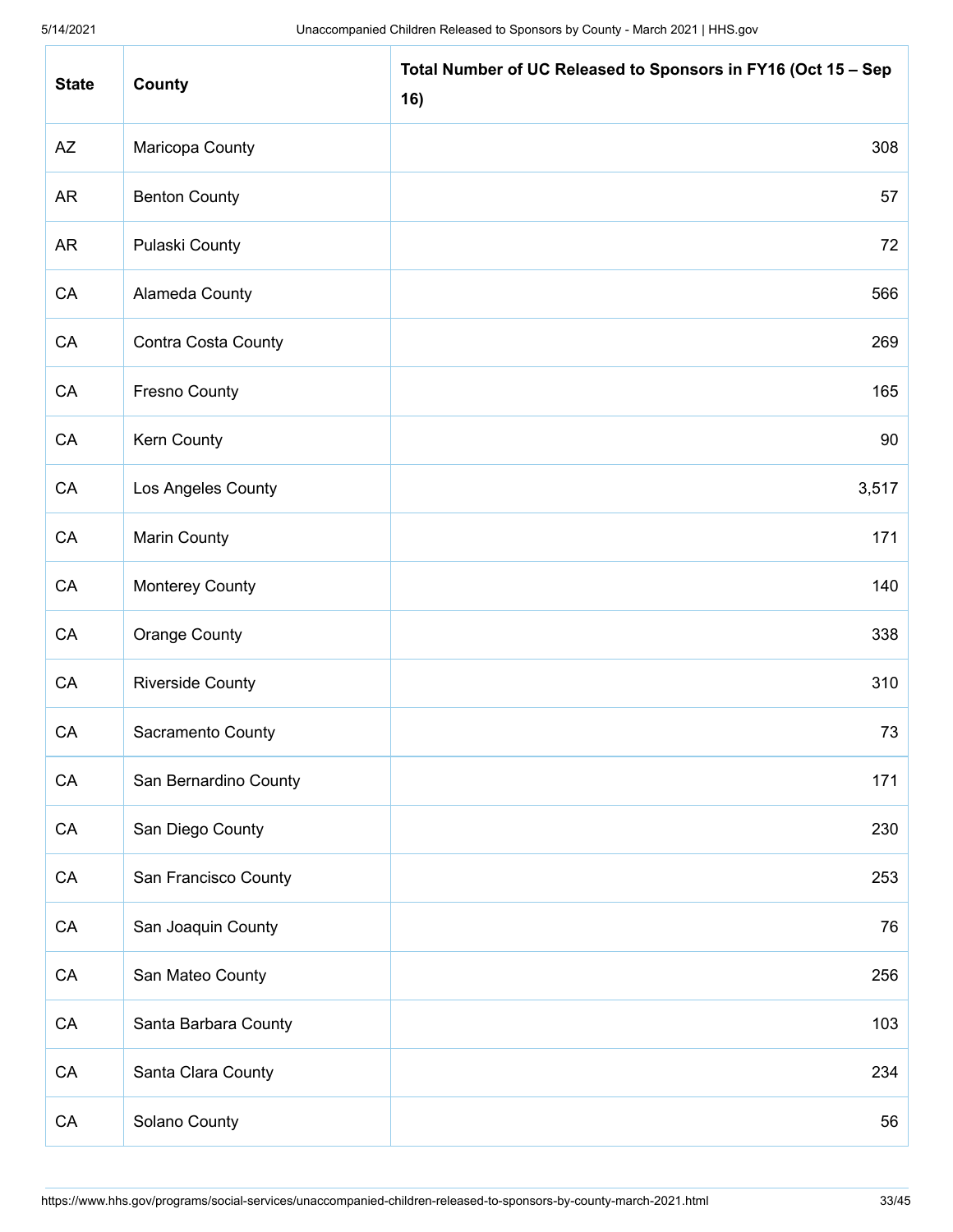| <b>State</b> | County                     | Total Number of UC Released to Sponsors in FY16 (Oct 15 - Sep<br>16) |
|--------------|----------------------------|----------------------------------------------------------------------|
| CA           | <b>Stanislaus County</b>   | 50                                                                   |
| CA           | Ventura County             | 86                                                                   |
| CO           | Arapahoe County            | 98                                                                   |
| CO           | <b>Denver County</b>       | 70                                                                   |
| CO           | El Paso County             | 51                                                                   |
| <b>CT</b>    | <b>Fairfield County</b>    | 310                                                                  |
| <b>CT</b>    | New Haven County           | 73                                                                   |
| DE           | <b>Sussex County</b>       | 232                                                                  |
| <b>FL</b>    | <b>Broward County</b>      | 440                                                                  |
| FL.          | <b>Collier County</b>      | 323                                                                  |
| FL.          | <b>Duval County</b>        | 142                                                                  |
| FL.          | <b>Hillsborough County</b> | 205                                                                  |
| <b>FL</b>    | Lee County                 | 415                                                                  |
| FL.          | Manatee County             | 106                                                                  |
| <b>FL</b>    | <b>Martin County</b>       | 131                                                                  |
| FL.          | Miami-Dade County          | 1,325                                                                |
| FL.          | <b>Orange County</b>       | 262                                                                  |
| FL.          | Palm Beach County          | 1,260                                                                |
| FL.          | Seminole County            | 61                                                                   |
| GA           | <b>Cherokee County</b>     | 81                                                                   |
| GA           | Cobb County                | 178                                                                  |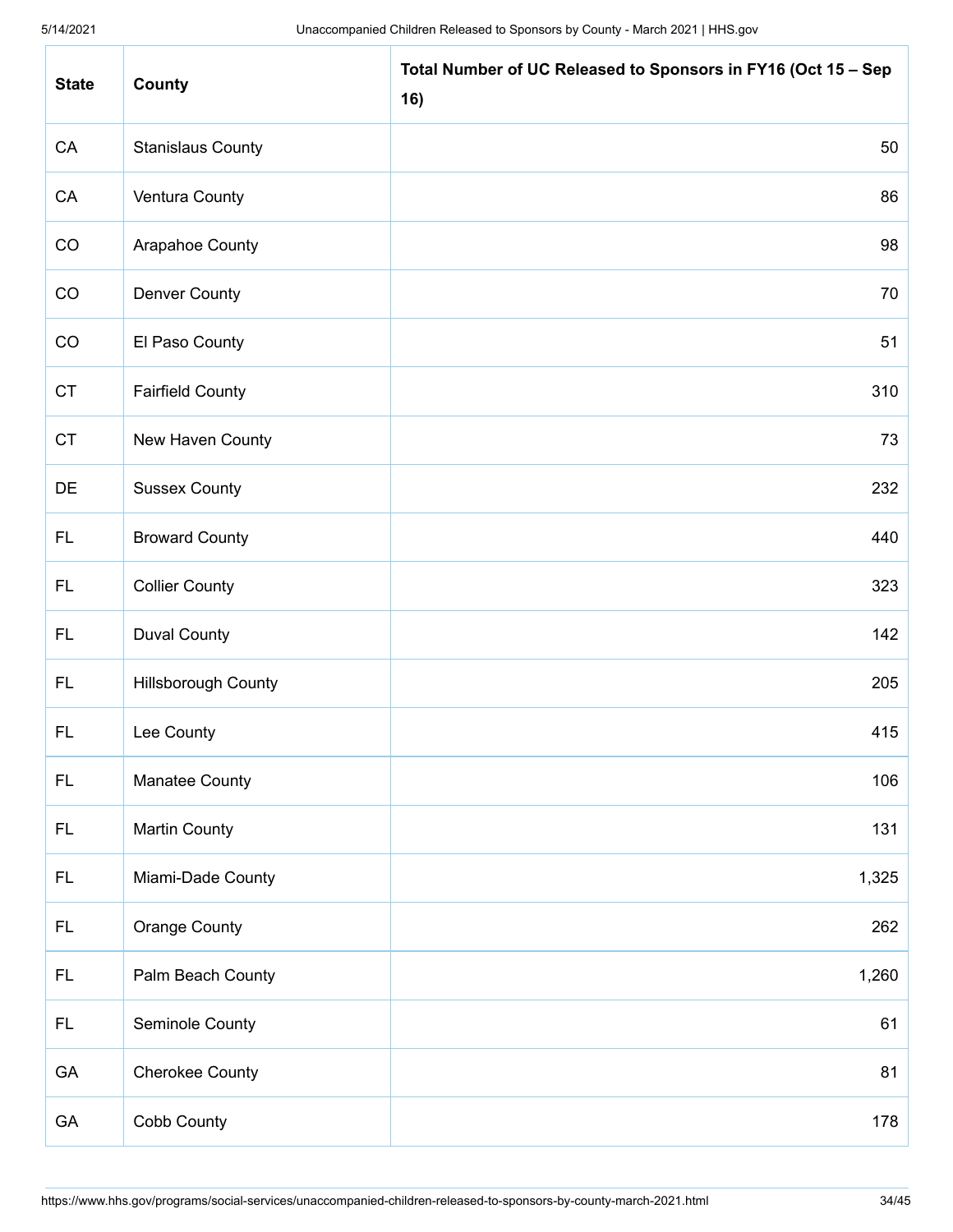| <b>State</b> | County                  | Total Number of UC Released to Sponsors in FY16 (Oct 15 - Sep<br>16) |
|--------------|-------------------------|----------------------------------------------------------------------|
| GA           | DeKalb County           | 381                                                                  |
| GA           | <b>Fulton County</b>    | 87                                                                   |
| GA           | <b>Gwinnett County</b>  | 307                                                                  |
| GA           | <b>Hall County</b>      | 99                                                                   |
| IL           | Cook County             | 256                                                                  |
| IL           | DuPage County           | 79                                                                   |
| IL           | Lake County             | 52                                                                   |
| $\sf IN$     | <b>Marion County</b>    | 173                                                                  |
| IA           | Polk County             | 68                                                                   |
| IA           | <b>Woodbury County</b>  | 68                                                                   |
| KS           | Ford County             | 65                                                                   |
| KS           | <b>Wyandotte County</b> | 69                                                                   |
| KY           | <b>Fayette County</b>   | 72                                                                   |
| KY           | Jefferson County        | 129                                                                  |
| LA           | East Baton Rouge Parish | 195                                                                  |
| LA           | Jefferson Parish        | 335                                                                  |
| LA           | <b>Orleans Parish</b>   | 170                                                                  |
| MD           | Anne Arundel County     | 186                                                                  |
| MD           | <b>Baltimore County</b> | 352                                                                  |
| MD           | <b>Charles County</b>   | 53                                                                   |
| MD           | <b>Frederick County</b> | 157                                                                  |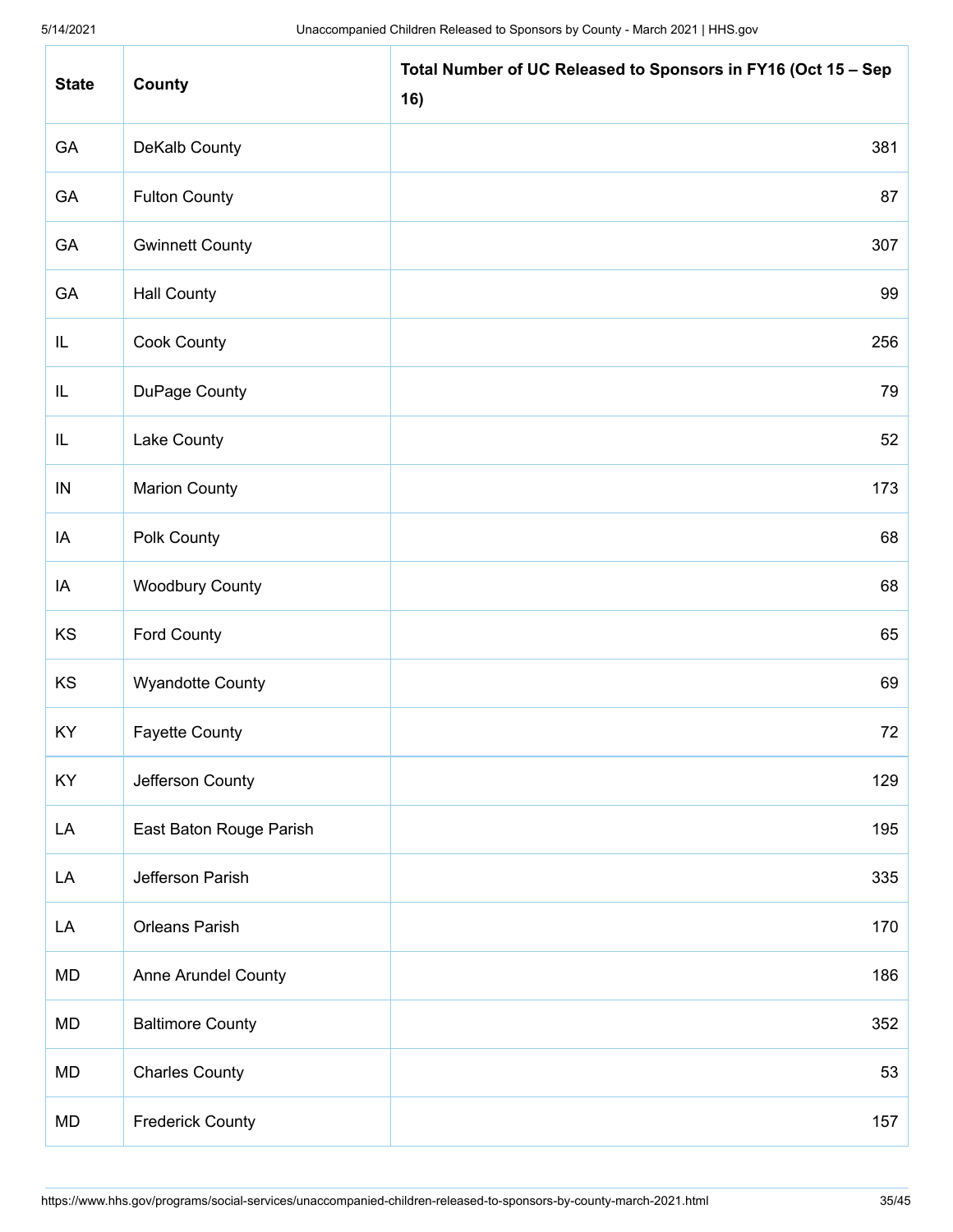| <b>State</b>           | County                        | Total Number of UC Released to Sponsors in FY16 (Oct 15 - Sep<br>16) |
|------------------------|-------------------------------|----------------------------------------------------------------------|
| <b>MD</b>              | <b>Howard County</b>          | 103                                                                  |
| MD                     | <b>Montgomery County</b>      | 1,079                                                                |
| MD                     | <b>Prince George's County</b> | 1,420                                                                |
| MD                     | <b>Baltimore city</b>         | 346                                                                  |
| МA                     | <b>Bristol County</b>         | 161                                                                  |
| MA                     | <b>Essex County</b>           | 304                                                                  |
| МA                     | Hampden County                | 64                                                                   |
| MA                     | Middlesex County              | 307                                                                  |
| МA                     | <b>Suffolk County</b>         | 531                                                                  |
| МA                     | <b>Worcester County</b>       | 100                                                                  |
| MI                     | <b>Kent County</b>            | 78                                                                   |
| MI                     | <b>Wayne County</b>           | 73                                                                   |
| <b>MN</b>              | <b>Hennepin County</b>        | 60                                                                   |
| <b>MN</b>              | <b>Nobles County</b>          | 61                                                                   |
| <b>MN</b>              | <b>Ramsey County</b>          | 53                                                                   |
| <b>MS</b>              | Scott County                  | 86                                                                   |
| <b>MO</b>              | Jackson County                | 84                                                                   |
| <b>NE</b>              | Douglas County                | 212                                                                  |
| $NE$                   | <b>Hall County</b>            | 63                                                                   |
| ${\sf NV}$             | <b>Clark County</b>           | 264                                                                  |
| $\mathsf{N}\mathsf{J}$ | <b>Atlantic County</b>        | 55                                                                   |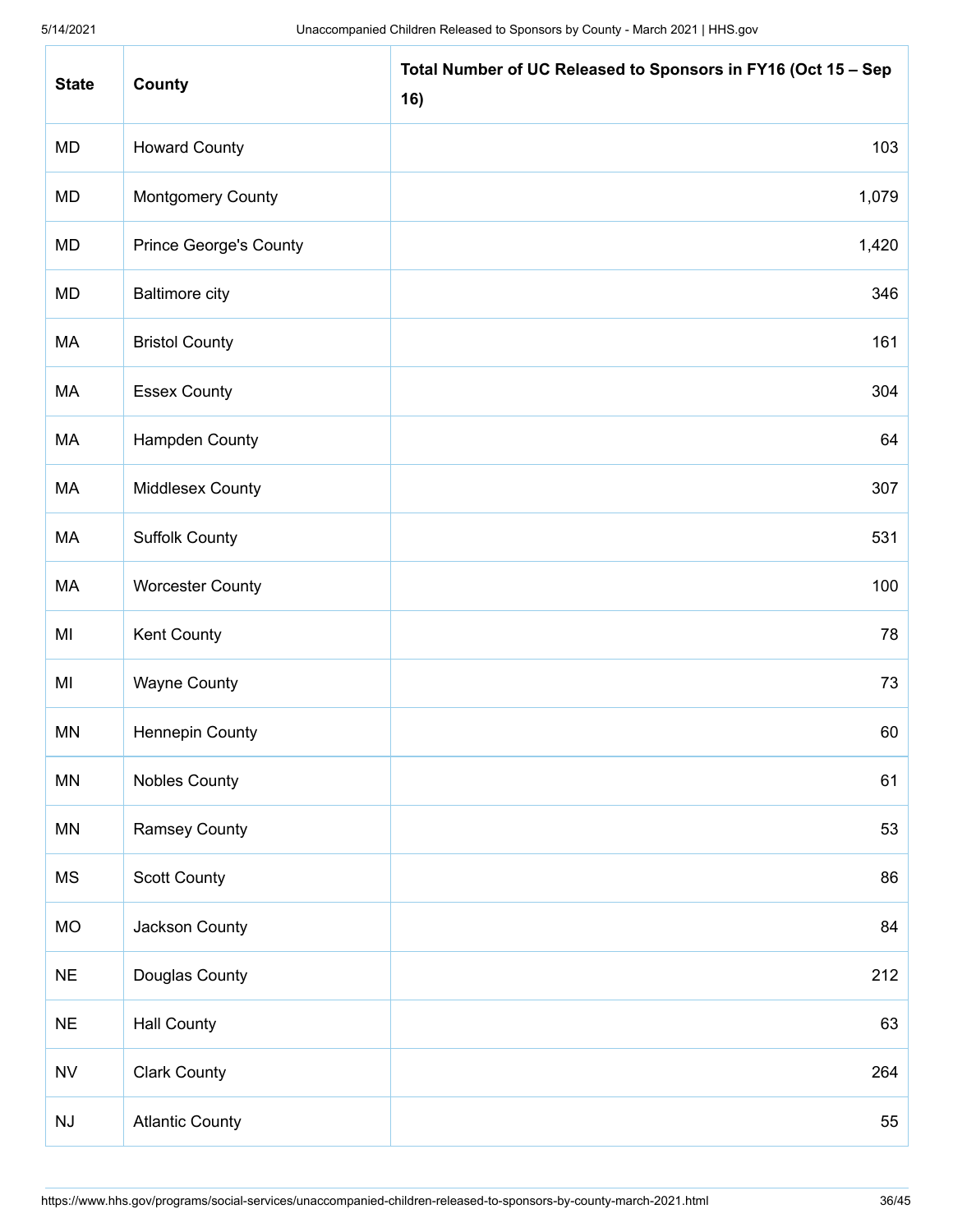| <b>State</b> | County                    | Total Number of UC Released to Sponsors in FY16 (Oct 15 - Sep<br>16) |
|--------------|---------------------------|----------------------------------------------------------------------|
| NJ           | <b>Bergen County</b>      | 281                                                                  |
| NJ           | <b>Camden County</b>      | 73                                                                   |
| NJ           | <b>Essex County</b>       | 288                                                                  |
| NJ           | <b>Hudson County</b>      | 367                                                                  |
| NJ           | <b>Mercer County</b>      | 193                                                                  |
| NJ           | <b>Middlesex County</b>   | 167                                                                  |
| NJ           | Monmouth County           | 87                                                                   |
| NJ           | Morris County             | 126                                                                  |
| NJ           | Passaic County            | 105                                                                  |
| NJ           | <b>Somerset County</b>    | 71                                                                   |
| NJ           | <b>Union County</b>       | 669                                                                  |
| <b>NY</b>    | <b>Bronx County</b>       | 250                                                                  |
| <b>NY</b>    | Kings County              | 441                                                                  |
| <b>NY</b>    | Nassau County             | 1,219                                                                |
| <b>NY</b>    | Queens County             | 798                                                                  |
| <b>NY</b>    | <b>Rockland County</b>    | 179                                                                  |
| <b>NY</b>    | <b>Suffolk County</b>     | 1,472                                                                |
| <b>NY</b>    | <b>Westchester County</b> | 304                                                                  |
| NC           | Durham County             | 135                                                                  |
| NC           | Forsyth County            | 60                                                                   |
| $NC$         | Mecklenburg County        | 426                                                                  |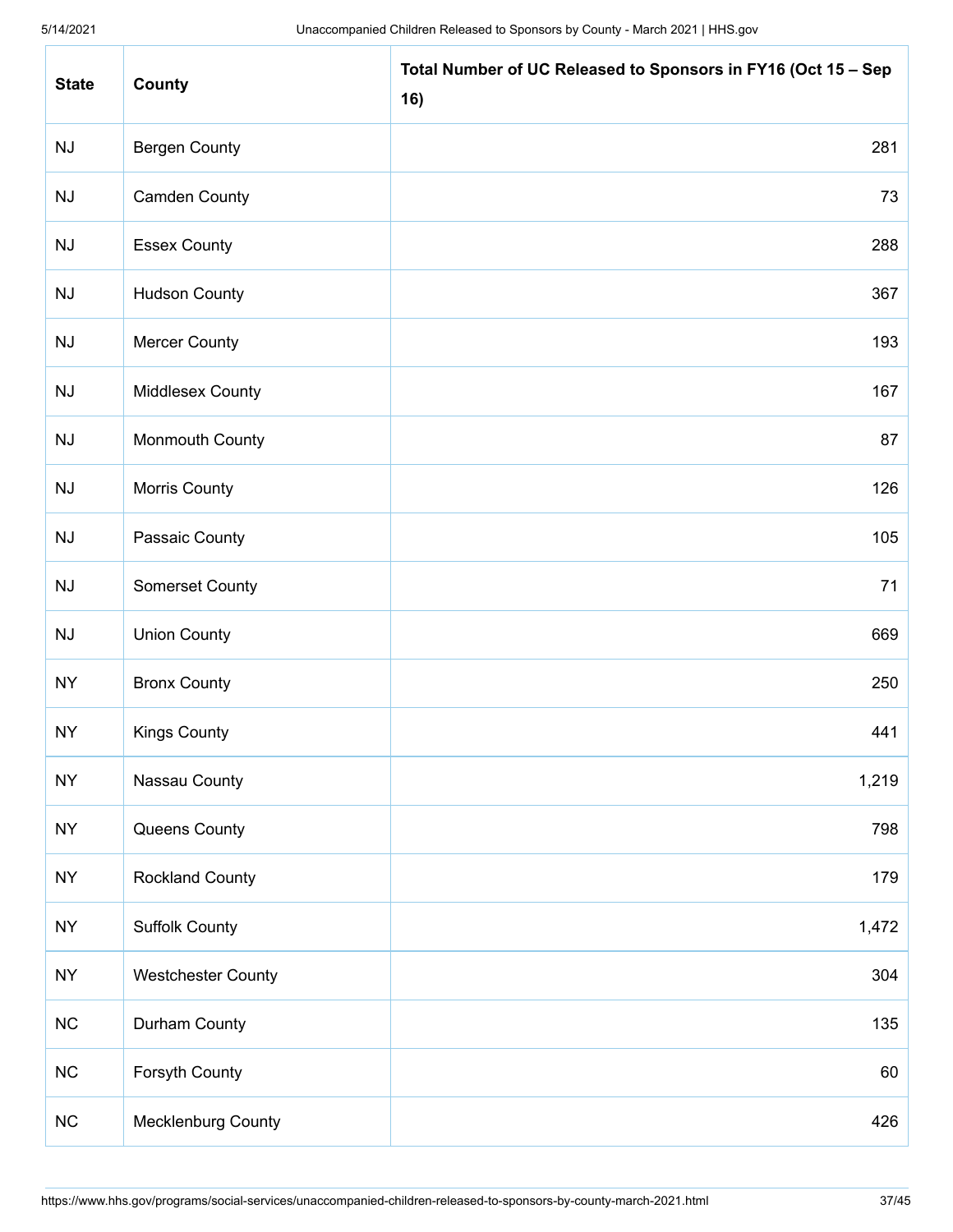| <b>State</b>                 | County                   | Total Number of UC Released to Sponsors in FY16 (Oct 15 - Sep<br>16) |
|------------------------------|--------------------------|----------------------------------------------------------------------|
| NC                           | <b>Wake County</b>       | 193                                                                  |
| OH                           | <b>Butler County</b>     | 64                                                                   |
| OH                           | <b>Franklin County</b>   | 133                                                                  |
| OH                           | <b>Hamilton County</b>   | 212                                                                  |
| OH                           | <b>Tuscarawas County</b> | 88                                                                   |
| OK                           | Oklahoma County          | 115                                                                  |
| OK                           | <b>Tulsa County</b>      | 82                                                                   |
| PA                           | <b>Chester County</b>    | 54                                                                   |
| PA                           | <b>Montgomery County</b> | 88                                                                   |
| PA                           | Philadelphia County      | 204                                                                  |
| R <sub>l</sub>               | <b>Providence County</b> | 247                                                                  |
| SC                           | <b>Beaufort County</b>   | 51                                                                   |
| SC                           | <b>Berkeley County</b>   | 54                                                                   |
| $\operatorname{\textsf{SC}}$ | <b>Charleston County</b> | 83                                                                   |
| SC                           | <b>Greenville County</b> | 113                                                                  |
| SC                           | <b>Horry County</b>      | 56                                                                   |
| <b>TN</b>                    | Davidson County          | 429                                                                  |
| <b>TN</b>                    | Hamblen County           | 52                                                                   |
| <b>TN</b>                    | <b>Hamilton County</b>   | 150                                                                  |
| <b>TN</b>                    | <b>Knox County</b>       | 76                                                                   |
| <b>TN</b>                    | <b>Rutherford County</b> | 80                                                                   |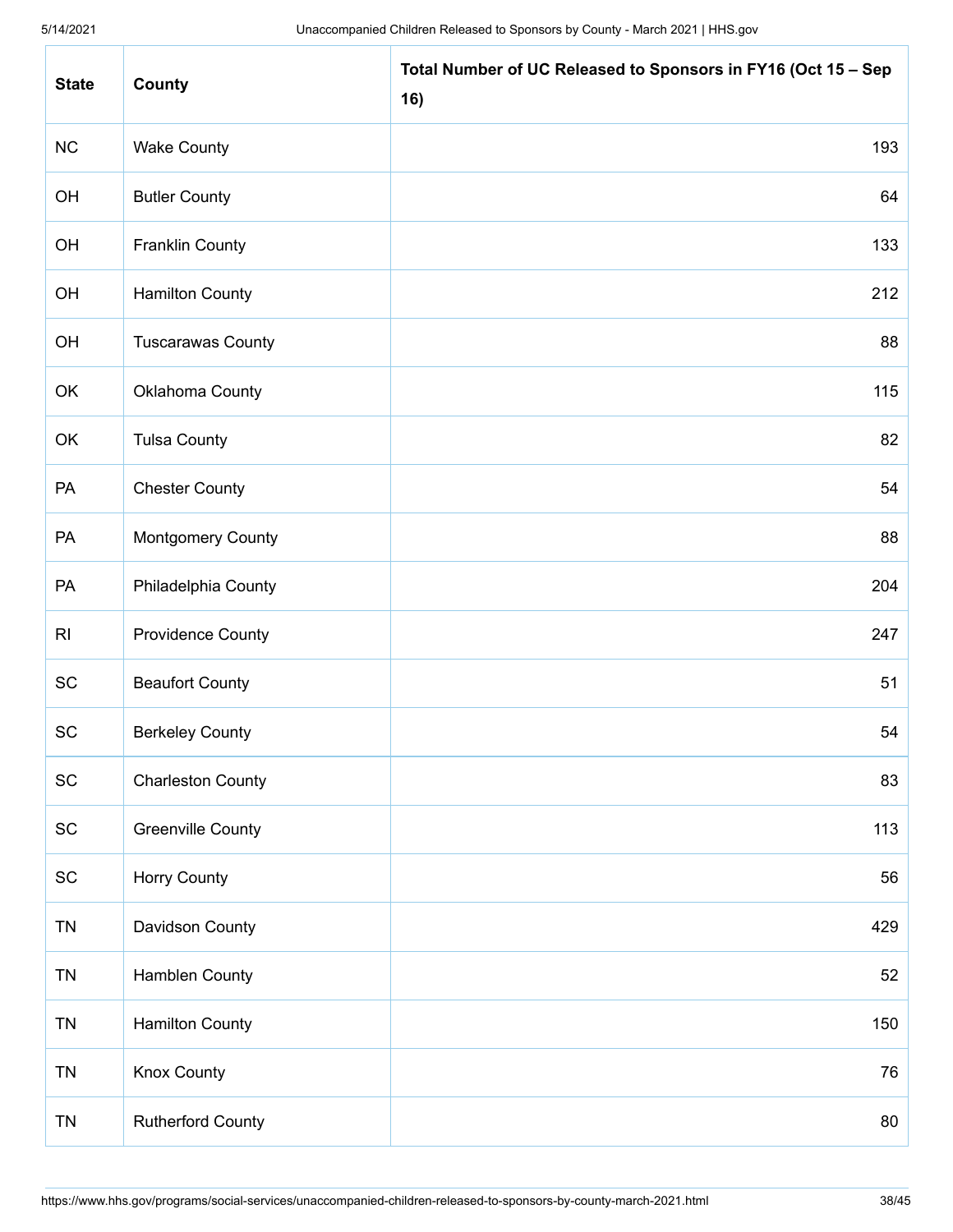| <b>State</b> | County                       | Total Number of UC Released to Sponsors in FY16 (Oct 15 - Sep<br>16) |
|--------------|------------------------------|----------------------------------------------------------------------|
| <b>TN</b>    | <b>Sevier County</b>         | 62                                                                   |
| <b>TN</b>    | <b>Shelby County</b>         | 293                                                                  |
| <b>TX</b>    | <b>Bexar County</b>          | 197                                                                  |
| <b>TX</b>    | <b>Collin County</b>         | 107                                                                  |
| <b>TX</b>    | <b>Dallas County</b>         | 1,103                                                                |
| <b>TX</b>    | <b>Denton County</b>         | 55                                                                   |
| <b>TX</b>    | Fort Bend County             | 93                                                                   |
| <b>TX</b>    | <b>Galveston County</b>      | 91                                                                   |
| <b>TX</b>    | <b>Harris County</b>         | 3,470                                                                |
| <b>TX</b>    | <b>Montgomery County</b>     | 149                                                                  |
| <b>TX</b>    | <b>Tarrant County</b>        | 259                                                                  |
| <b>TX</b>    | <b>Travis County</b>         | 394                                                                  |
| UT           | Salt Lake County             | 65                                                                   |
| VA           | <b>Arlington County</b>      | 163                                                                  |
| VA           | <b>Chesterfield County</b>   | 198                                                                  |
| VA           | <b>Fairfax County</b>        | 1,321                                                                |
| VA           | Henrico County               | 96                                                                   |
| VA           | James City County            | 56                                                                   |
| VA           | Loudoun County               | 271                                                                  |
| VA           | <b>Prince William County</b> | 534                                                                  |
| VA           | Spotsylvania County          | 52                                                                   |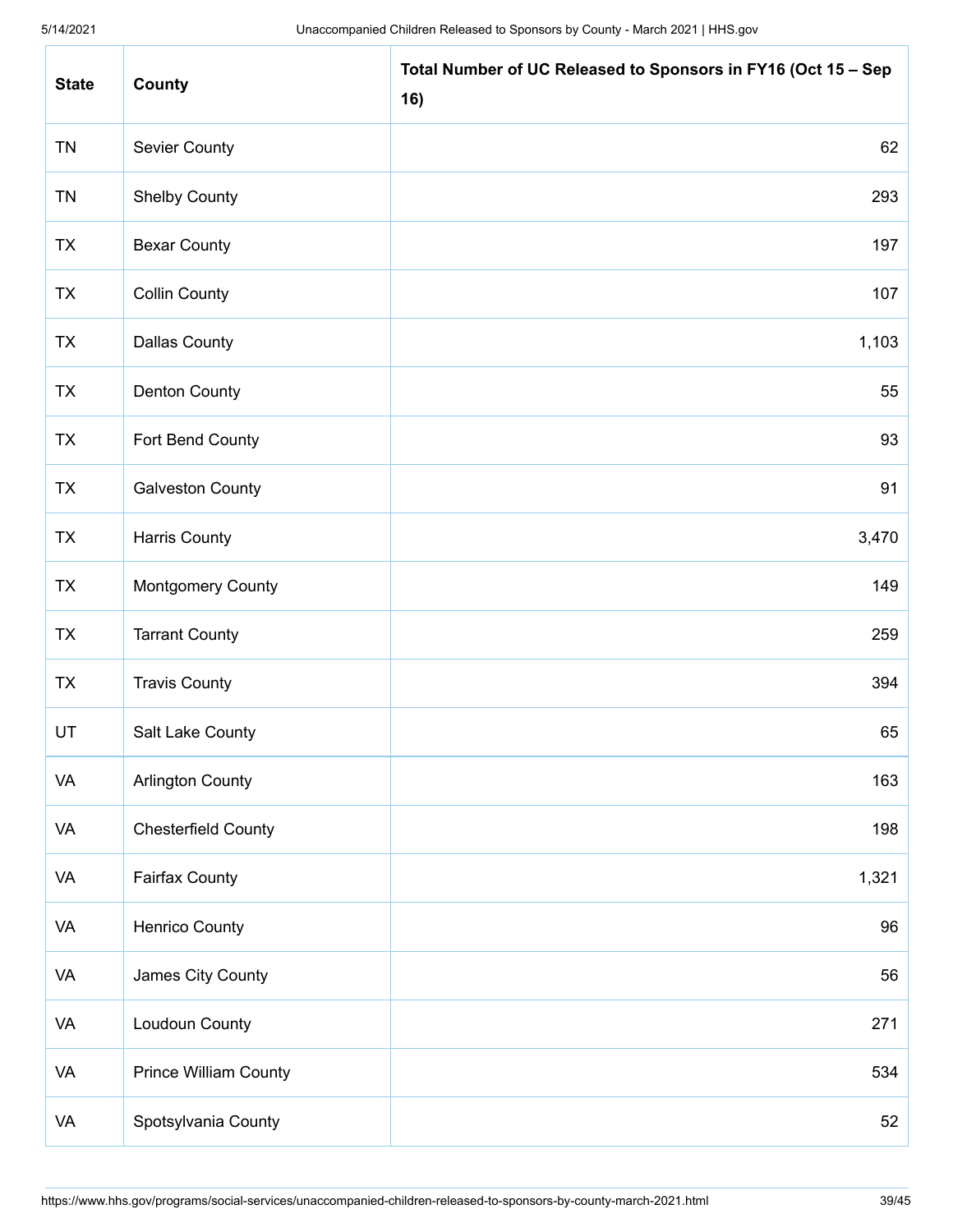| <b>State</b> | County             | Total Number of UC Released to Sponsors in FY16 (Oct 15 - Sep<br>16) |
|--------------|--------------------|----------------------------------------------------------------------|
| VA           | Alexandria city    | 189                                                                  |
| VA           | Manassas city      | 106                                                                  |
| VA           | Norfolk city       | 61                                                                   |
| VA           | Richmond city      | 188                                                                  |
| <b>WA</b>    | <b>King County</b> | 180                                                                  |

The following table shows **county-level data** for unaccompanied children released to sponsors by the counties where the sponsors live, where 50 or more children were released for FY 2015. This data covers 105 counties nationwide and comprises 20,088 of the 27,840 total children released to sponsors in this period. These data were updated in May 2016.

| <b>State</b>           | County                   | Total Number of UC Released to Sponsors in FY15 (Revised May<br>2016) |
|------------------------|--------------------------|-----------------------------------------------------------------------|
| <b>AL</b>              | <b>Franklin County</b>   | 57                                                                    |
| <b>AL</b>              | Jefferson County         | 96                                                                    |
| <b>AL</b>              | <b>Marshall County</b>   | 130                                                                   |
| <b>AL</b>              | Morgan County            | 70                                                                    |
| <b>AL</b>              | <b>Tuscaloosa County</b> | 80                                                                    |
| $\mathsf{A}\mathsf{Z}$ | Maricopa County          | 145                                                                   |
| <b>AR</b>              | Pulaski County           | 64                                                                    |
| CA                     | Alameda County           | 301                                                                   |
| CA                     | Contra Costa County      | 121                                                                   |
| CA                     | <b>Fresno County</b>     | 72                                                                    |
| CA                     | Kern County              | 64                                                                    |
| CA                     | Los Angeles County       | 1,610                                                                 |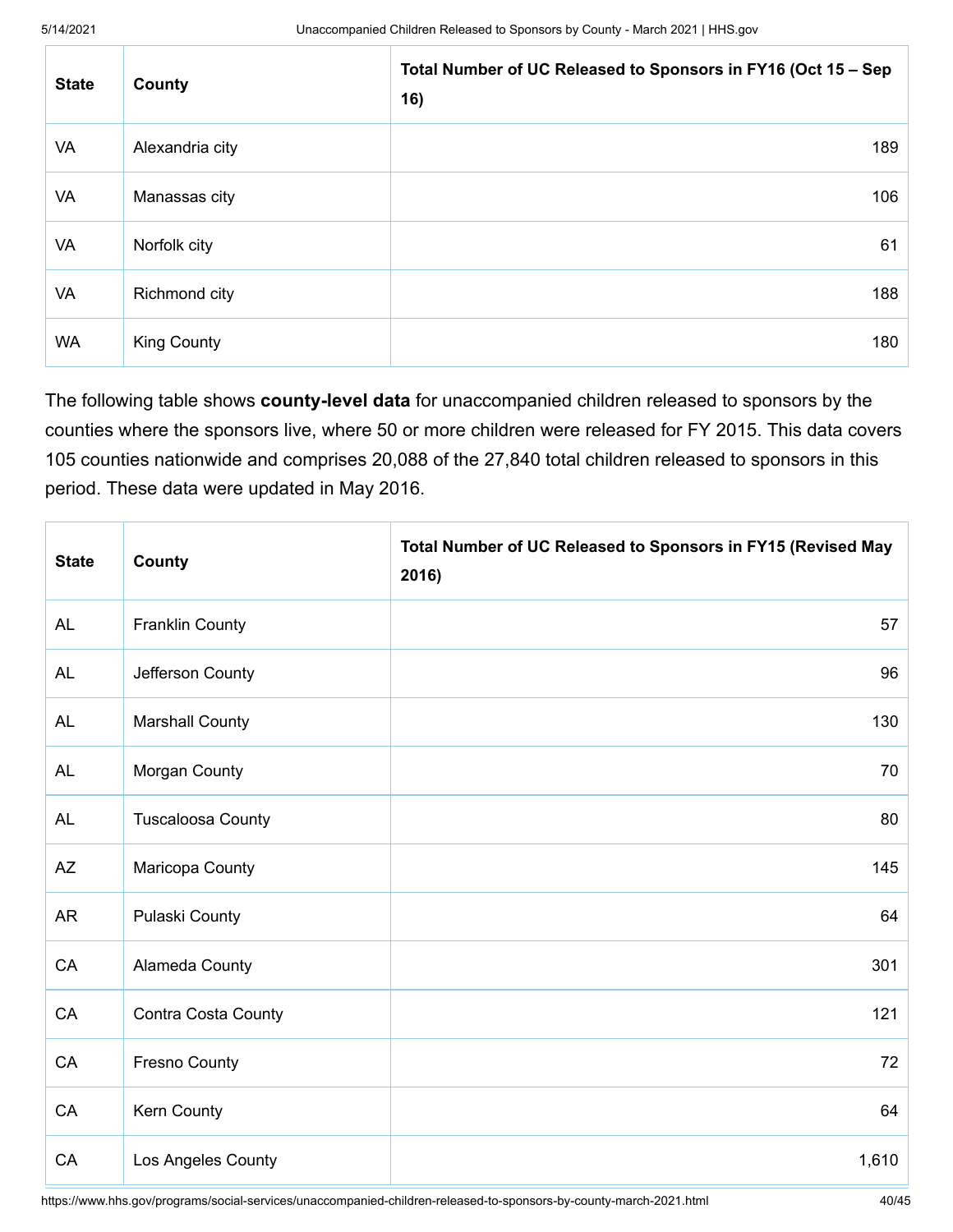| <b>State</b> | County                     | Total Number of UC Released to Sponsors in FY15 (Revised May<br>2016) |
|--------------|----------------------------|-----------------------------------------------------------------------|
| ${\sf CA}$   | <b>Marin County</b>        | 76                                                                    |
| CA           | <b>Monterey County</b>     | 65                                                                    |
| CA           | <b>Orange County</b>       | 159                                                                   |
| CA           | <b>Riverside County</b>    | 159                                                                   |
| CA           | San Bernardino County      | 74                                                                    |
| ${\sf CA}$   | San Diego County           | 143                                                                   |
| CA           | San Francisco County       | 139                                                                   |
| CA           | San Mateo County           | 155                                                                   |
| CA           | Santa Clara County         | 134                                                                   |
| CA           | Ventura County             | 68                                                                    |
| CT           | <b>Fairfield County</b>    | 99                                                                    |
| DE           | <b>Sussex County</b>       | 127                                                                   |
| <b>FL</b>    | <b>Broward County</b>      | 204                                                                   |
| <b>FL</b>    | <b>Collier County</b>      | 225                                                                   |
| <b>FL</b>    | <b>Duval County</b>        | 80                                                                    |
| FL.          | <b>Hillsborough County</b> | 103                                                                   |
| <b>FL</b>    | Lee County                 | 268                                                                   |
| FL.          | <b>Martin County</b>       | 92                                                                    |
| FL.          | Miami-Dade County          | 664                                                                   |
| FL.          | <b>Orange County</b>       | 101                                                                   |
| <b>FL</b>    | Palm Beach County          | 728                                                                   |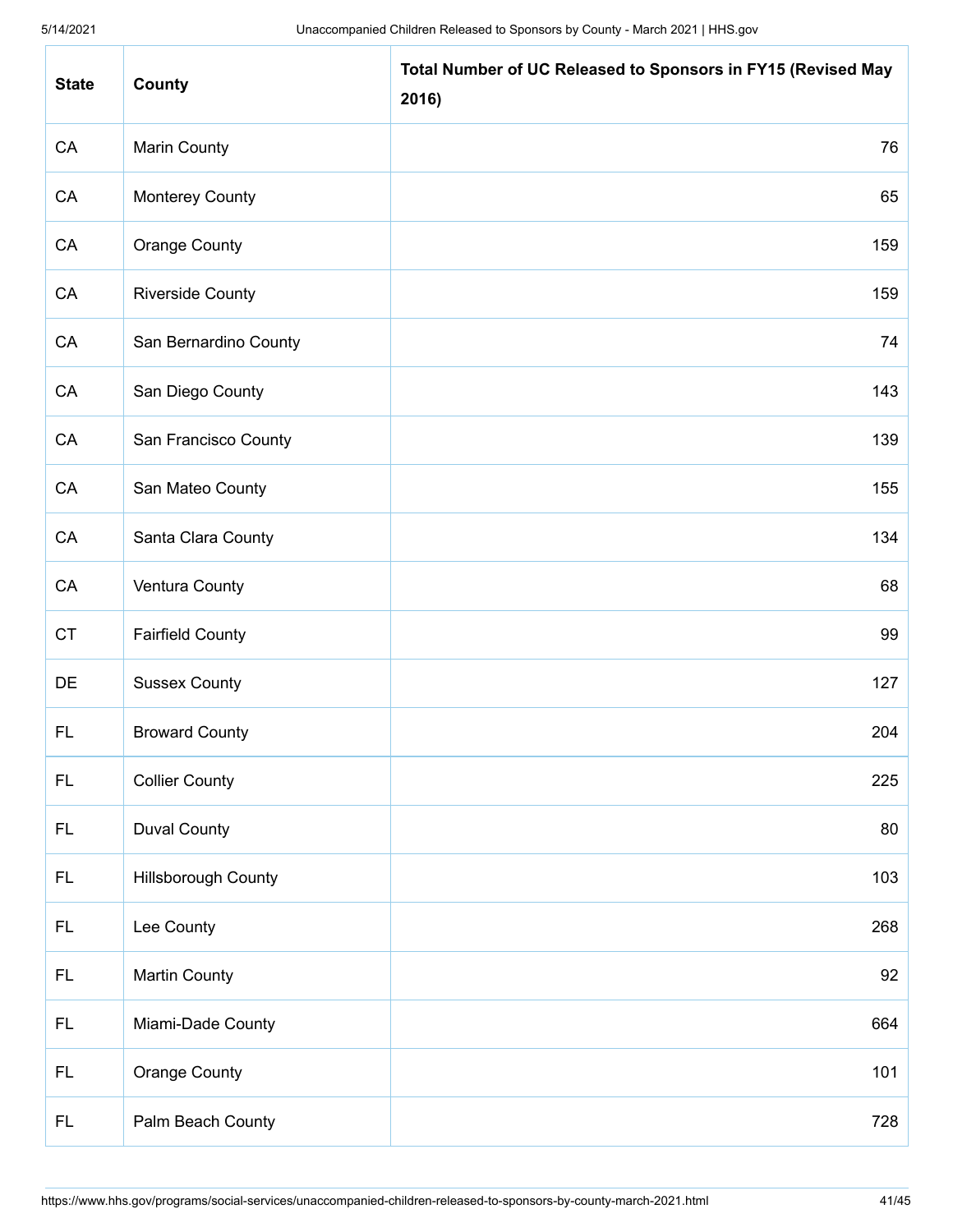| <b>State</b> | County                        | Total Number of UC Released to Sponsors in FY15 (Revised May<br>2016) |
|--------------|-------------------------------|-----------------------------------------------------------------------|
| GA           | <b>Cherokee County</b>        | 67                                                                    |
| GA           | Cobb County                   | 102                                                                   |
| GA           | DeKalb County                 | 237                                                                   |
| GA           | <b>Gwinnett County</b>        | 159                                                                   |
| GA           | <b>Hall County</b>            | 56                                                                    |
| IL           | Cook County                   | 144                                                                   |
| IN           | <b>Marion County</b>          | 89                                                                    |
| KS           | <b>Ford County</b>            | 65                                                                    |
| KS           | <b>Seward County</b>          | 57                                                                    |
| KY           | Jefferson County              | 76                                                                    |
| LA           | East Baton Rouge Parish       | 95                                                                    |
| LA           | Jefferson Parish              | 164                                                                   |
| LA           | <b>Orleans Parish</b>         | 94                                                                    |
| MD           | Anne Arundel County           | 81                                                                    |
| <b>MD</b>    | <b>Baltimore County</b>       | 132                                                                   |
| MD           | <b>Frederick County</b>       | 73                                                                    |
| MD           | <b>Howard County</b>          | 56                                                                    |
| MD           | <b>Montgomery County</b>      | 533                                                                   |
| MD           | <b>Prince George's County</b> | 660                                                                   |
| MD           | <b>Baltimore city</b>         | 147                                                                   |
| МA           | <b>Bristol County</b>         | 62                                                                    |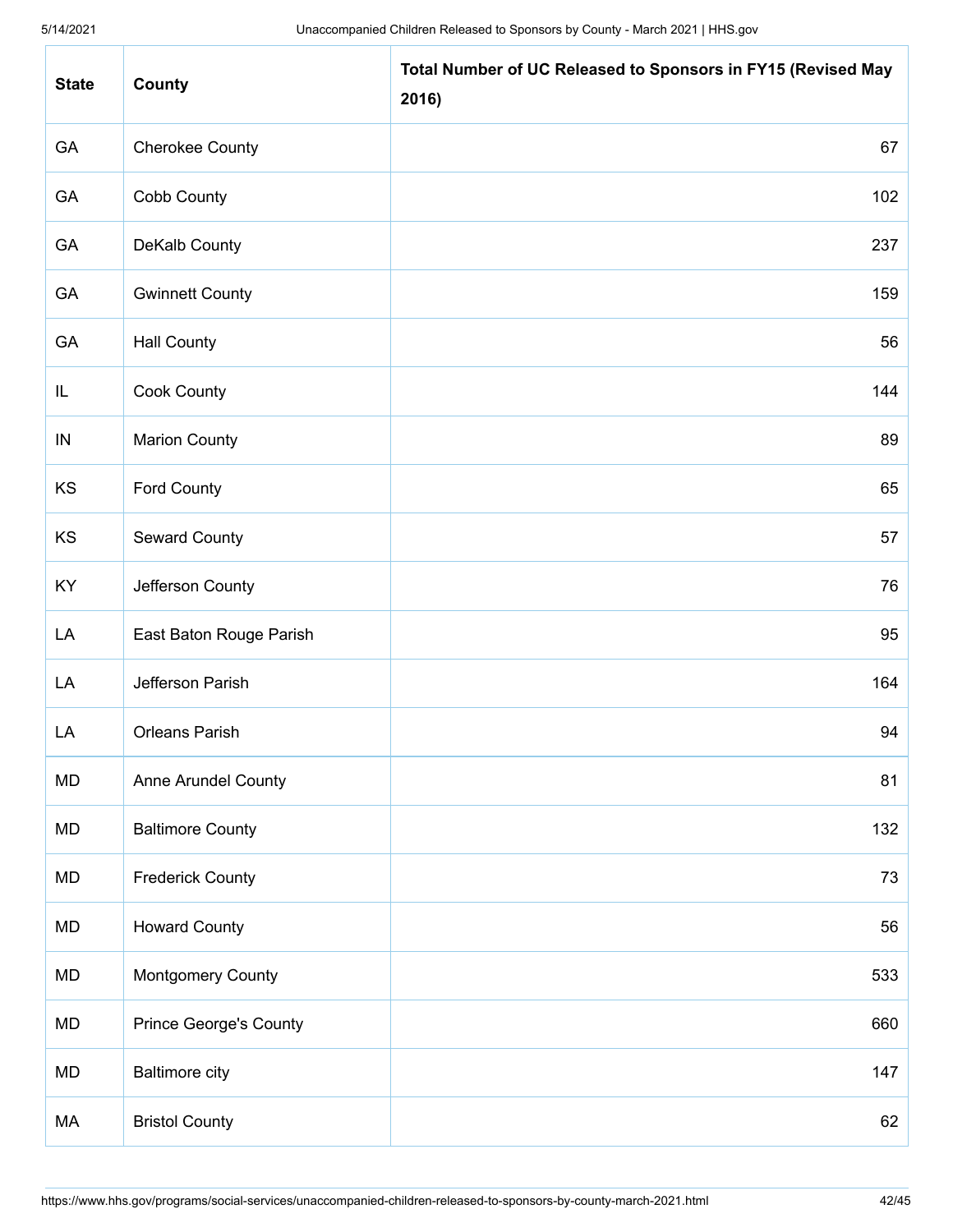| <b>State</b>           | County                    | Total Number of UC Released to Sponsors in FY15 (Revised May<br>2016) |
|------------------------|---------------------------|-----------------------------------------------------------------------|
| МA                     | <b>Essex County</b>       | 181                                                                   |
| МA                     | Middlesex County          | 125                                                                   |
| МA                     | <b>Suffolk County</b>     | 269                                                                   |
| <b>MN</b>              | <b>Nobles County</b>      | 52                                                                    |
| <b>NE</b>              | Douglas County            | 88                                                                    |
| <b>NV</b>              | <b>Clark County</b>       | 127                                                                   |
| NJ                     | <b>Bergen County</b>      | 199                                                                   |
| NJ                     | <b>Essex County</b>       | 166                                                                   |
| NJ                     | <b>Hudson County</b>      | 188                                                                   |
| NJ                     | <b>Mercer County</b>      | 87                                                                    |
| $\mathsf{N}\mathsf{J}$ | Middlesex County          | 68                                                                    |
| NJ                     | Morris County             | 56                                                                    |
| NJ                     | <b>Union County</b>       | 394                                                                   |
| <b>NY</b>              | <b>Bronx County</b>       | 169                                                                   |
| <b>NY</b>              | <b>Kings County</b>       | 294                                                                   |
| <b>NY</b>              | Nassau County             | 493                                                                   |
| <b>NY</b>              | Queens County             | 505                                                                   |
| <b>NY</b>              | <b>Rockland County</b>    | 120                                                                   |
| <b>NY</b>              | <b>Suffolk County</b>     | 636                                                                   |
| <b>NY</b>              | <b>Westchester County</b> | 221                                                                   |
| $NC$                   | Durham County             | 89                                                                    |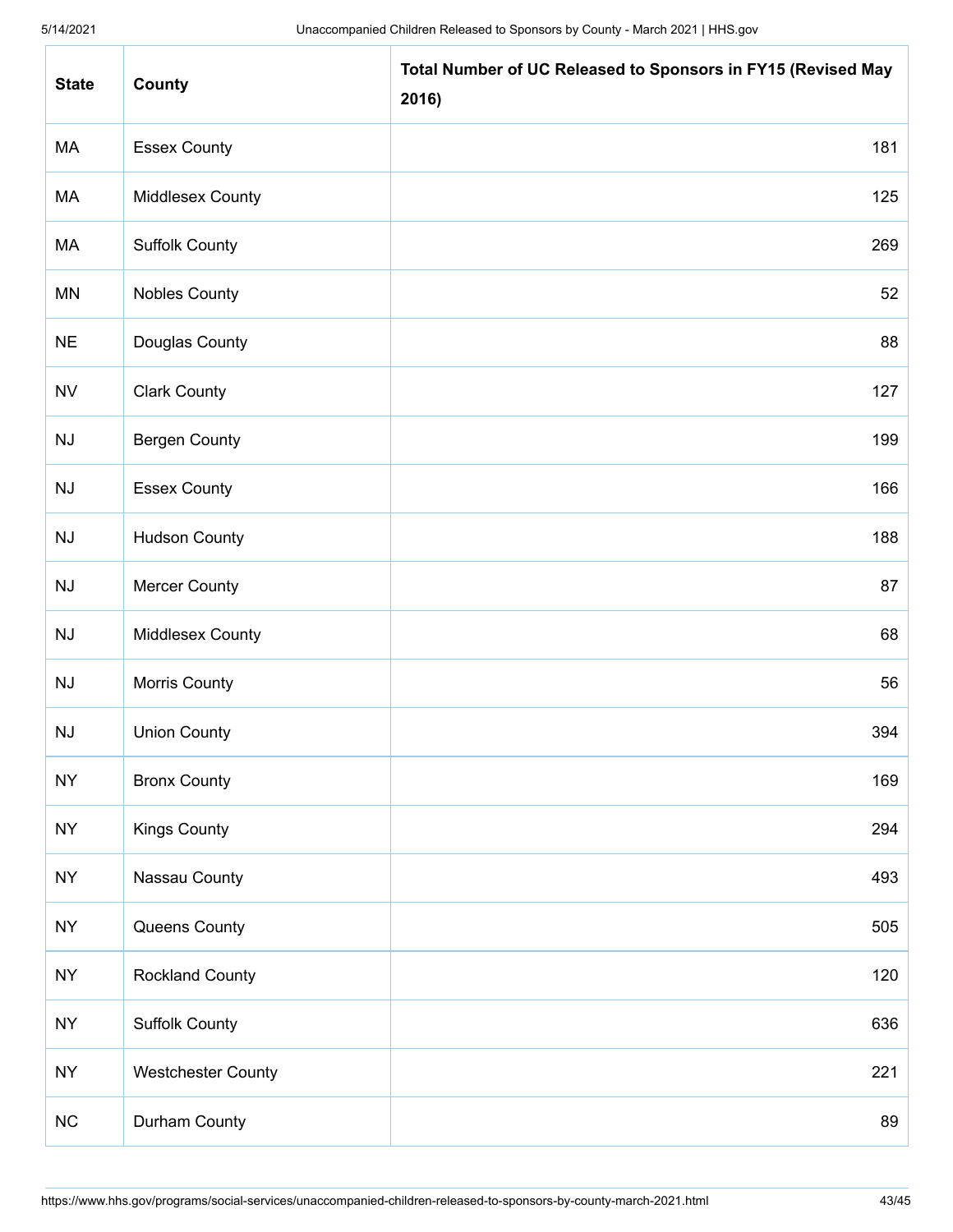| <b>State</b>   | County                    | Total Number of UC Released to Sponsors in FY15 (Revised May<br>2016) |
|----------------|---------------------------|-----------------------------------------------------------------------|
| NC             | <b>Mecklenburg County</b> | 209                                                                   |
| NC             | <b>Wake County</b>        | 95                                                                    |
| NC             | <b>Wayne County</b>       | 58                                                                    |
| OH             | <b>Franklin County</b>    | 96                                                                    |
| OH             | <b>Hamilton County</b>    | 147                                                                   |
| OH             | <b>Tuscarawas County</b>  | 79                                                                    |
| OK             | Oklahoma County           | 71                                                                    |
| OK             | <b>Texas County</b>       | 60                                                                    |
| PA             | Philadelphia County       | 108                                                                   |
| R <sub>l</sub> | <b>Providence County</b>  | 170                                                                   |
| SC             | <b>Greenville County</b>  | 68                                                                    |
| <b>TN</b>      | Davidson County           | 205                                                                   |
| <b>TN</b>      | <b>Hamilton County</b>    | 81                                                                    |
| <b>TN</b>      | <b>Knox County</b>        | 72                                                                    |
| <b>TN</b>      | <b>Shelby County</b>      | 167                                                                   |
| TX             | <b>Bexar County</b>       | 83                                                                    |
| <b>TX</b>      | <b>Dallas County</b>      | 486                                                                   |
| TX             | <b>Galveston County</b>   | 50                                                                    |
| TX             | <b>Harris County</b>      | 1,720                                                                 |
| TX             | <b>Montgomery County</b>  | 70                                                                    |
| TX             | <b>Tarrant County</b>     | 103                                                                   |